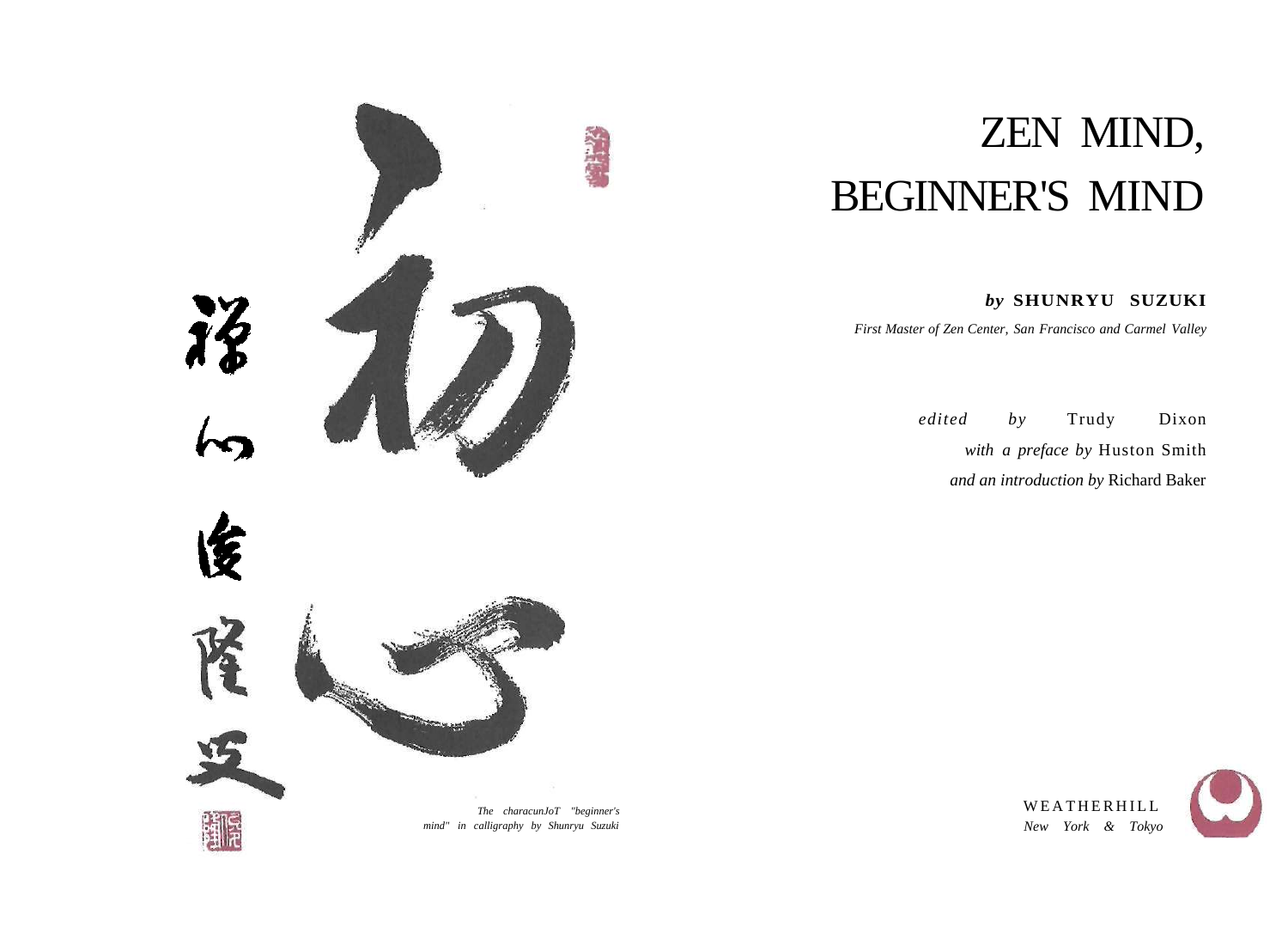**TO MY MASTER GYOKUJUN SO-ON-DAIOSHO** 

*First edition, 1970 First paperback edition, 1973 Thirty-fourtb printing, 1995* 

*Published by Weatherhill, Inc., 568 Broadway, Suite 705 New York, N.Y. 10012 Protected under the terms of the International Copyright Union; all rights reserved. Printed in Hong Kong.* 

> *LCC Card No. 70-123326 ISBN 0-8348-0079-9*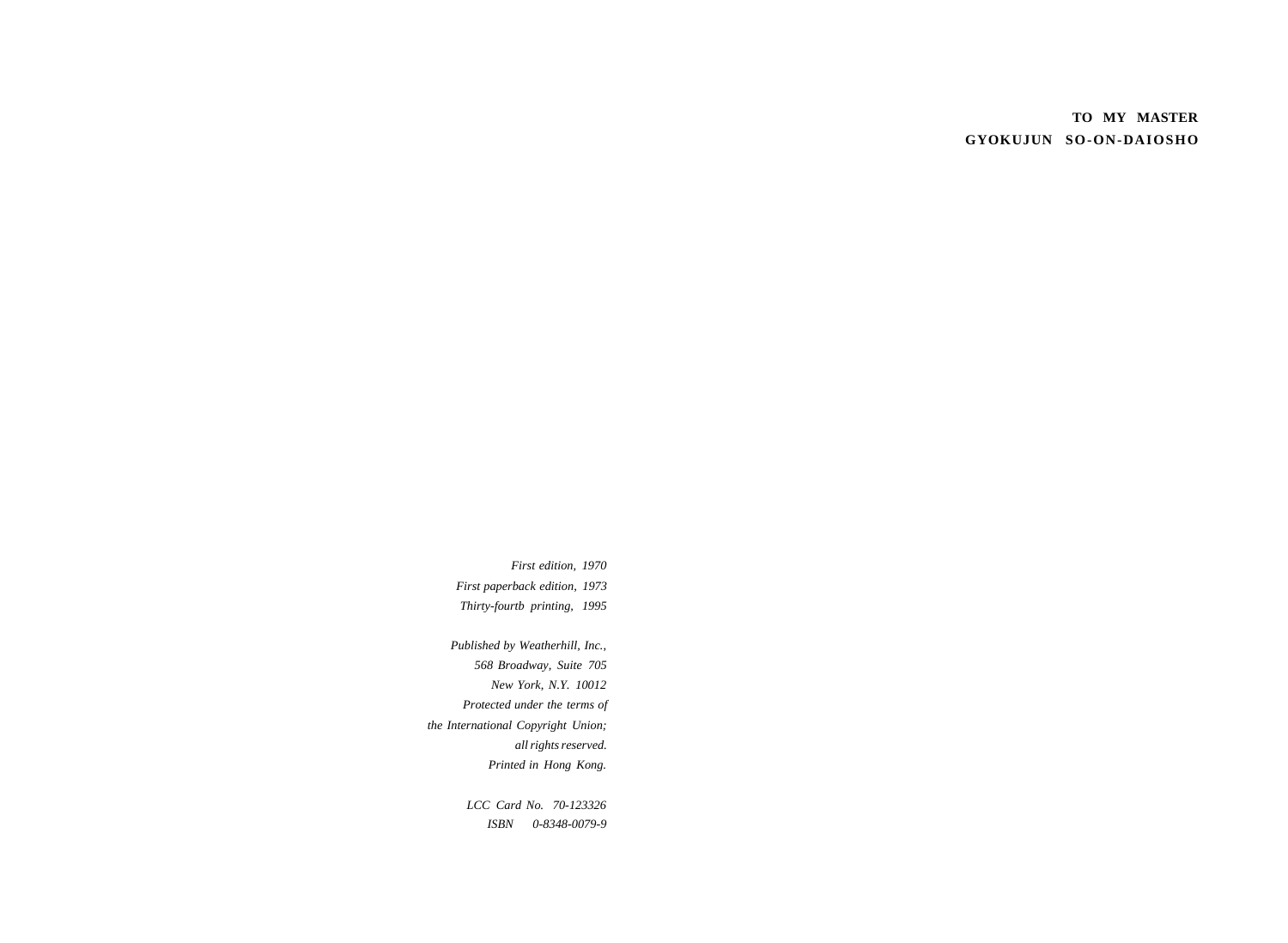# **CONTENTS**

Preface, *by* Huston Smith 9 Introduction, *by* Richard Baker *13*  Prologue: Beginner's Mind *21* 

PART I RIGHT PRACTICE

Posture *25* 

Breathing 29

Control *31* 

Mind Waves *34* 

Mind Weeds *36* 

The Marrow of Zen *38* 

No Dualism *41* 

Bowing *43* 

Nothing Special *46* 

PART 2 RIGHT ATTITUDE

Single-minded Way 53

Repetition 55

Zen and Excitement 57

Right Effort 59

No Trace *62* 

God Giving 65

Mistakes in Practice 71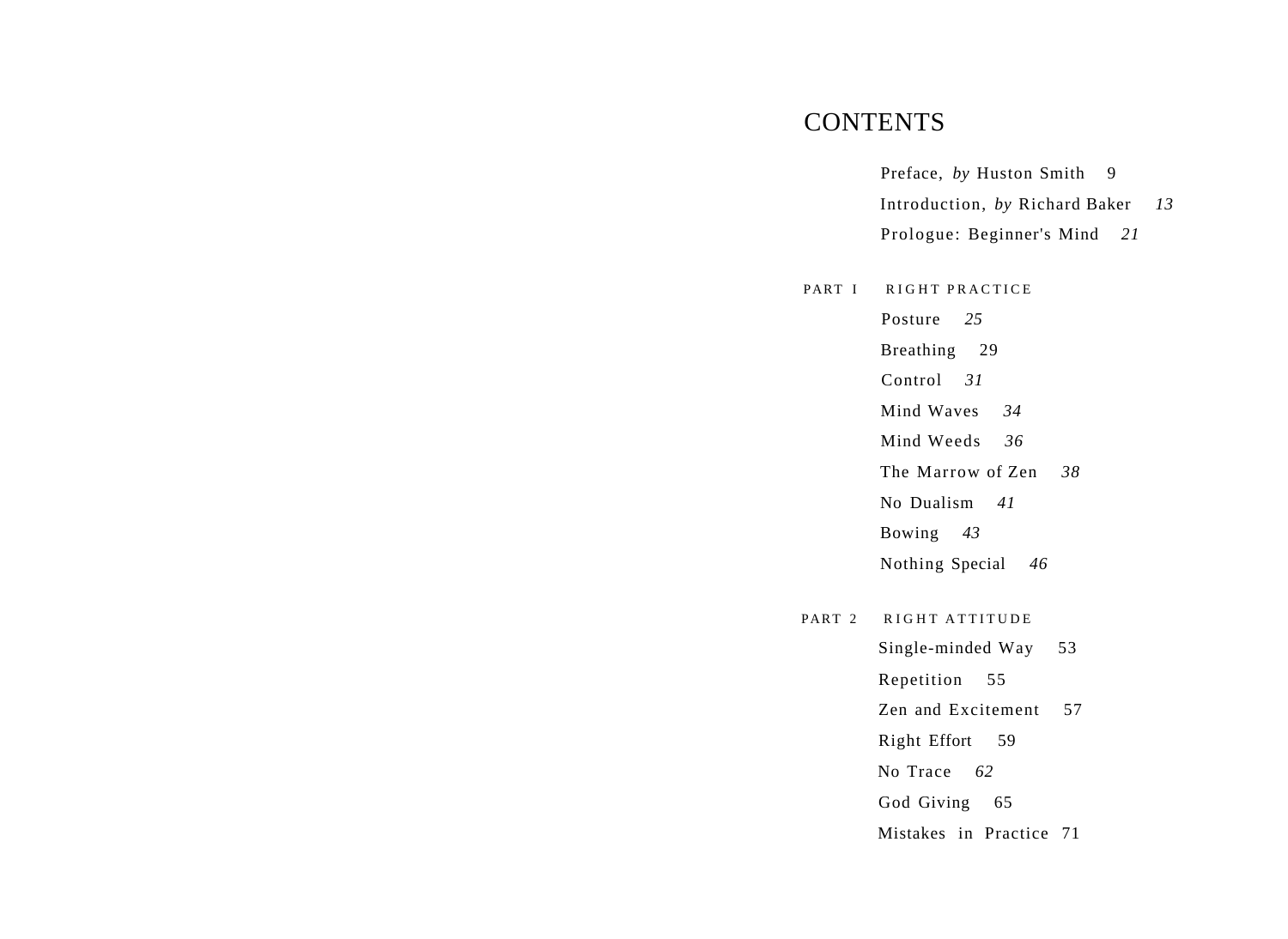Limiting Your Activity 75

Study Yourself 76

To Polish a Tile *80* 

Constancy *83* 

Communication *86* 

Negative and Positive *90* 

Nirvana, the Waterfall 92

#### **PART** 3 RIGHT UNDERSTANDING

Traditional Zen Spirit 99

Transiency *102* 

The Quality of Being *104* 

Naturalness 107

Emptiness *110* 

Readiness, Mindfulness *113* 

Believing in Nothing *1 16* 

Attachment, Non-attachment iit

Calmness *121* 

Experience, Not Philosophy *123* 

Original Buddhism *12S* 

Beyond Consciousness *l27* 

Buddha's Enlightenment *131* 

Epilogue : Zen Mind *133* 

 $\sum_{t \text{ance}}$ REFAC E Two Suzukis. A half-century ago, in a transplant that has been likened in its historical importance to the Latin translations of Aristotle in the thirteenth century and of Plato in the fifteenth, Daisetz Suzuki brought Zen to the West single-handed. Fifty years later, Shunryu Suzuki did something almost as important. In this his only book, here issued for the first time in paperback, he sounded exactly the follow-up note Americans interested in Zen need to hear.

Whereas Daisetz Suzuki's Zen was dramatic, Shunryu Suzuki's is ordinary. *Satori* was focal for Daisetz, and it was in large part the fascination of this extraordinary state that made his writings so compelling. In Shunryu Suzuki's book the words *satori* and *kensho,* its near-equivalent, never appear.

When, four months before his death, I had the opportunity to ask him why *satori* didn't figure in his book, his wife leaned toward nne and whispered impishly, "It's because he hasn't had it"; whereupon the Roshi batted his fan at her in mock consternation and with finger to his lips hissed, "Shhhh! Don't tell him!" When our laughter had subsided, he said simply, "It's not that *satori* is unimportant, but it's not the part of Zen that needs to be stressed."

Suzuki-roshi was with us, in America, only twelve years a single round in the East Asian way of counting years in dozens-—but they were enough. Through the work of this small, quiet man there is now a thriving Soto Zen organization on our continent. His life represented the Soto Way so perfectly that the man and the Way were merged. "His nonego attitude left us no eccentricities to embroider upon. Though he made no waves and left no traces as a personality in the worldly sense, the impress of his footsteps in the invis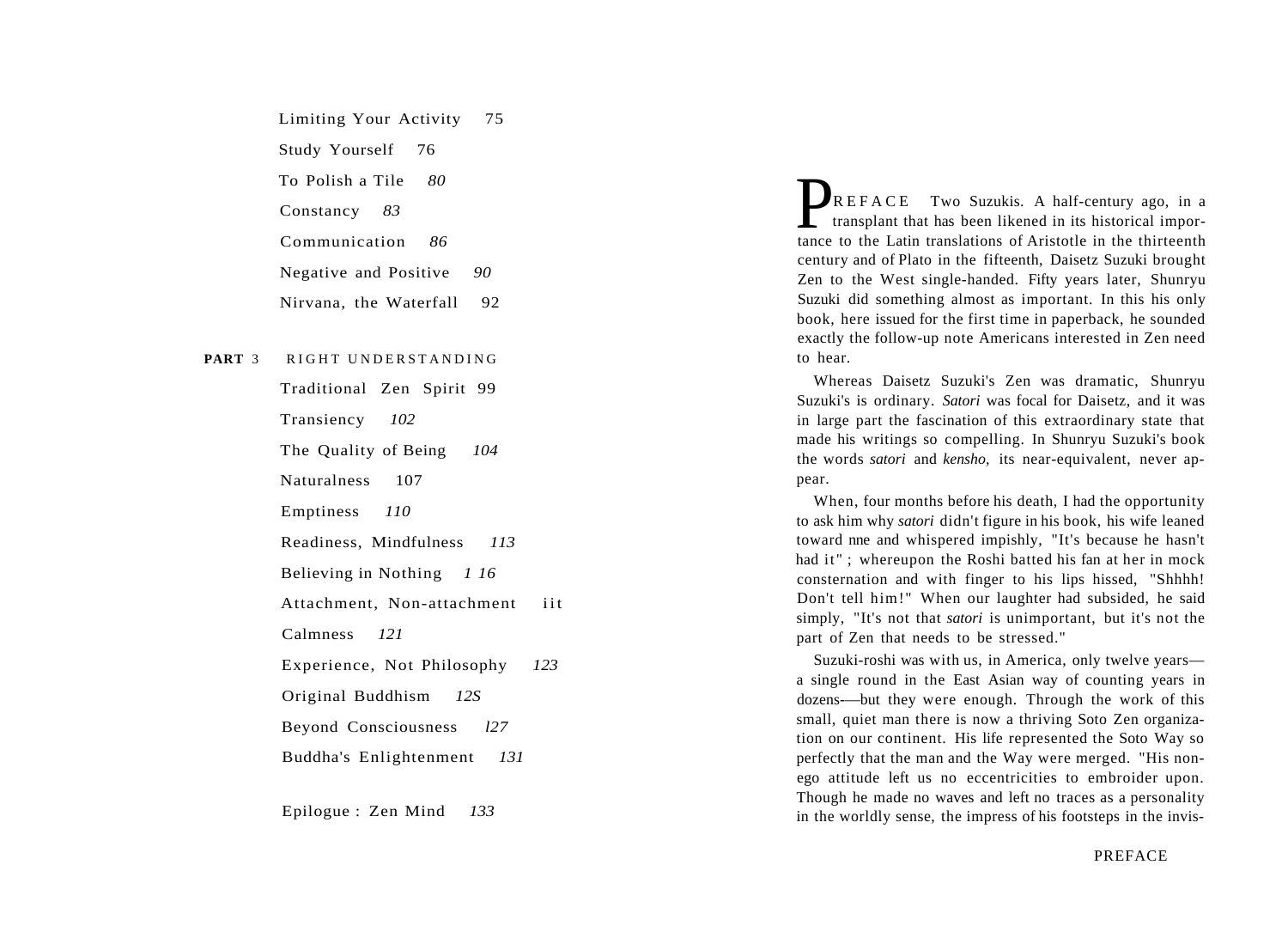ible world of history lead straight on."\* His monuments are the first Soto Zen monastery in the West, the Zen Mountain Center at Tassajara; its city adjunct, the Zen Center in San Francisco; and, for the public at large, this book.

Leaving nothing to chance, he prepared his students for their most difficult moment, when his palpable presence would vanish into the void.

If when I die, the moment I'm dying, if I suffer that is all right, you know; that is suffering Buddha. No confusion in it. Maybe everyone will struggle because of the physical agony or spiritual agony, too. But that is all right, that is not a problem. We should be very grateful to have a limited body . . . like mine, or like yours. If you had a limitless life it would be a real problem for you.

And he secured the transmission. In the Mountain Seat ceremony, November 21, 1971, he installed Richard Baker as his Dharma heir. His cancer had advanced to the point where he could march in the processional only supported by his son. Even so, with each step his staff banged the floor with the steel of the Zen will that informed his gentle exterior. Baker received the mantle with a poem:

This piece of incense Which I have had for a long long time I offer with no-hand To my Master, to my friend, Suzuki Shunryu Daiosho The founder of these temples. There is no measure of what you have done.

Walking with you in Buddha's gentle rain Our robes are soaked through, But on the lotus leaves Not a drop remains.

\*From a tribute by Mary Farkas in *Zen Notes,* the First Zen Institute of America, January, 1972.

Two weeks later the Master was gone, and at his funeral on December 4 Baker-roshi spoke for the throng that had assembled to pay tribute:

There is no easy way to be a teacher or a disciple, although it must be the greatest joy in this life. There is no easy way to come to a land without Buddhism and leave it having brought many disciples, priests, and laymen well along the path and having changed the lives of thousands of persons throughout this country; no easy way to have started and nurtured a monastery, a city community, and practice centers in California and many other places in the United States. But this "no-easy-way," this extraordinary accomplishment, rested easily with him, for he gave us from his own true nature, our true nature. He left us as much as any man can leave, everything essential, the mind and heart of Buddha, the practice of Buddha, the teaching and life of Buddha. He is here in each one of us, if we want him.

> HUSTON SMITH *Professor of Philosophy Massachusetts Institute of Technology*

1 0 PREFACE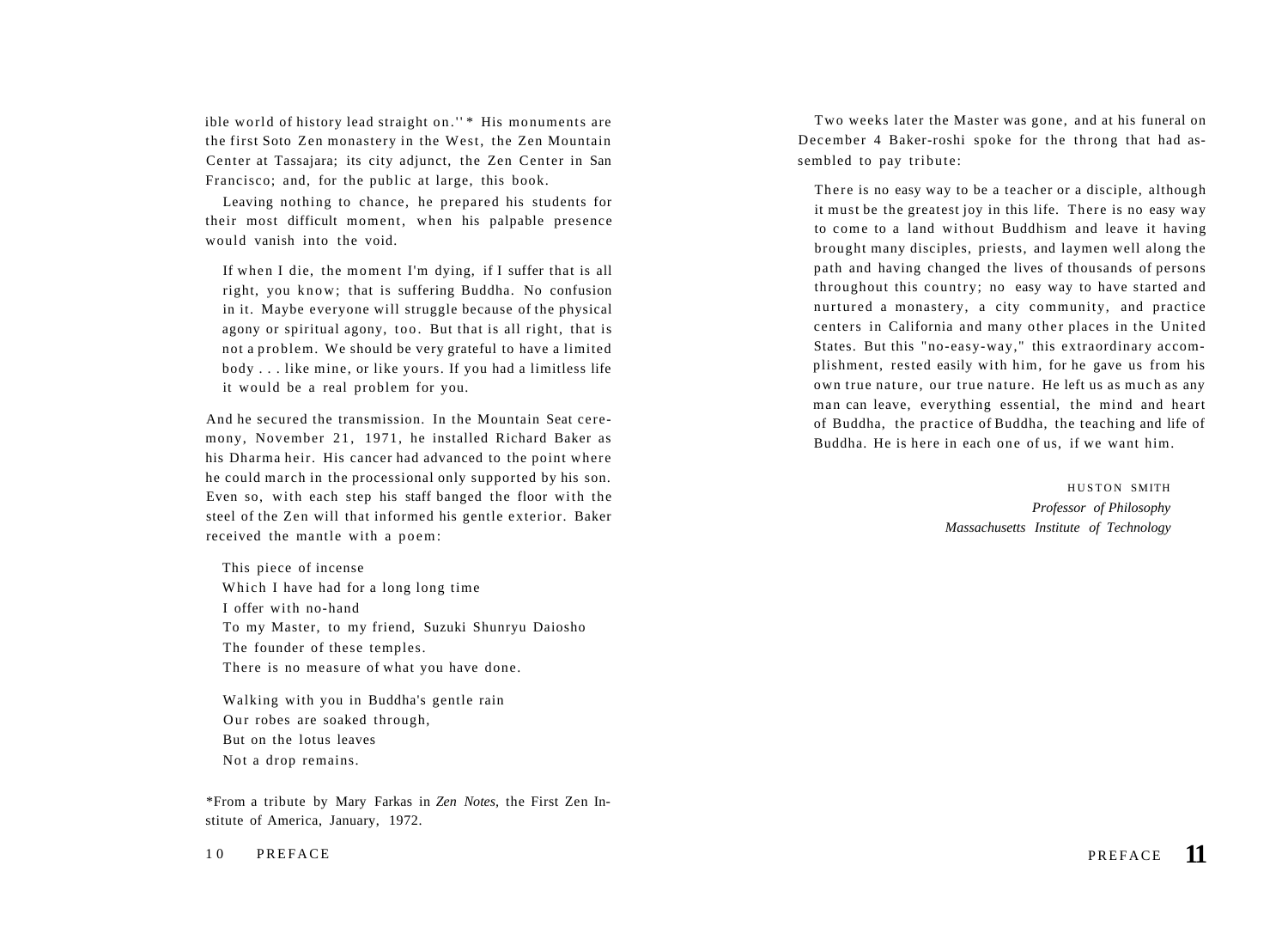I NTRODUCTION For a disciple of Suzuki-roshi, this book will be Suzuki-roshi's mind—not his ordinary mind or personal mind, but his Zen mind, the mind of his teacher Gyokujun So-on-daiosho, the mind of Dogen-zenji, the mind of the entire succession—broken or unbroken, historical and mythical—of teachers, patriarchs, monks, and laymen from Buddha's time until today, and it will be the mind of Buddha himself, the mind of Zen practice. But, for most readers, the book will be an example of how a Zen master talks and teaches. It will be a book of instruction about how to practice Zen, about Zen life, and about the attitudes and understanding that make Zen practice possible. For any reader, the book will be an encouragement to realize his own nature, his own Zen mind.

Zen mind is one of those enigmatic phrases used by Zen teachers to make you notice yourself, to go beyond the words and wonder whatyour own mind and being are. This is the purpose of all Zen teaching—to make you wonder and to answer that wondering with the deepest expression of your own nature. The calligraphy on the front of the binding reads *nyorai*  in Japanese or *tathagata* in Sanskrit. This is a name for Buddha which means "he who has followed the path, who has returned from suchness, or is suchness, thusness, is-ness, emptiness, the fully completed one." It is the ground principle which makes the appearance of a Buddha possible. It is Zen mind. At the time Suzuki-roshi wrote this calligraphy using for a brush the frayed end of one of the large swordlike leaves of the yucca plants that grow in the mountains around Zen Mountain Center—he said: "This means that Tathagata is the body of the whole earth."

The practice of Zen mind is beginner's mind. The innocence of the first inquiry—what am I ?—is needed throughout Zen practice. The mind of the beginner is empty, free of the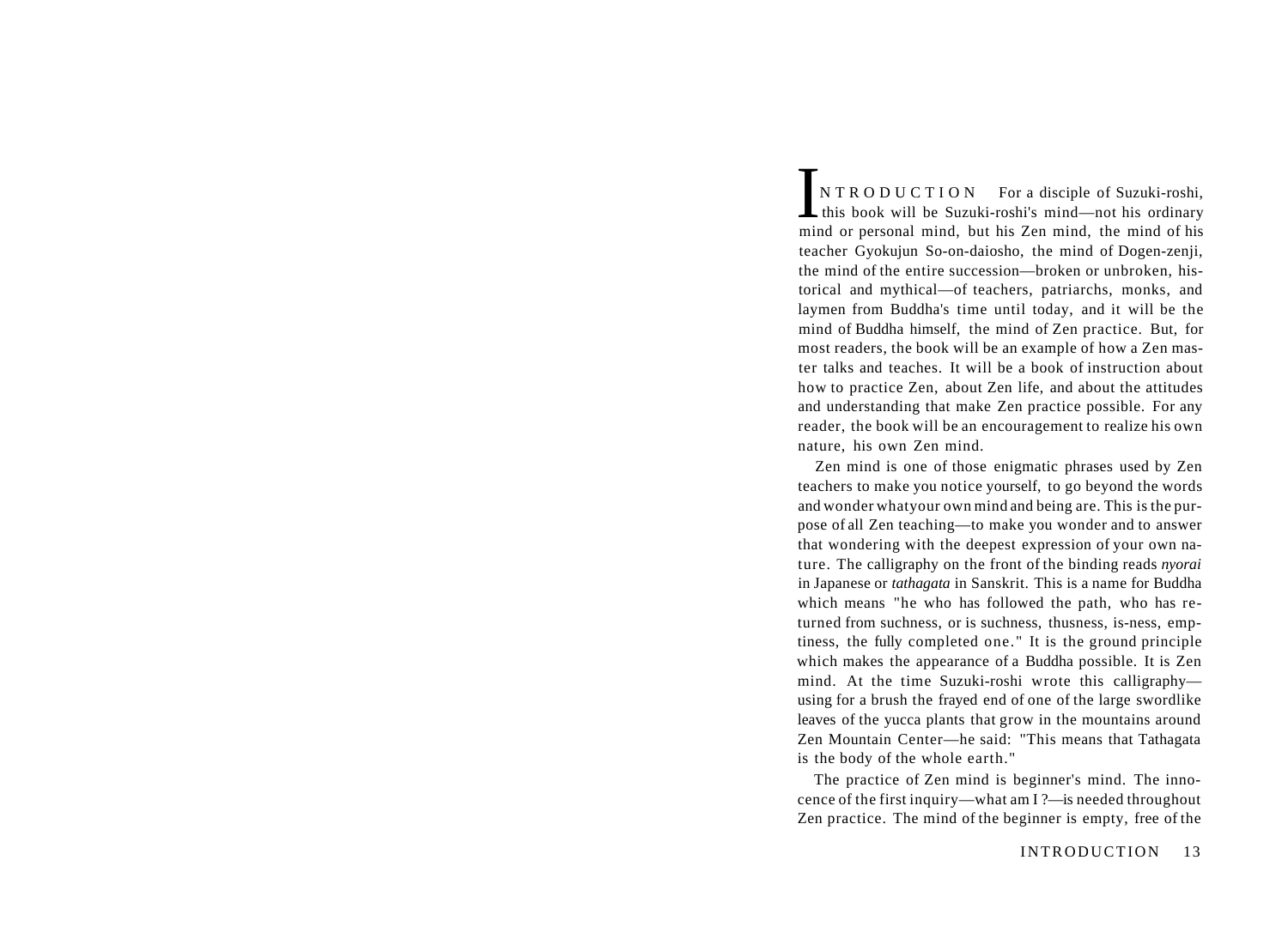habits of the expert, ready to accept, to doubt, and open to all the possibilities. It is the kind of mind which can see things as they are, which step by step and in a flash can realize the original nature of everything. This practice of Zen mind is found throughout the book. Directly or sometimes by inference, every section of the book concerns the question of how to maintain this attitude through your meditation and in your life. This is an ancient way of teaching, using the simplest language and the situations of everyday life. This means the student should teach himself.

Beginner's mind was a favorite expression of Dogen-zenji's. The calligraphy of the frontispiece, also by Suzuki-roshi, reads *shoshin,* or beginner's mind. The Zen way of calligraphy is to write in the most straightforward, simple way as if you were a beginner, not trying to make something skillful or beautiful, but simply writing with full attention as if you were discovering what you were writing for the first time; then your full nature will be in your writing. This is the way of practice moment after moment.

This book was conceived and initiated by Marian Derby, a close disciple of Suzuki-roshi and organizer of the Los Altos Zen group. Suzuki-roshi joined the zazen meditations of this group once or twice a week, and after each meditation period he would talk to them, encouraging their practice and helping them with their problems. Marian taped his talks and soon saw that as the group developed the talks acquired a continuity and development which would work well as a book and could be a much-needed record of Suzuki-roshi's remarkable spirit and teaching. From her transcriptions of talks made over a period of several years, she put together the first draft of the present book.

Then Trudy Dixon, another close disciple of Suzuki-roshi who had much experience editing Zen Center's publication, *Wind Bell,* edited and organized the manuscript for publication. It is no easy task to edit this kind of book, and explaining why will help the reader understand the book better. Suzukiroshi takes the most difficult but persuasive way to talk about

Buddhism—in terms of the ordinary circumstances of people's lives—to try to convey the whole of the teaching in statements as simple as "Have a cup of tea. " The editor must be aware of the implications behind such statements in order not to edit out for the sake of clarity or grammar the real meaning of the lectures. Also, without knowing Suzuki-roshi well and having experience working with him, it is easy to edit out for the same reasons the background understanding that is his personality or energy or will. And it is also easy to edit out the deeper mind of the reader which needs the repetition, the seemingly obscure logic, and the poetry in order to know itself. Passages which seem obscure or obvious are often illuminating when they are read very carefully, wondering why this man would say such a thing.

The editing is further complicated by the fact that English is profoundly dualistic in its basic assumptions and has not had the opportunity over centuries to develop a way of expressing non-dualistic Buddhist ideas, as has Japanese. Suzuki-roshi uses these different cultural vocabularies quite freely, expressing himself in a combination of the Japanese feelingattributive way of thinking and the Western specific-idea way that to his listeners makes perfect sense poetically and philosophically. But in transcriptions, the pauses, rhythm, and emphasis that give his words their deeper meaning and hold his thoughts together are apt to be lost. So Trudy worked many months by herself and with Suzuki-roshi to retain his original words and flavor, and yet produce a manuscript that is in understandable English.

Trudy divided the book according to emphasis into three sections—Right Practice, Right Attitude, and Right Understanding—roughly corresponding to body, feeling, and mind. She also chose the titles for the talks and the epigraphs that follow the titles, these being taken usually from the body of the lectures. The choices are of course somewhat arbitrary, but she did this to set up a kind of tension between the specific sections, titles, and epigraphs, and the talks themselves. The relationship between the talks and these added elements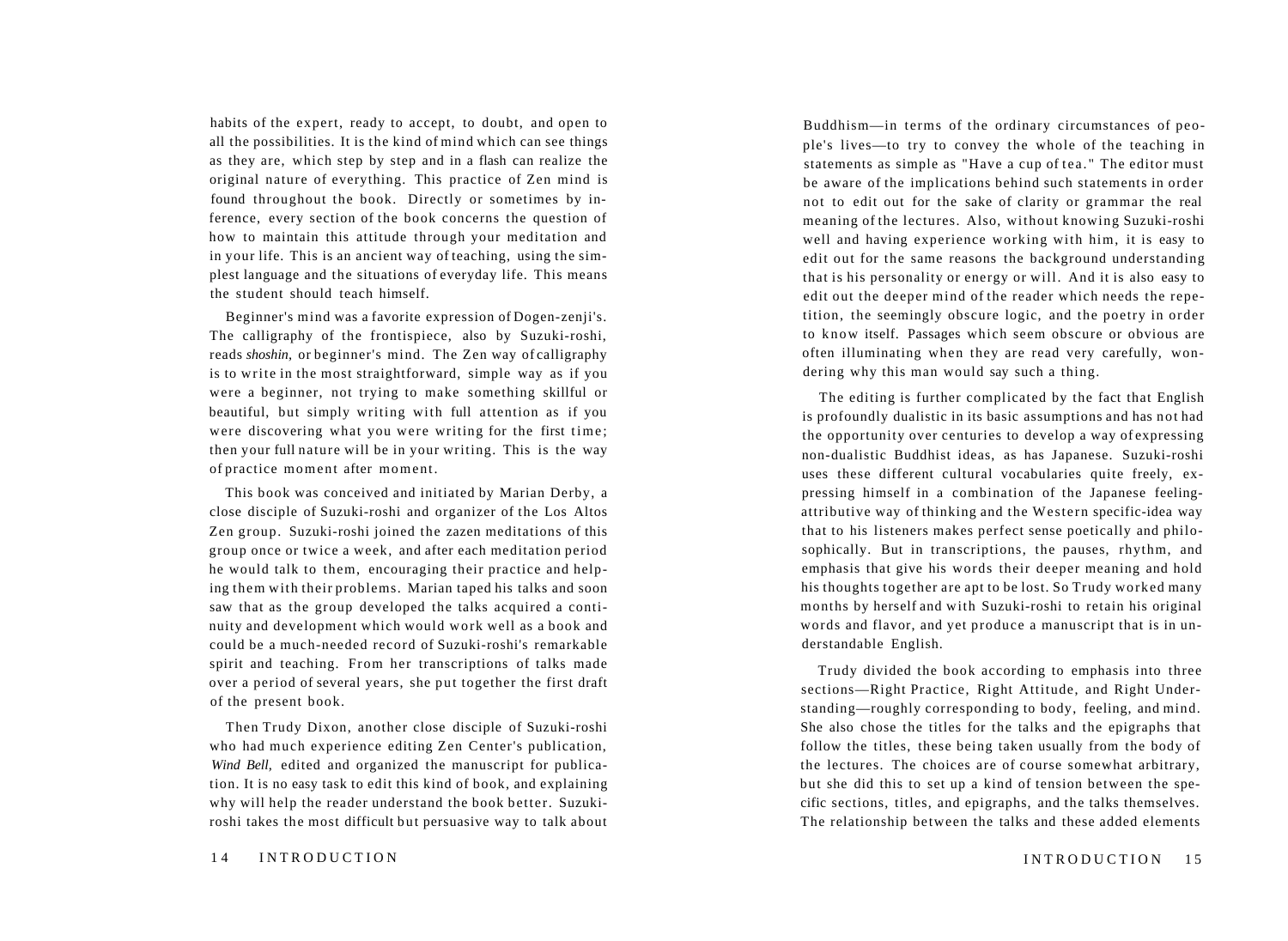will help the reader probe the lectures. The only talk not given originally to the Los Altos group is the Epilogue, which is a condensation of two talks given when Zen Center moved into its new San Francisco headquarters.

Shortly after finishing work on this book, Trudy died of cancer at the age of thirty. She is survived by her two children, Annie and Will, and her husband, Mike, a painter. He contributed the drawing of the fly on page 69. A Zen student for many years, when asked to do something for this book, he said: "I can't do a Zen drawing. I can't do a drawing for anything other than the drawing. I certainly can't see doing drawings of *zafu* [meditation pillows] or lotuses or ersatz something. I can see this idea, though." A realistic fly often occurs in Mike's paintings. Suzuki-roshi is very fond of the frog, which sits so still it might be asleep, but is alert enough to notice every insect which comes by. Maybe the fly is waiting for the frog.

Trudy and I worked together in a number of ways on the book and she asked me to complete the editing, write the introduction, and see to its publication. After considering several publishers, I found that John Weatherhill, Inc., through Meredith Weatherby and Audie Bock, were able to polish, design, and publish this book in exactly the way it should be published. The manuscript was read before publication by Professor Kogen Mizuno, head of the Buddhist Studies Department, Komazawa University, and an outstanding scholar of Indian Buddhism. He generously helped with the transliteration of the Sanskrit and Japanese Buddhist terms.

Suzuki-roshi never talks about his past, but this much I have pieced together. He was the disciple of Gyokujun Soon-daiosho, one of the leading Soto Zen masters of the time. Of course he had other teachers too, one of whom emphasized a deep and careful understanding of the sutras. Suzukiroshi's father was also a Zen master, and, while still a boy, Suzuki began his apprenticeship under Gyokujun, a disciple

of his father's. Suzuki was acknowledged a Zen master when he was rather young, I think at about the age of thirty. His responsibility in Japan included many temples and a monastery, and he was responsible for rebuilding several temples. During the Second World War he was the leader of a pacifist group in Japan. He had been interested in coming to America when he was young, but had long given up the idea when he was asked by a friend to go to San Francisco for one or two years to lead the Japanese Soto Buddhist congregation there.

In 195:8, when he was fifty-three, he came to America. After postponing his return several times, he decided to stay in America. He stayed because he found that Americans have a beginner's mind, that they have few preconceptions about Zen, are quite open to it, and confidently believe that it can help their lives. He found they question Zen in a way that gives Zen life. Shortly after his arrival several people stopped by and asked if they could study Zen with him. He said he did zazen early every morning and they could join him if they liked. Since then a rather large Zen group has grown up around him—now in six locations in California. At present he spends most of his time at Zen Center, 300 Page Street, San Francisco, where about sixty students live and many more do zazen regularly, and at Zen Mountain Center at Tassajara Springs above Carmel Valley. This latter is the first Zen monastery in America, and there another sixty or so students live and practice for three-month or longer periods.

Trudy felt that understanding how Zen students feel about their teacher might, more than anything else, help the reader to understand these talks. What the teacher really offers the student is literally living proof that all this talk and the seemingly impossible goals can be realized in this lifetime. The deeper you go in your practice, the deeper you find your teacher's mind is, until you finally see that your mind and his mind are Buddha's mind. And you find that zazen meditation is the most perfect expression of your actual nature.

### 16 INTRODUCTION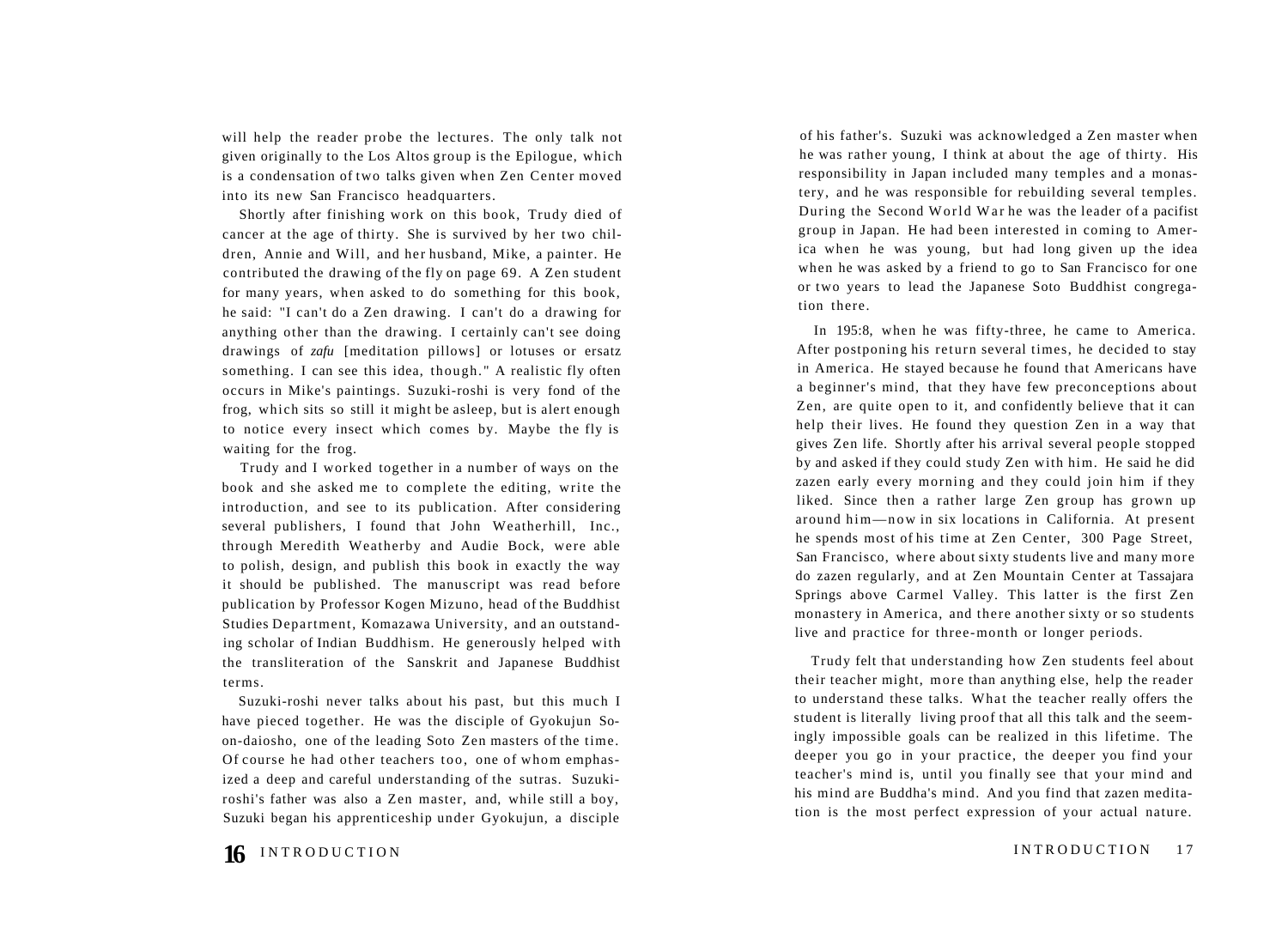The following tribute from Trudy to her teacher describes very well the relationship between Zen teacher and Zen student:

"A roshi is a person who has actualized that perfect freedom which is the potentiality for all human beings. He exists freely in the fullness of his whole being. The flow of his consciousness is not the fixed repetitive patterns of our usual self-centered consciousness, but rather arises spontaneously and naturally from the actual circumstances of the present. The results of this in terms of the quality of his life are extraordinary—buoyancy, vigor, straightforwardness, simplicity, humility, serenity, joyousness, uncanny perspicacity and unfathomable compassion. His whole being testifies to what it means to live in the reality of the present. Without anything said or done, just the impact of meeting a personality so developed can be enough to change another's whole way of life. But in the end it is not the extraordinariness of the teacher which perplexes, intrigues, and deepens the student, it is the teacher's utter ordinariness. Because he is just himself, he is a mirror for his students. When we are with him we feel our own strengths and shortcomings without any sense of praise or criticism from him. In his presence we see our original face, and the extraordinariness we see is only our own true nature. When we learn to let our own nature free, the boundaries between master and student disappear in a deep flow of being and joy in the unfolding of Buddha mind."

RICHARD BAKER

*Kyoto, 1970* 

# ZEN MIND, BEGINNER'S MIND

*"It is wisdom which is seeking for wisdom."* 

#### 13 INTRODUCTION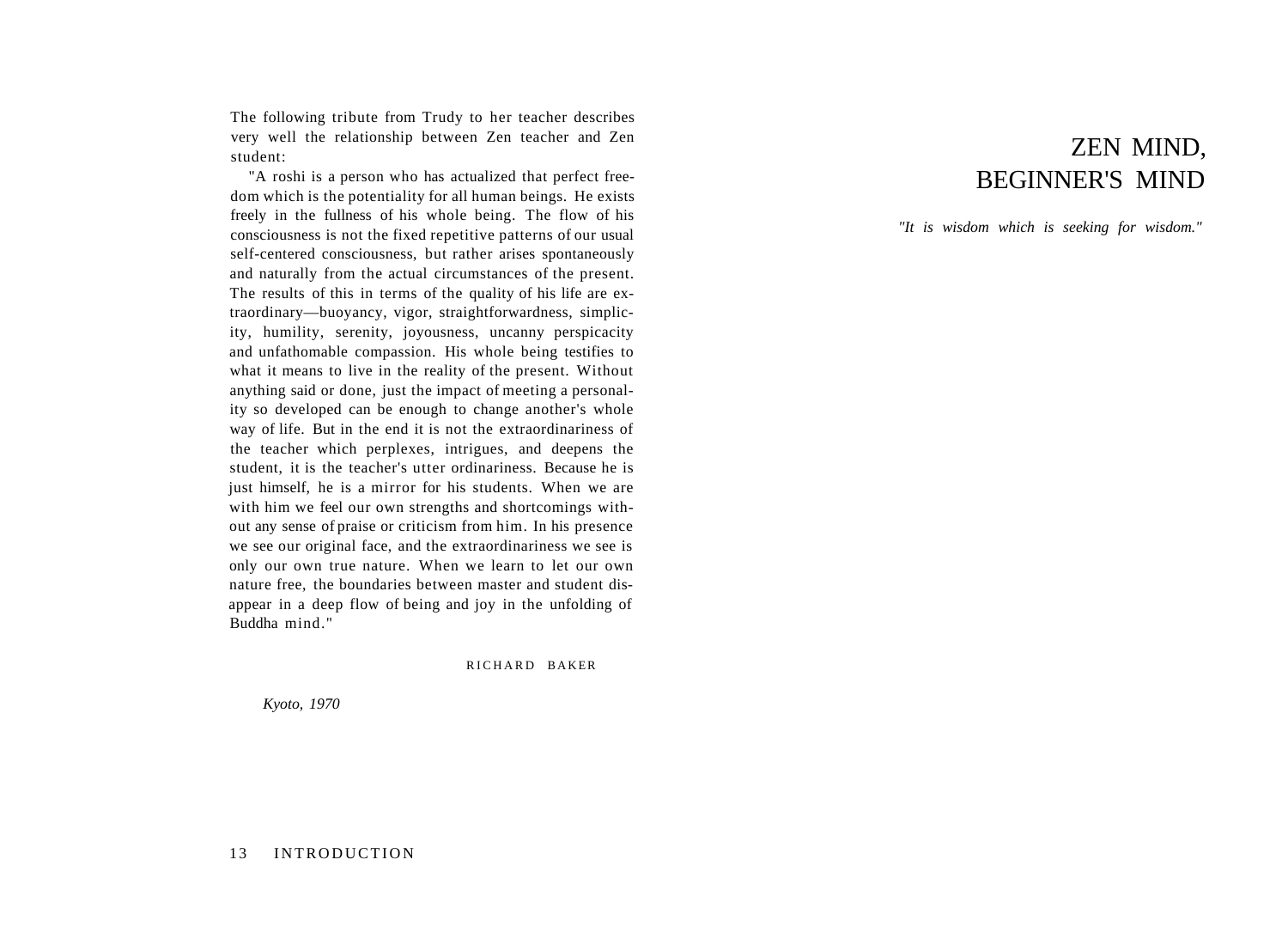## PROLOGUE

 $\sum$  EGINNER'S MIND "In the beginner's mind there are many possibilities, hut in the expert's *there are many possibilities, hut in the expert's there are few."* 

People say that practicing Zen is difficult, but there is a misunderstanding as to why. It is not difficult because it is hard to sit in the cross-legged position, or to attain enlightenment. It is difficult because it is hard to keep our mind pure and our practice pure in its fundamental sense. The Zen school developed in many ways after it was established in China, but at the same time, it became more and more impure. But I do not want to talk about Chinese Zen or the history of Zen. I am interested in helping you keep your practice from becoming impure.

In Japan we have the phrase *shoshin,* which means "beginner's mind." The goal of practice is always to keep our beginner's mind. Suppose you recite the Prajna Paramita Sutra only once. It might be a very good recitation. But what would happen to you if you recited it twice, three times, four times, or more? You might easily lose your original attitude towards it. The same thing will happen in your other Zen practices. For a while you will keep your beginner's mind, but if you continue to practice one, two, three years or more, although you may improve some, you are liable to lose the limitless meaning of original mind.

For Zen students the most important thing is not to be dualistic. Our "original mind" includes everything within itself. It is always rich and sufficient within itself. You should not lose your self-sufficient state of mind. This does not mean a closed mind, but actually an empty mind and a ready mind. If your mind is empty, it is always ready for anything; it is open to everything. In the beginner's mind there are many possibilities; in the expert's mind there are few.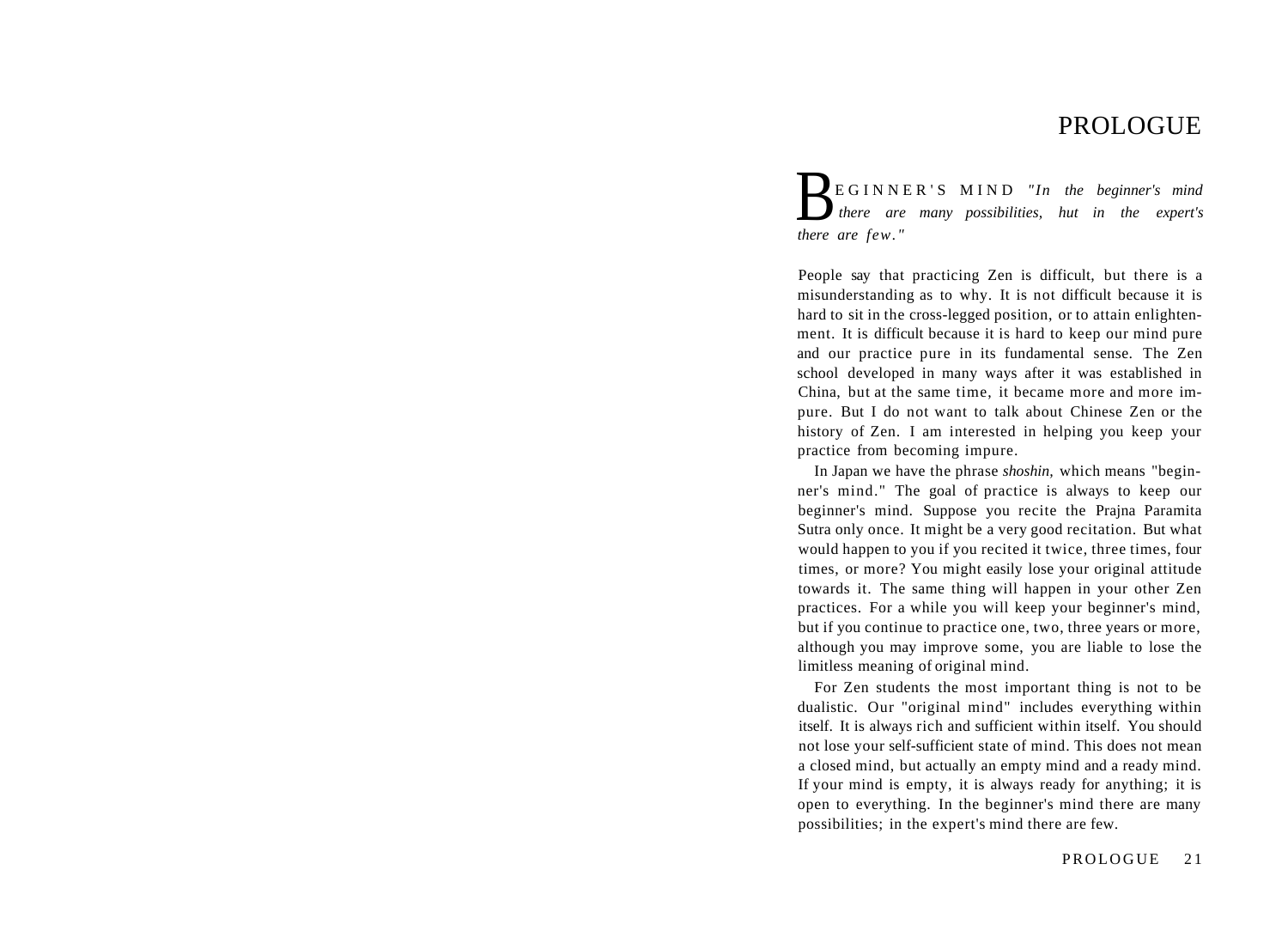If you discriminate too much, you limit yourself. If you are too demanding or too greedy, your mind is not rich and self-sufficient. If we lose our original self-sufficient mind, we will lose all precepts. When your mind becomes demanding, when you long for something, you will end up violating your own precepts: not to tell lies, not to steal, not to kill, not to be immoral, and so forth. If you keep your original mind, the precepts will keep themselves.

In the beginner's mind there is no thought, "I have attained something." All self-centered thoughts limit our vast mind. When we have no thought of achievement, no thought of self, we are true beginners. Then we can really learn something. The beginner's mind is the mind of compassion. When our mind is compassionate, it is boundless. Dogen-zenji, the founder of our school, always emphasized how important it is to resume our boundless original mind. Then we are always true to ourselves, in sympathy with all beings, and can actually practice.

So the most difficult thing is always to keep your beginner's mind. There is no need to have a deep understanding of Zen. Even though you read much Zen literature, you must read each sentence with a fresh mind. You should not say, "I know what Zen is," or "I have attained enlightenment." This is also the real secret of the arts: always be a beginner. Be very very careful about this point. If you start to practice zazen, you will begin to appreciate your beginner's mind. It is the secret of Zen practice.

### PART ONE

## RIGHT PRACTICE

*Zazen practice is the direct expression of our true nature. Strictly speaking, for a human being, there is no other practice than this practice; there is no other way of life than this way of life."* 

#### 22 PROLOGUE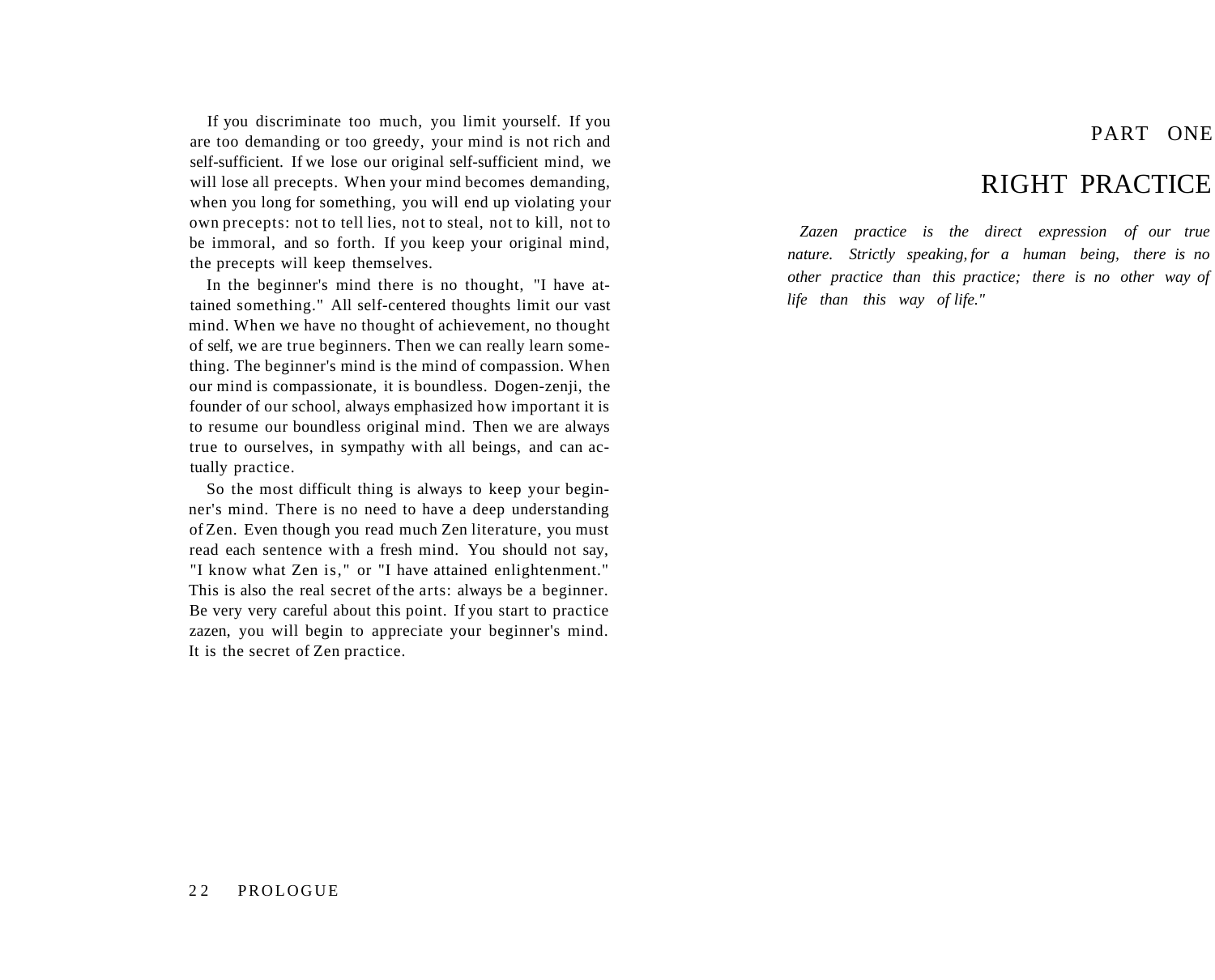$\mathbf{P}_{a}^{a}$ OSTUR E *"These forms are not the means of obtaining the right state of mind. To take this posture is itself to have the right state of mind. There is no need to obtain some special state of mind."* 

Now I would like to talk about our zazen posture. When you sit in the full lotus position, your left foot is on your right thigh, and your right foot is on your left thigh. When we cross our legs like this, even though we have a right leg and a left leg, they have become one. The position expresses the oneness of duality: not two, and not one. This is the most important teaching: not two, and not one. Our body and mind are not two and not one. If you think your body and mind are two, that is wrong; if you think that they are one, that is also wrong. Our body and mind are both two *and* one. We usually think that if something is not one, it is more than one; if it is not singular, it is plural. But in actual experience, our life is not only plural, but also singular. Each one of us is both dependent and independent.

After some years we will die. If we just think that it is the end of our life, this will be the wrong understanding. But, on the other hand, if we think that we do not die, this is also wrong. We die, and we do not die. This is the right understanding. Some people may say that our mind or soul exists forever, and it is only our physical body which dies. But this is not exactly right, because both mind and body have their end. But at the same time it is also true that they exist eternally. And even though we say mind and body, they are actually two sides of one coin. This is the right understanding. So when we take this posture it symbolizes this truth. When I have the left foot on the right side of my body, and the right foot on the left side of my body, I do not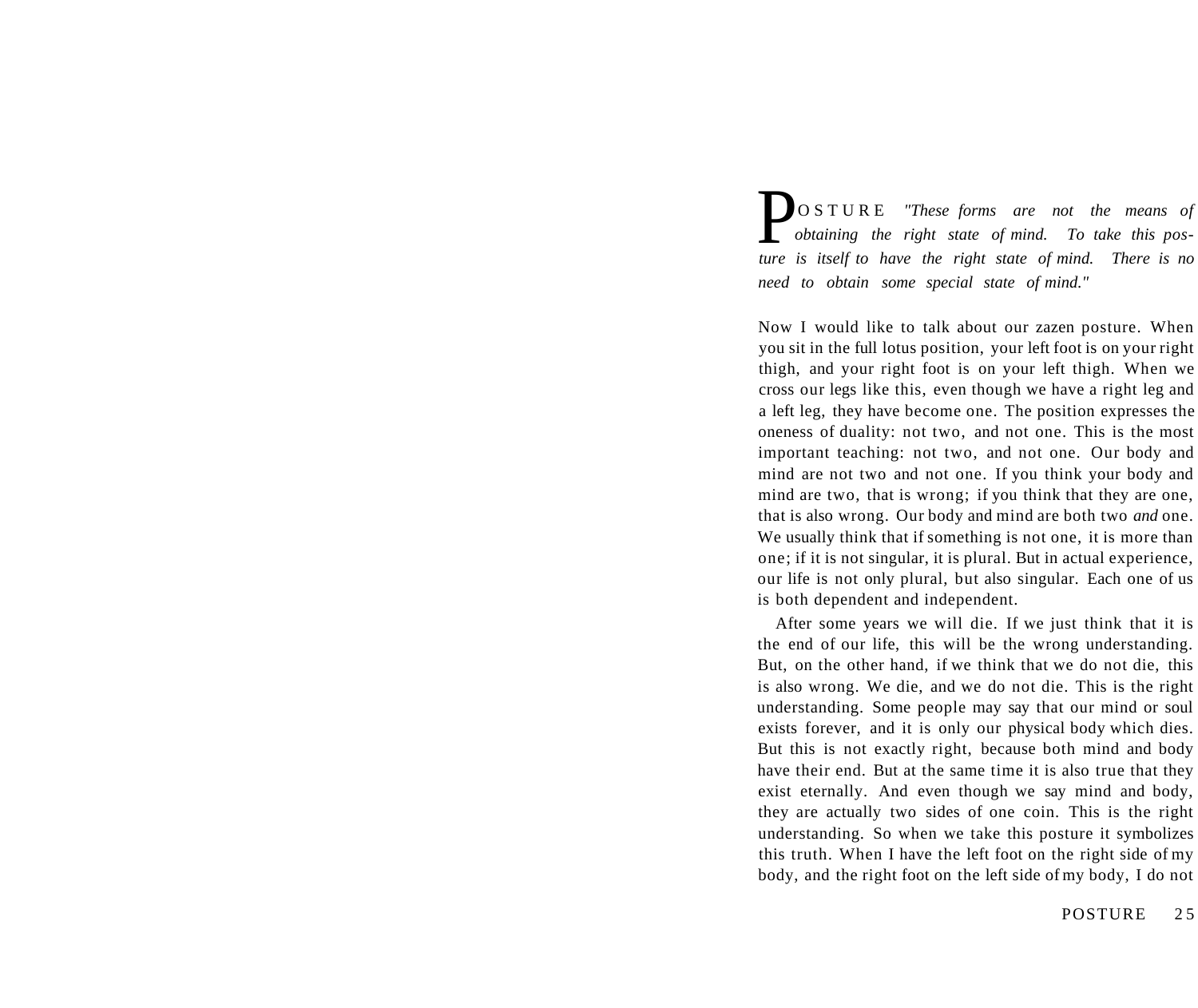know which is which. So either may be the left or the right side.

The most important thing in taking the zazen posture is to keep your spine straight. Your ears and your shoulders should be on one line. Relax your shoulders, and push up towards the ceiling with the back of your head. And you should pull your chin in. When your chin is tilted up, you have no strength in your posture; you are probably dreaming. Also to gain strength in your posture, press your diaphragm down towards your *hara,* or lower abdomen. This will help you maintain your physical and mental balance. When you try to keep this posture, at first you may find some difficulty breathing naturally, but when you get accustomed to it you will be able to breathe naturally and deeply.

Your hands should form the "cosmic mudra." If you put your left hand on top of your right, middle joints of your middle fingers together, and touch your thumbs lightly together (as if you held a piece of paper between them), your hands will make a beautiful oval. You should keep this universal mudra with great care, as if you were holding something very precious in your hand. Your hands should be held against your body, with your thumbs at about the height of your navel. Hold your arms freely and easily, and slightly away from your body, as if you held an egg under each arm without breaking it.

You should not be tilted sideways, backwards, or forwards. You should be sitting straight up as if you were supporting the sky with your head. This is not just form or breathing. It expresses the key point of Buddhism. It is a perfect expression of your Buddha nature. If you want true understanding of Buddhism, you should practice this way. These forms are not a means of obtaining the right state of mind. To take this posture itself is the purpose of our practice. When you have this posture, you have the right state of mind, so there is no need to try to attain some special state. When you try to attain something, your mind starts to wander about somewhere else. When you do not try to attain anything, you have your own body and mind right here. A Zen master would say, "Kill the Buddha!" Kill the Buddha if the Buddha exists somewhere else. Kill the Buddha, because you should resume your own Buddha nature.

Doing something is expressing our own nature. We do not exist for the sake of something else. We exist for the sake of ourselves. This is the fundamental teaching expressed in the forms we observe. Just as for sitting, when we stand in the zendo we have some rules. But the purpose of these rules is not to make everyone the same, but to allow each to express his own self most freely. For instance, each one of us has his own way of standing, so our standing posture is based on the proportions of our own bodies. When you stand, your heels should be as far apart as the width of your own fist, your big toes in line with the centers of your breasts. As in zazen, put some strength in your abdomen. Here also your hands should express your self. Hold your left hand against your chest with fingers encircling your thumb, and put your right hand over it. Holding your thumb pointing downward, and your forearms parallel to the floor, you feel as if you have some round pillar in your grasp—a big round temple pillar so you cannot be slumped or tilted to the side.

The most important point is to own your own physical body. If you slump, you will lose your self. Your mind will be wandering about somewhere else; you will not be in your body. This is not the way. We must exist right here, right now! This is the key point. You must have your own body and mind. Everything should exist in the right place, in the right way. Then there is no problem. If the microphone I use when I speak exists somewhere else, it will not serve its purpose. When we have our body and mind in order, everything else will exist in the right place, in the right way.

But usually, without being aware of it, we try to change something other than ourselves, we try to order things outside us. But it is impossible to organize things if you yourself are not in order. When you do things in the right way, at the right time, everything else will be organized. You are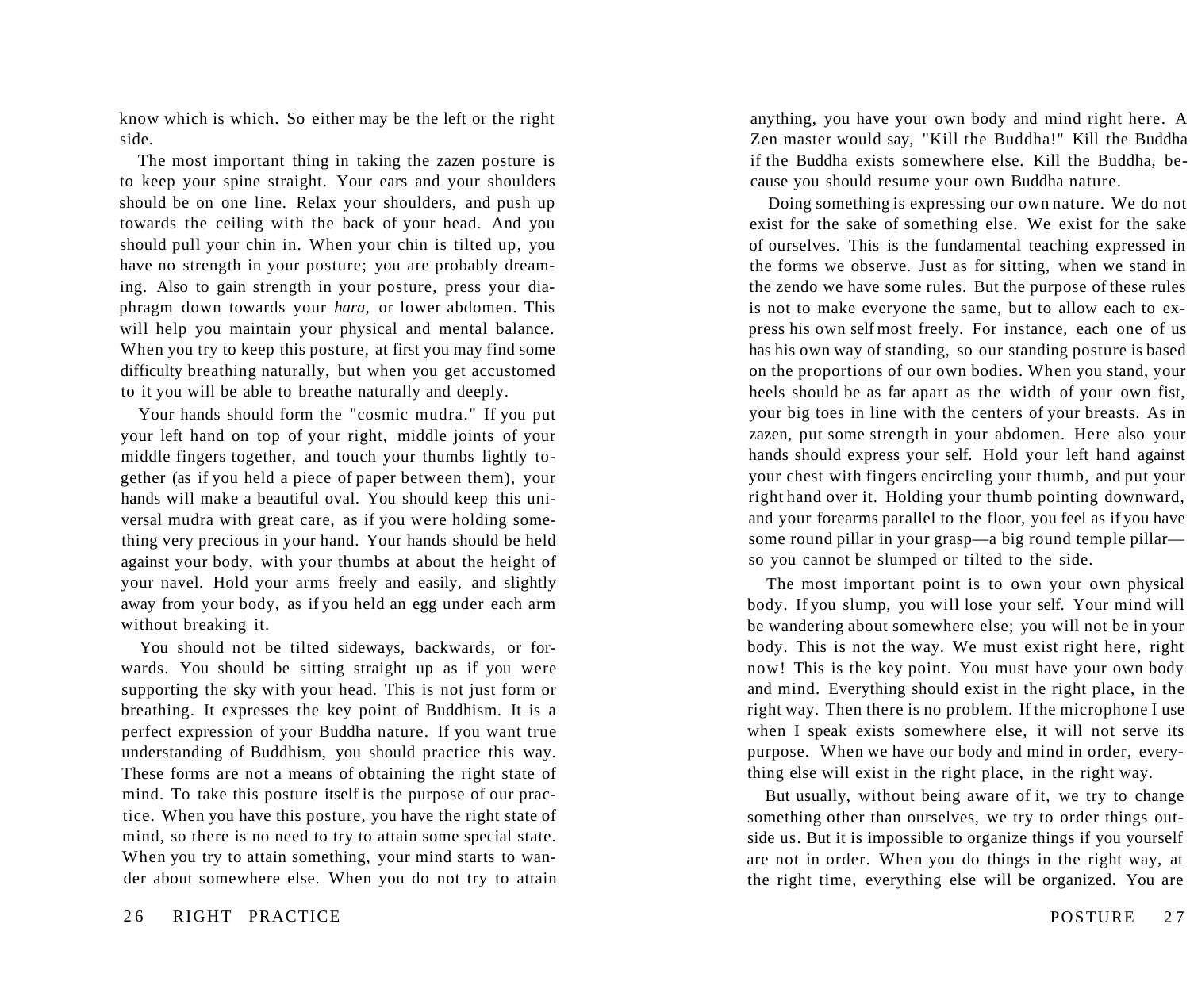the "boss." When the boss is sleeping, everyone is sleeping. When the boss does something right, everyone will do everything right, and at the right time. That is the secret of Buddhism.

So try always to keep the right posture, not only when you practice zazen, but in all your activities. Take the right posture when you are driving your car, and when you are reading. If you read in a slumped position, you cannot stay awake long. Try. You will discover how important it is to keep the right posture. This is the true teaching. The teaching which is written on paper is not the true teaching. Written teaching is a kind of food for your brain. Of course it is necessary to take some food for your brain, but it is more important to be yourself by practicing the right way of life.

That is why Buddha could not accept the religions existing at his time. He studied many religions, but he was not satisfied with their practices. He could not find the answer in asceticism or in philosophies. He was not interested in some metaphysical existence, but in his own body and mind, here and now. And when he found himself, he found that everything that exists has Buddha nature. That was his enlightenment. Enlightenment is not some good feeling or some particular state of mind. The state of mind that exists when you sit in the right posture is, itself, enlightenment. If you cannot be satisfied with the state of mind you have in zazen, it means your mind is still wandering about. Our body and mind should not be wobbling or wandering about. In this posture there is no need to talk about the right state of mind. You already have it. This is the conclusion of Buddhism.

**BREATHIN G** *"What we call T is just a swinging door which moves when we inhale and when we exhale."* 

When we practice zazen our mind always follows our breathing. When we inhale, the air comes into the inner world. When we exhale, the air goes out to the outer world. The inner world is limitless, and the outer world is also limitless. We say "inner world" or "outer world," but actually there is just one whole world. In this limitless world, our throat is like a swinging door. The air comes in and goes out like someone passing through a swinging door. If you think, "I breathe," the "I" is extra. There is no you to say "I." What we call "I" is just a swinging door which moves when we inhale and when we exhale. It just moves; that is all. When your mind is pure and calm enough to follow this movement, there is nothing: no "I, " no world, no mind nor body; just a swinging door.

So when we practice zazen, all that exists is the movement of the breathing, but we are aware of this movement. You should not be absent-minded. But to be aware of the movement does not mean to be aware of your small self, but rather of your universal nature, or Buddha nature. This kind of awareness is very important, because we are usually so one-sided. Our usual understanding of life is dualistic: you and I, this and that, good and bad. But actually these discriminations are themselves the awareness of the universal existence. "You" means to be aware of the universe in the form of you, and "I" means to be aware of it in the form of I. You and I are just swinging doors. This kind of understanding is necessary. This should not even be called understanding ; it is actually the true experience of life through Zen practice.

So when you practice zazen, there is no idea of time or space. You may say, "We started sitting at a quarter to six in this room." Thus you have some idea of time (a quarter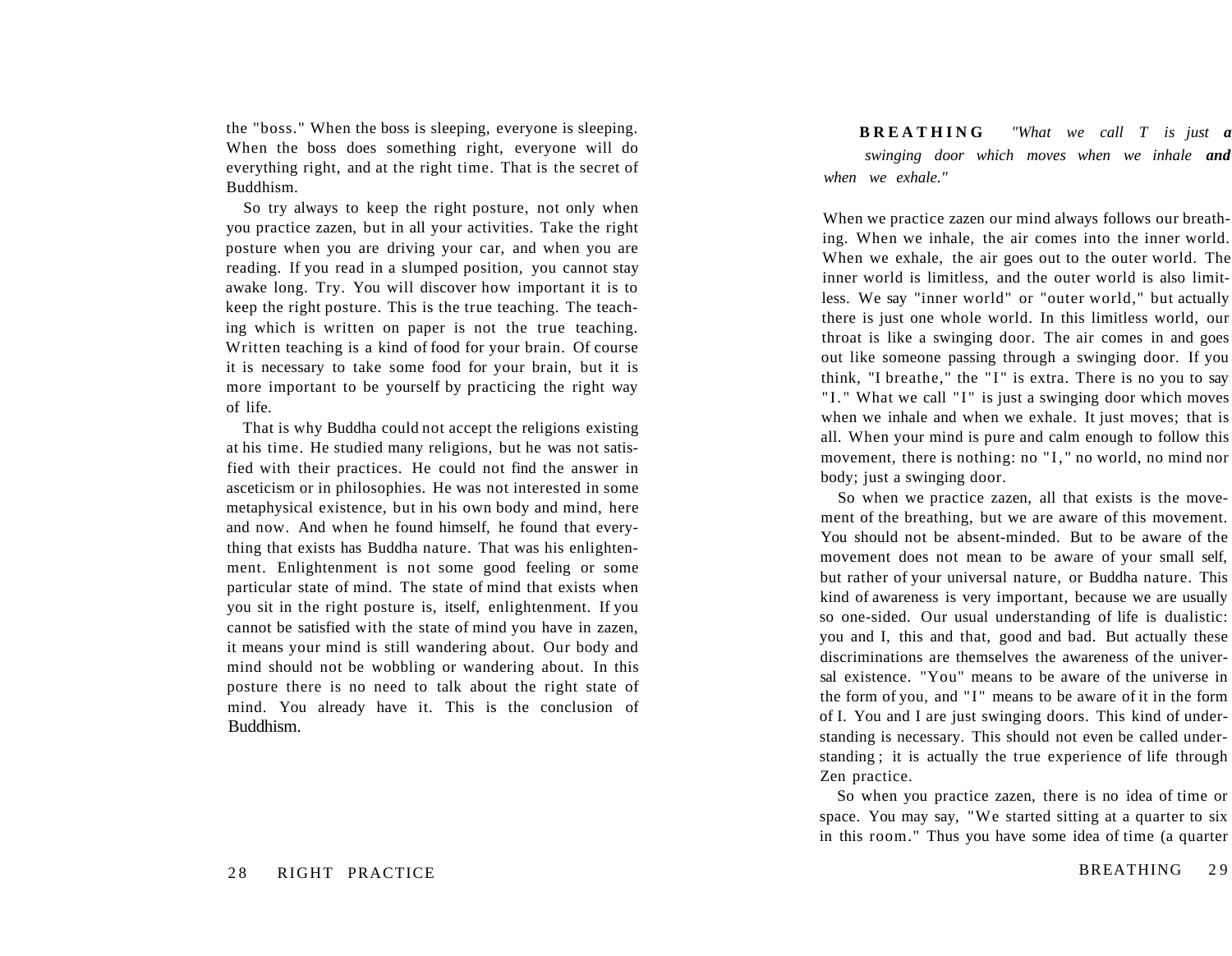to six), and some idea of space (in this room). Actually what you are doing, however, is just sitting and being aware of the universal activity. That is all. This moment the swinging door is opening in one direction, and the next moment the swinging door will be opening in the opposite direction. Moment after moment each one of us repeats this activity. Here there is no idea of time or space. Time and space are one. You may say, "I must do something this afternoon," but actually there is no "this afternoon." We do things one after the other. That is all. There is no such time as "this afternoon" or "one o'clock" or "two o'clock." At one o'clock you will eat your lunch. To eat lunch is itself one o'clock. You will be somewhere, but that place cannot be separated from one o'clock. For someone who actually appreciates our life, they are the same. But when we become tired of our life we may say, "I shouldn't have come to this place. It may have been much better to have gone to some other place for lunch. This place is not so good." In your mind you create an idea of place separate from an actual time.

Or you may say, "This is bad, so I should not do this." Actually, when you say, "I should not do this," you are doing not-doing in that moment. So there is no choice for you. When you separate the idea of time and space, you feel as if you have some choice, but actually, you have to do something, or you have to do not-doing. Not-to-do something is doing something. Good and bad are only in your mind. So we should not say, "This is good," or "This is bad." Instead of saying bad, you should say, "not-to-do" ! If you think, "This is bad," it will create some confusion for you. So in the realm of pure religion there is no confusion of time and space, or good or bad. All that we should do is just do something as it comes. *Do* something! Whatever it is, we should do it, even if it is not-doing something. We should live in this moment. So when we sit we concentrate on our breathing, and we become a swinging door, and we do something we should do, something we must do. This is Zen practice. In this practice there is no confusion. If you establish this kind of life you have no confusion whatsoever.

Tozan, a famous Zen master, said, "The blue mountain is the father of the white cloud. The white cloud is the son of the blue mountain. All day long they depend on each other, without being dependent on each other. The white cloud is always the white cloud. The blue mountain is always the blue mountain." This is a pure, clear interpretation of life. There may be many things like the white cloud and blue mountain: man and woman, teacher and disciple. They depend on each other. But the white cloud should not be bothered by the blue mountain. The blue mountain should not be bothered by the white cloud. They are quite independent, but yet dependent. This is how we live, and how we practice zazen.

When we become truly ourselves, we just become a swinging door, and we are purely independent of, and at the same time, dependent upon everything. Without air, we cannot breathe. Each one of us is in the midst of myriads of worlds. We are in the center of the world always, moment after moment. So we are completely dependent and independent. If you have this kind of experience, this kind of existence, you have absolute independence; you will not be bothered by anything. So when you practice zazen, your mind should be concentrated on your breathing. This kind of activity is the fundamental activity of the universal being. Without this experience, this practice, it is impossible to attain absolute freedom.

**CONTROL** *"To give jour sheep or cow a large, spacious meadow is the way to control large, spacious meadow is the way to control him."* 

To live in the realm of Buddha nature means to die as a small being, moment after moment. When we lose our balance

30 RI<sup>GHT</sup> PRACTICE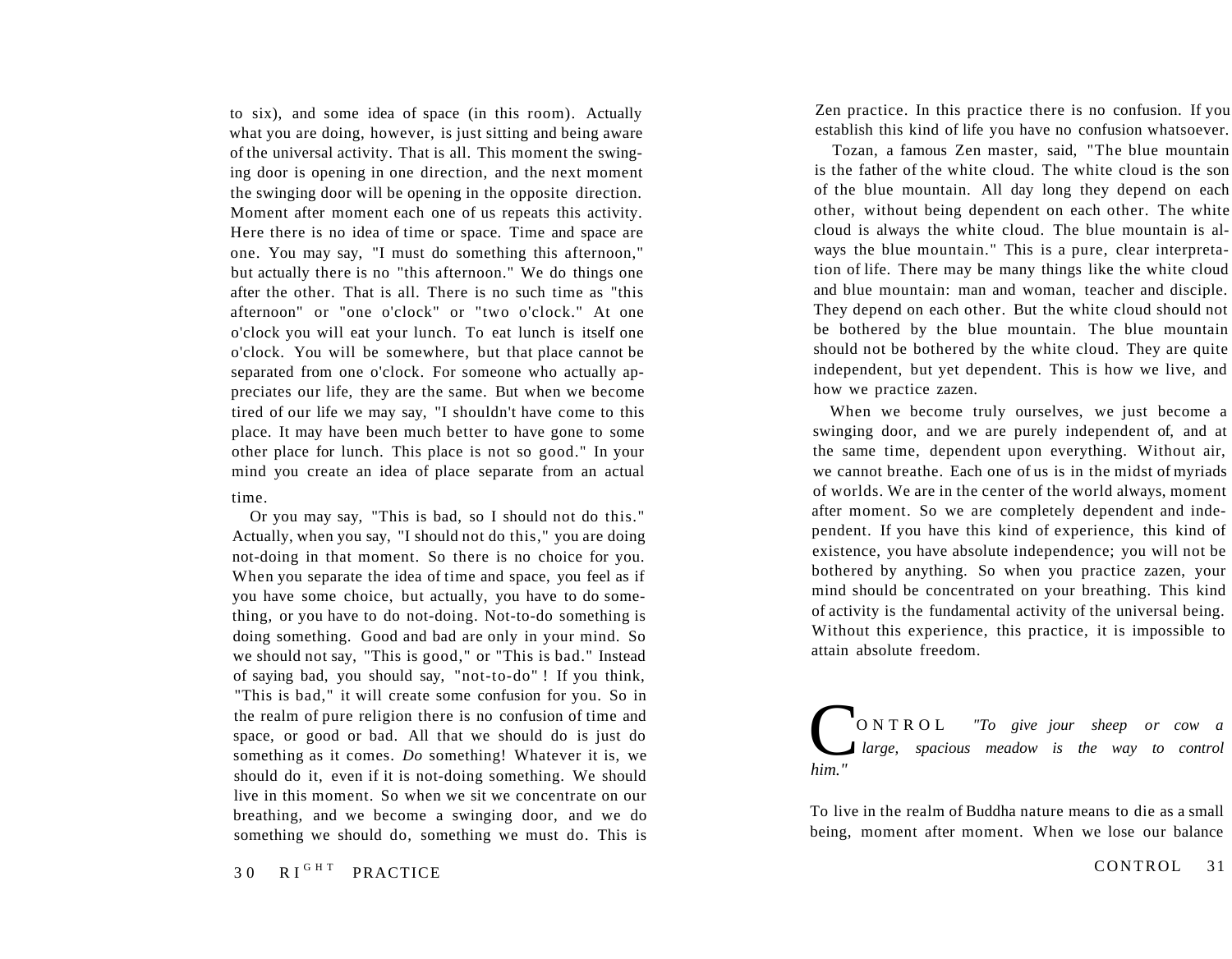we die, but at the same time we also develop ourselves, we grow. Whatever we see is changing, losing its balance. The reason everything looks beautiful is because it is out of balance, but its background is always in perfect harmony. This is how everything exists in the realm of Buddha nature, losing its balance against a background of perfect balance. So if you see things without realizing the background of Buddha nature, everything appears to be in the form of suffering. But if you understand the background of existence, you realize that suffering itself is how we live, and how we extend our life. So in Zen sometimes we emphasize the imbalance or disorder of life.

Nowadays traditional Japanese painting has become pretty formal and lifeless. That is why modern art has developed. Ancient painters used to practice putting dots on paper in artistic disorder. This is rather difficult. Even though you try to do it, usually what you do is arranged in some order. You think you can control it, but you cannot; it is almost impossible to arrange your dots out of order. It is the same with taking care of your everyday life. Even though you try to put people under some control, it is impossible. You cannot do it. The best way to control people is to encourage them to be mischievous. Then they will be in control in its wider sense. To give your sheep or cow a large, spacious meadow is the way to control him. So it is with people: first let them do what they want, and watch them. This is the best policy. To ignore them is not good; that is the worst policy. The second worst is trying to control them. The best one is to watch them, just to watch them, without trying to control them.

The same way works for you yourself as well. If you want to obtain perfect calmness in your zazen, you should not be bothered by the various images you find in your mind. Let them come, and let them go. Then they will be under control. But this policy is not so easy. It sounds easy, but it requires some special effort. How to make this kind of effort is the secret of practice. Suppose you are sitting under

some extraordinary circumstances. If you try to calm your mind you will be unable to sit, and if you try not to be disturbed, your effort will not be the right effort. The only effort that will help you is to count your breathing, or to concentrate on your inhaling and exhaling. We say concentration, but to concentrate your mind on something is not the true purpose of Zen. The true purpose is to see things as they are, to observe things as they are, and to let everything go as it goes. This is to put everything under control in its widest sense. Zen practice is to open up our small mind. So concentrating is just an aid to help you realize "big mind," or the mind that is everything. If you want to discover the true meaning of Zen in your everyday life, you have to understand the meaning of keeping your mind on your breathing and your body in the right posture in zazen. You should follow the rules of practice and your study should become more subtle and careful. Only in this way can you experience the vital freedom of Zen.

Dogen-zenji said, "Time goes from present to past." This is absurd, but in our practice sometimes it is true. Instead of time progressing from past to present, it goes backwards from present to past. Yoshitsune was a famous warrior who lived in medieval Japan. Because of the situation of the country at that time, he was sent to the northern provinces, where he was killed. Before he left he bade farewell to his wife, and soon after she wrote in a poem, "Just as you unreel the thread from a spool, I want the past to become present." When she said this, actually she made past time present. In her mind the past became alive and *was* the present. So as Dogen said, "Time goes from present to past." This is not true in our logical mind, but it is in the actual experience of making past time present. There we have poetry, and there we have human life.

When we experience this kind of truth it means we have found the true meaning of time. Time constantly goes from past to present and from present to future. This is true, but it is also true that time goes from future to present and from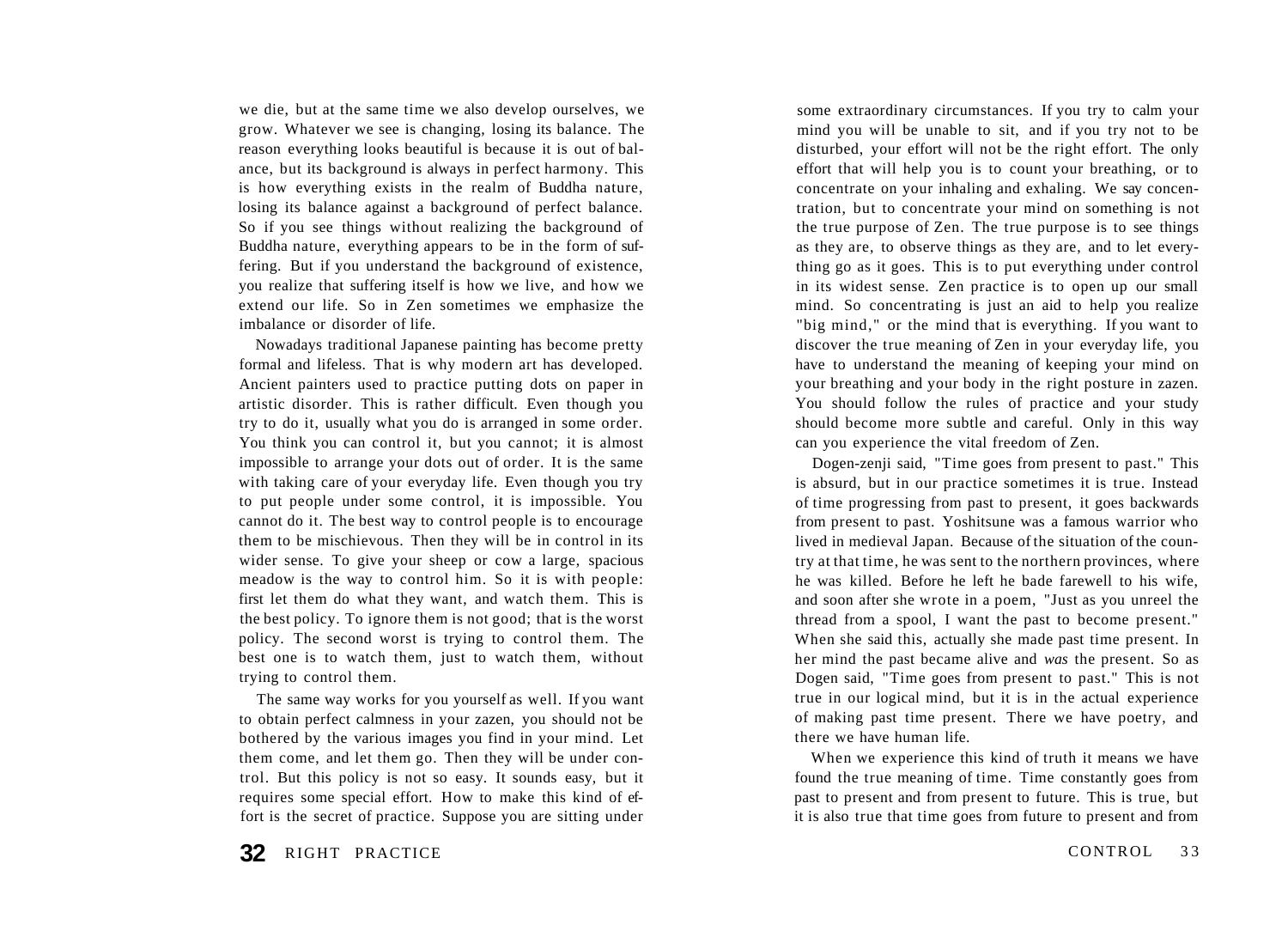present to past. A Zen master once said, "To go eastward one mile is to go westward one mile." This is vital freedom. We should acquire this kind of perfect freedom.

But perfect freedom is not found without some rules. People, especially young people, think that freedom is to do just what they want, that in Zen there is no need for rules. But it is absolutely necessary for us to have some rules. But this does not mean always to be under control. As long as you have rules, you have a chance for freedom. To try to obtain freedom without being aware of the rules means nothing. It is to acquire this perfect freedom that we practice zazen.

**MIND** WAVES *"Because we enjoy all as-*<br>pects of life as an unfolding of big mind, we do *pects of life as an unfolding of big mind, we do not care for any excessive joy. So we have imperturbable composure."* 

When you are practicing zazen, do not try to stop your thinking. Let it stop by itself. If something comes into your mind, let it come in, and let it go out. It will not stay long. When you try to stop your thinking, it means you are bothered by it. Do not be bothered by anything. It appears as if something comes from outside your mind, but actually it is only the waves of your mind, and if you are not bothered by the waves, gradually they will become calmer and calmer. In five or at most ten minutes, your mind will be completely serene and calm. At that time your breathing will become quite slow, while your pulse will become a little faster.

It will take quite a long time before you find your calm, serene mind in your practice. Many sensations come, many thoughts or images arise, but they are just waves of your own mind. Nothing comes from outside your mind. Usually we think of our mind as receiving impressions and experiences from outside, but that is not a true understanding of our mind. The true understanding is that the mind includes everything; when you think something comes from outside it means only that something appears in your mind. Nothing outside yourself can cause any trouble. You yourself make the waves in your mind. If you leave your mind as it is, it will become calm. This mind is called big mind.

If your mind is related to something outside itself, that mind is a small mind, a limited mind. If your mind is not related to anything else, then there is no dualistic understanding in the activity of your mind. You understand activity as just waves of your mind. Big mind experiences everything within itself. Do you understand the difference between the two minds: the mind which includes everything, and the mind which is related to something? Actually they are the same thing, but the understanding is different, and your attitude towards your life will be different according to which understanding you have.

That everything is included within your mind is the essence of mind. To experience this is to have religious feeling. Even though waves arise, the essence of your mind is pure; it is just like clear water with a few waves. Actually water always has waves. Waves are the practice of the water.. To speak of waves apart from water or water apart from waves is a delusion. Water and waves are one. Big mind and small mind are one. When you understand your mind in this way, you have some security in your feeling. As your mind does not expect anything from outside, it is always filled. A mind with waves in it is not a disturbed mind, but actually an amplified one. Whatever you experience is an expression of big mind.

The activity of big mind is to amplify itself through various experiences. In one sense our experiences coming one by one are always fresh and new, but in another sense they are nothing but a continuous or repeated unfolding of the one big mind. For instance, if you have something good for breakfast, you will say, "This is good." "Good" is supplied as something experienced some time long ago, even though you may not remember when. With big mind we accept

34- RIGHT PRACTICE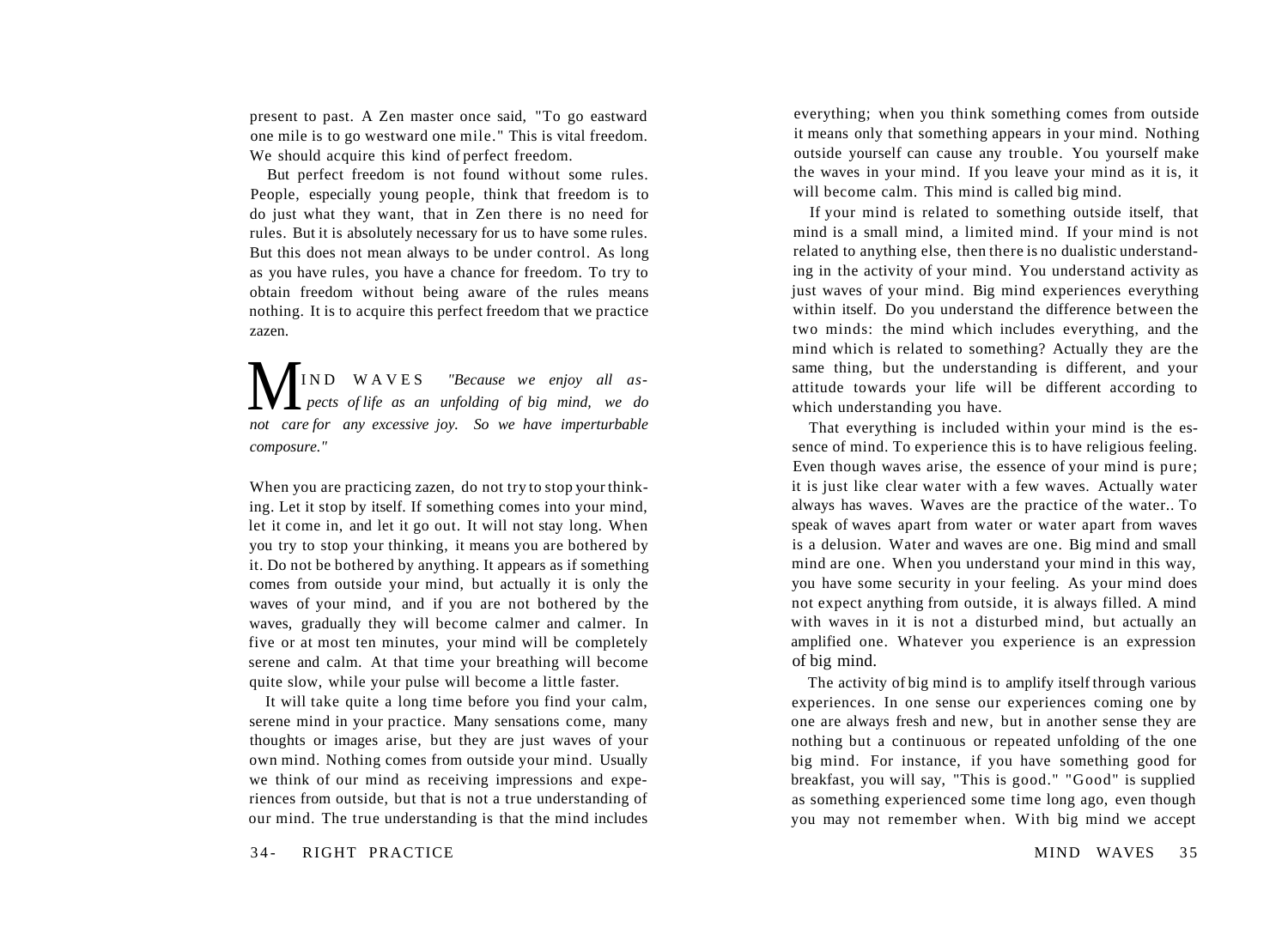each of our experiences as if recognizing the face we see in a mirror as our own. For us there is no fear of losing this mind. There is nowhere to come or to go; there is no fear of death, no suffering from old age or sickness. Because we enjoy all aspects of life as an unfolding of big mind, we do not care for any excessive joy. So we have imperturbable composure, and it is with this imperturbable composure of big mind that we practice zazen.

 $\sum_{\text{because}}$   $\sum_{\text{eventually}}$  the weeds you have in jour mind, *grateful for the weeds you have in jour mind, because eventually they will enrich your practice."* 

When the alarm rings early in the morning, and you get up, I think you do not feel so good. It is not easy to go and sit, and even after you arrive at the zendo and begin zazen you have to encourage yourself to sit well. These are just waves of your mind. In pure zazen there should not be any waves in your mind. While you are sitting these waves will become smaller and smaller, and your effort will change into some subtle feeling.

We say, "Pulling out the weeds we give nourishment to the plant." We pull the weeds and bury them near the plant to give it nourishment. So even though you have some difficulty in your practice, even though you have some waves while you are sitting, those waves themselves will help you. So you should not be bothered by your mind. You should rather be grateful for the weeds, because eventually they will enrich your practice. If you have some experience of how the weeds in your mind change into mental nourishment, your practice will make remarkable progress. You will feel the progress. You will feel how they change into self-nourishment. Of course it is not so difficult to give some philosophical or psychological interpretation of our prac-

tice, but that is not enough. We must have the actual experience of how our weeds change into nourishment.

Strictly speaking, any effort we make is not good for our practice because it creates waves in our mind. It is impossible, however, to attain absolute calmness of our mind without any effort. We must make some effort, but we must forget ourselves in the effort we make. In this realm there is no subjectivity or objectivity. Our mind is just calm, without even any awareness. In this unawareness, every effort and every idea and thought will vanish. So it is necessary for us to encourage ourselves and to make an effort up to the last moment, when all effort disappears. You should keep your mind on your breathing until you are not aware of your breathing.

We should try to continue our effort forever, but we should not expect to reach some stage when we will forget all about it. We should just try to keep our mind on our breathing. That is our actual practice. That effort will be refined more and more while you are sitting. At first the effort you make is quite rough and impure, but by the power of practice the effort will become purer and purer. When your effort becomes pure, your body and mind become pure. This is the way we practice Zen. Once you understand our innate power to purify ourselves and our surroundings, you can act properly, and you will learn from those around you, and you will become friendly with others. This is the merit of Zen practice. But the way of practice is just to be concentrated on your breathing with the right posture and with great, pure effort. This is how we practice Zen.

36 RIGHT PRACTICE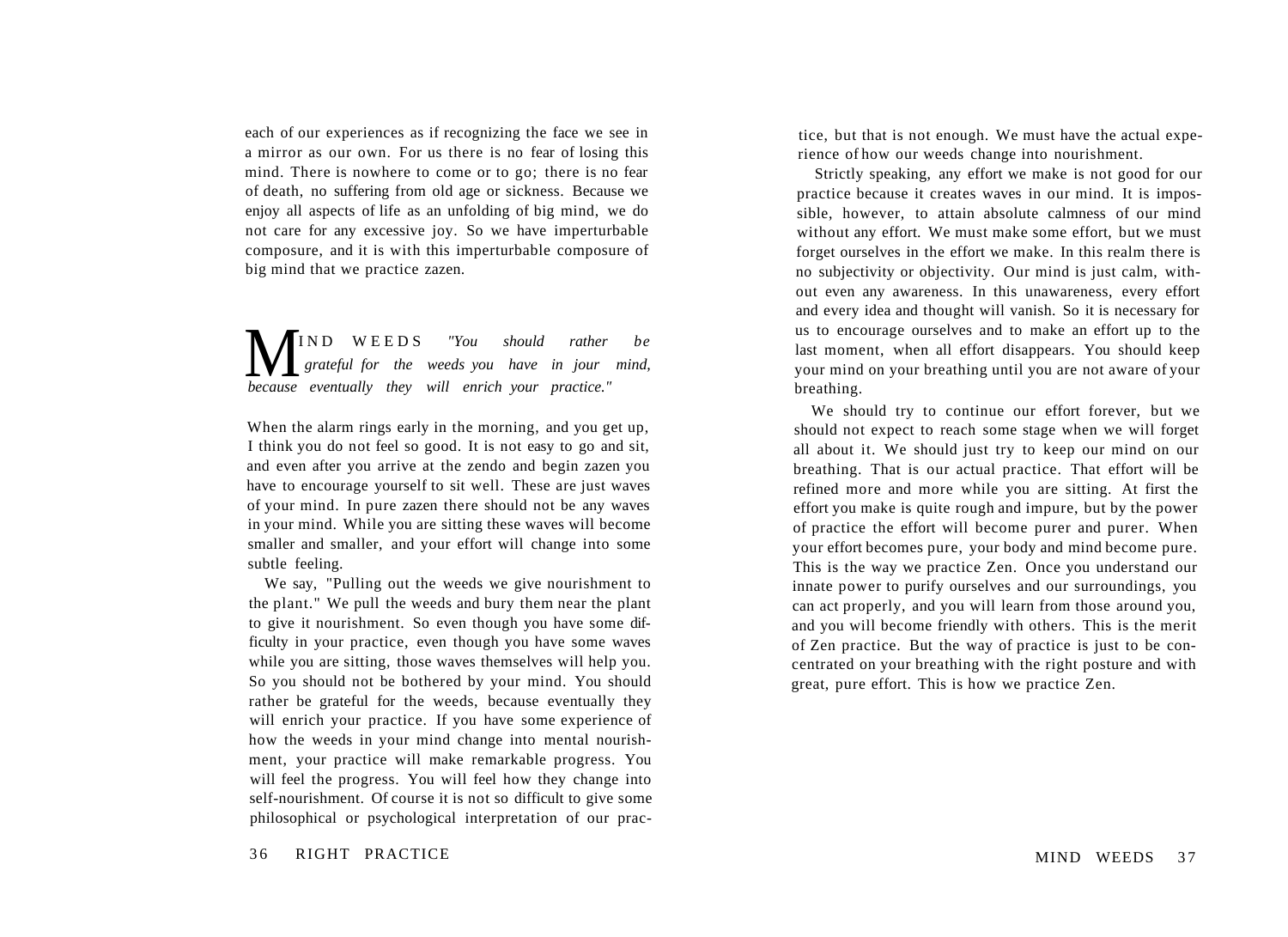**accept things as they are, whether agreeable or dis-**<br>*accept things as they are, whether agreeable or dis-*MARROW OF ZEN "In the zazen *posture, your mind and body have,^reat power to agreeable/* 

In our scriptures (Samyuktagama Sutra, volume 33), it is said that there are four kinds of horses: excellent ones, good ones, poor ones, and bad ones. The best horse will run slow and fast, right and left, at the driver's will, before it sees the shadow of the whip; the second best will run as well as the first one does, just before the whip reaches its skin; the third one will run when it feels pain on its body; the fourth will run after the pain penetrates to the marrow of its bones. You can imagine how difficult it is for the fourth one to learn how to run!

When we hear this story, almost all of us want to be the best horse. If it is impossible to be the best one, we want to be the second best. This is, I think, the usual understanding of this story, and of Zen. You may think that when you sit in zazen you will find out whether you are one of the best horses or one of the worst ones. Here, however, there is a misunderstanding of Zen. If you think the aim of Zen practice is to train you to become one of the best horses, you will have a big problem. This is not the right understanding. If you practice Zen in the right way it does not matter whether you are the best horse or the worst one. When you consider the mercy of Buddha, how do you think Buddha will feel about the four kinds of horses ? He will have more sympathy for the worst one than for the best one.

When you are determined to practice zazen with the great mind of Buddha, you will find the worst horse is the most valuable one. In your very imperfections you will find the basis for your firm, way-seeking mind. Those who can sit perfectly physically usually take more time to obtain the true way of Zen, the actual feeling of Zen, the marrow of Zen. But those who find great difficulties in practicing Zen will

find more meaning in it. So I think that sometimes the best horse may be the worst horse, and the worst horse can be the best one.

If you study calligraphy you will find that those who are not so clever usually become the best calligraphers. Those who are very clever with their hands often encounter great difficulty after they have reached a certain stage. This is also true in art and in Zen. It is true in life. So when we talk about Zen we cannot say, "He is good," or "He is bad," in the ordinary sense of the words. The posture taken in zazen is not the same for each of us. For some it may be impossible to take the cross-legged posture. But even though you cannot take the right posture, when you arouse your real, wayseeking mind, you can practice Zen in its true sense. Actually it is easier for those who have difficulties in sitting to arouse the true way-seeking mind than for those who can sit easily.

When we reflect on what are doing in our everyday life, we are always ashamed of ourselves. One of my students wrote to me saying, "You sent me a calendar, and I am trying to follow the good mottoes which appear on each page. But the year has hardly begun, and already I have failed!'' Dogen-zenji said,' *'Shoshaku jushaku.*'' *Shaku* generally means "mistake" or "wrong." *Shoshaku jushaku* means "to succeed wrong with wrong," or one continuous mistake. According to Dogen, one continuous mistake can also be Zen. A Zen master's life could be said to be so many years of *shoshaku jushaku.* This means so many years of one single-minded effort.

We say, "A good father is not a good father." Do you understand? One who thinks he is a good father is not a good father; one who thinks he is a good husband is not a good husband. One who thinks he is one of the worst husbands may be a good one if he is always trying to be a good husband with a single-hearted effort. If you find it impossible to sit because of some pain or some physical difficulty, then you should sit anyway, using a thick cushion or a chair.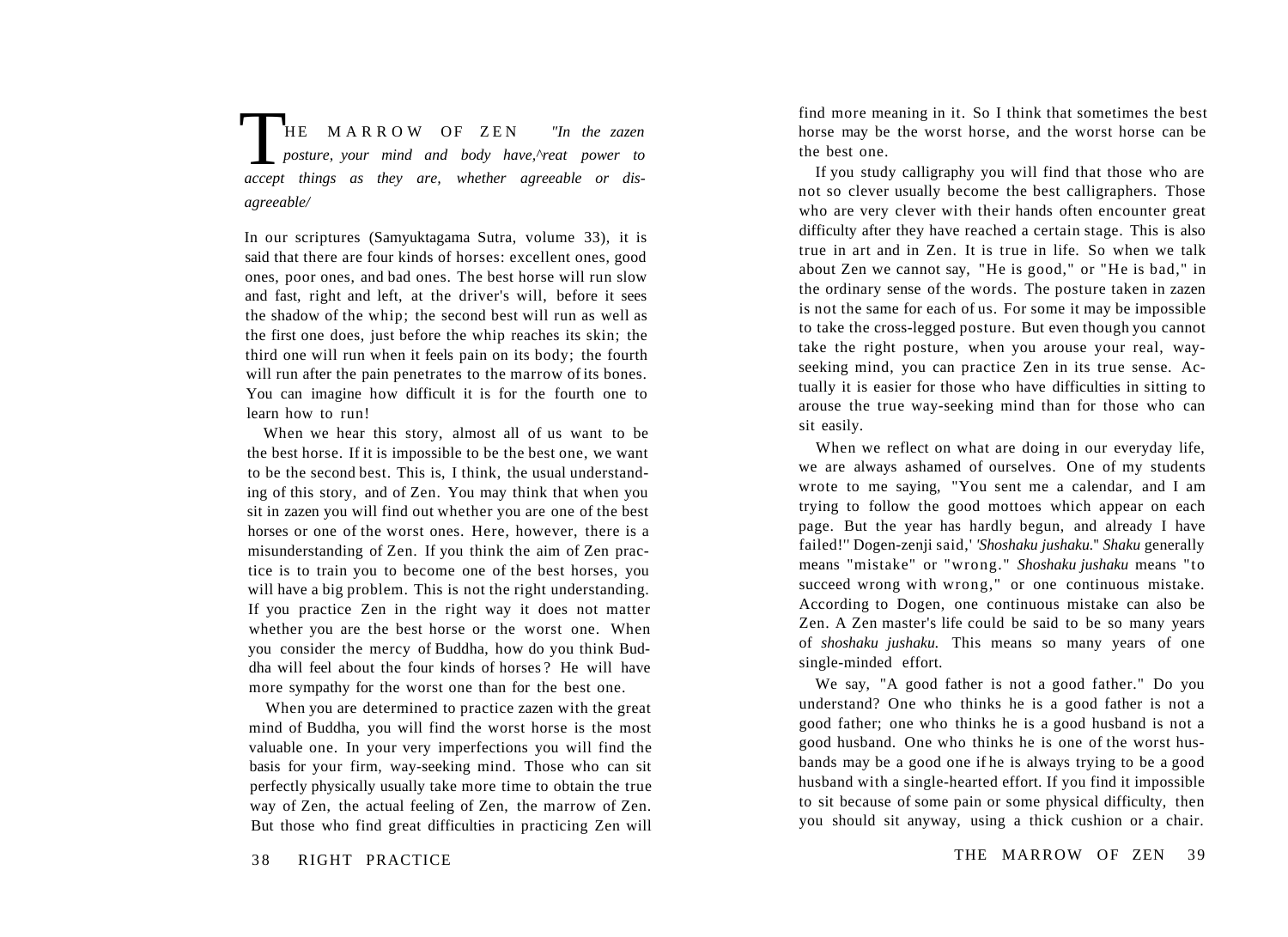Even though you are the worst horse you will get to the marrow of Zen.

Suppose your children are suffering from a hopeless disease. You do not know what to do; you cannot lie in bed. Normally the most comfortable place for you would be a warm comfortable bed, but now because of your mental agony you cannot rest. You may walk up and down, in and out, but this does not help. Actually the best way to relieve your mental suffering is to sit in zazen, even in such a confused state of mind and bad posture. If you have no experience of sitting in this kind of difficult situation you are not a Zen student. No other activity will appease your suffering. In other restless positions you have no power to accept your difficulties, but in the zazen posture which you have acquired by long, hard practice, your mind and body have great power to accept things as they are, whether they are agreeable or disagreeable.

When you feel disagreeable it is better for you to sit. There is no other way to accept your problem and work on it. Whether you are the best horse or the worst, or whether your posture is good or bad is out of the question. Everyone can practice zazen, and in this way work on his problems and accept them.

When you are sitting in the middle of your own problem, which is more real to you: your problem or you yourself? The awareness that you are here, right now, is the ultimate fact. This is the point you will realize by zazen practice. In continuous practice, under a succession of agreeable and disagreeable situations, you will realize the marrow of Zen and acquire its true strength.

**N O DUALIS M** *"To stop jour mind does not mean to stop the activities of mind. It means jour mind pervades jour whole bodj. With jour full mind joujorm the mudra in jour hands."* 

We say our practice should be without gaining ideas, without any expectations, even of enlightenment. This does not mean, however, just to sit without any purpose. This practice free from gaining ideas is based on the Prajna Paramita Sutra. However, if you are not careful the sutra itself will give you a gaining idea. It says, "Form is emptiness and emptiness is form." But if you attach to that statement, you are liable to be involved in dualistic ideas: here is you, form, and here is emptiness, which you are trying to realize through your form. So "form is emptiness, and emptiness is form" is still dualistic. But fortunately, our teaching goes on to say, "Form is form and emptiness is emptiness." Here there is no dualism.

When you find it difficult to stop your mind while you are sitting and when you are still trying to stop your mind, this is the stage of "form is emptiness and emptiness is form." But while you are practicing in this dualistic way, more and more you will have oneness with your goal. And when your practice becomes effortless, you can stop your mind. This is the stage of "form is form and emptiness is emptiness."

To stop your mind does not mean to stop the activities of mind. It means your mind pervades your whole body. Your mind follows your breathing. With your full mind you form the mudra in your hands. With your whole mind you sit with painful legs without being disturbed by them. This is to sit without any gaining idea. At first you feel some restriction in your posture, but when you are not disturbed by the restriction, you have found the meaning of "emptiness is emptiness and form is form." So to find your own way under some restriction is the way of practice.

Practice does not mean that whatever you do, even lying down, is zazen. When the restrictions you have do not limit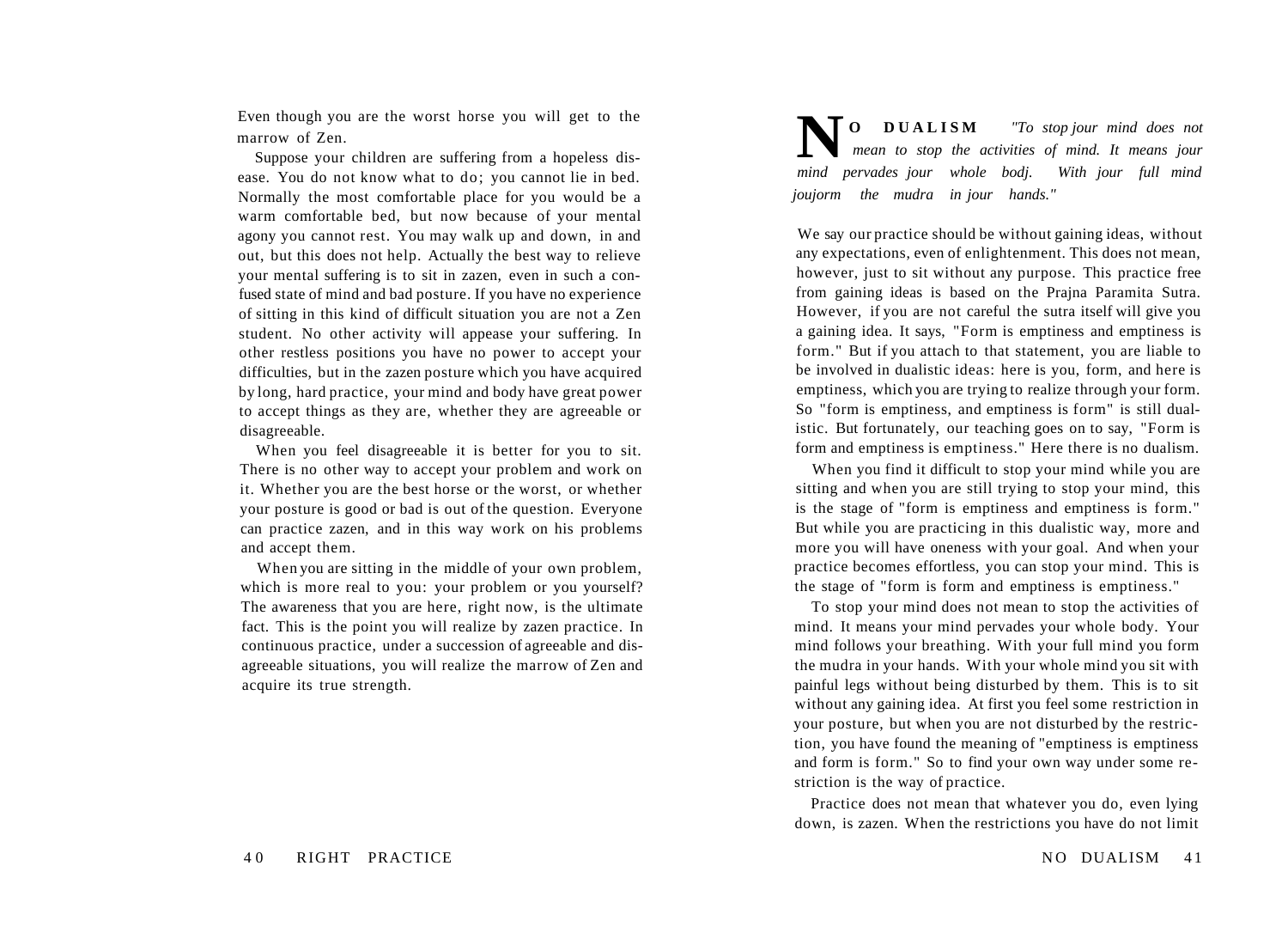you, this is what we mean by practice. When you say, "Whatever I do is Buddha nature, so it doesn't matter what I do, and there is no need to practice zazen," that is already a dualistic understanding of our everyday life. If it really does not matter, there is no need for you even to say so. As long as you are concerned about what you do, that is dualistic. If you are not concerned about what you do, you will not say so. When you sit, you will sit. When you eat, you will eat. That is all. If you say, "It doesn't matter," it means that you are making some excuse to do something in your own way with your small mind. It means you are attached to some particular thing or way. That is not what we mean when we say, "Just to sit is enough," or "Whatever you do is zazen." Of course whatever we do *is zazen,* but if so, there is no need to say it.

When you sit, you should just sit without being disturbed by your painful legs or sleepiness. That is zazen. But at first it is very difficult to accept things as they are. You will be annoyed by the feeling you have in your practice. When you can do everything, whether it is good or bad, without disturbance or without being annoyed by the feeling, that is actually what we mean by "form is form and emptiness is emptiness."

When you suffer from an illness like cancer, and you realize you cannot live more than two or three years, then seeking something upon which to rely, you may start practice. One person may rely on the help of God. Someone else may start the practice of zazen. His practice will be concentrated on obtaining emptiness of mind. That means he is trying to be free from the suffering of duality. This is the practice of "form is emptiness and emptiness is form." Because of the truth of emptiness, he wants to have the actual realization of it in his life. If he practices in this way, believing and making an effort, it will help him, of course, but it is not perfect practice.

Knowing that your life is short, to enjoy it day after day, moment after moment, is the life of "form is form, and emptiness emptiness." When Buddha comes, you will welcome him; when the devil comes, you will welcome him. The famous Chinese Zen master Ummon, said, "Sun-faced Buddha and moon-faced Buddha." When he was ill, someone asked him, "How are you?" And he answered, "Sun-faced Buddha and moon-faced Buddha." That is the life of "form is form and emptiness is emptiness." There is no problem. One year of life is good. One hundred years of life are good. If you continue our practice, you will attain this stage.

At first you will have various problems, and it is necessary for you to make some effort to continue our practice. For the beginner, practice without effort is not true practice. For the beginner, the practice needs great effort. Especially for young people, it is necessary to try very hard to achieve something. You must stretch out your arms and legs as wide as they will go. Form is form. You must be true to your own way until at last you actually come to the point where you see it is necessary to forget all about yourself. Until you come to this point, it is completely mistaken to think that whatever you do is Zen or that it does not matter whether you practice or not. But if you make your best effort just to continue your practice with your whole mind and body, without gaining ideas, then whatever you do will be true practice. Just to continue should be your purpose. When you do something, just to do it should be your purpose. Form is form and you are you, and true emptiness will be realized in your practice.

BOWIN <sup>G</sup> *"Bowing is a very serious practice. You should be prepared to bow, even in jour last moment. Even though it is impossible to get rid of our self-centered desires, we have to do it. Our true nature wants us to."* 

After zazen we bow to the floor nine times. By bowing we are giving up ourselves. To give up ourselves means to give up our dualistic ideas. So there is no difference between zazen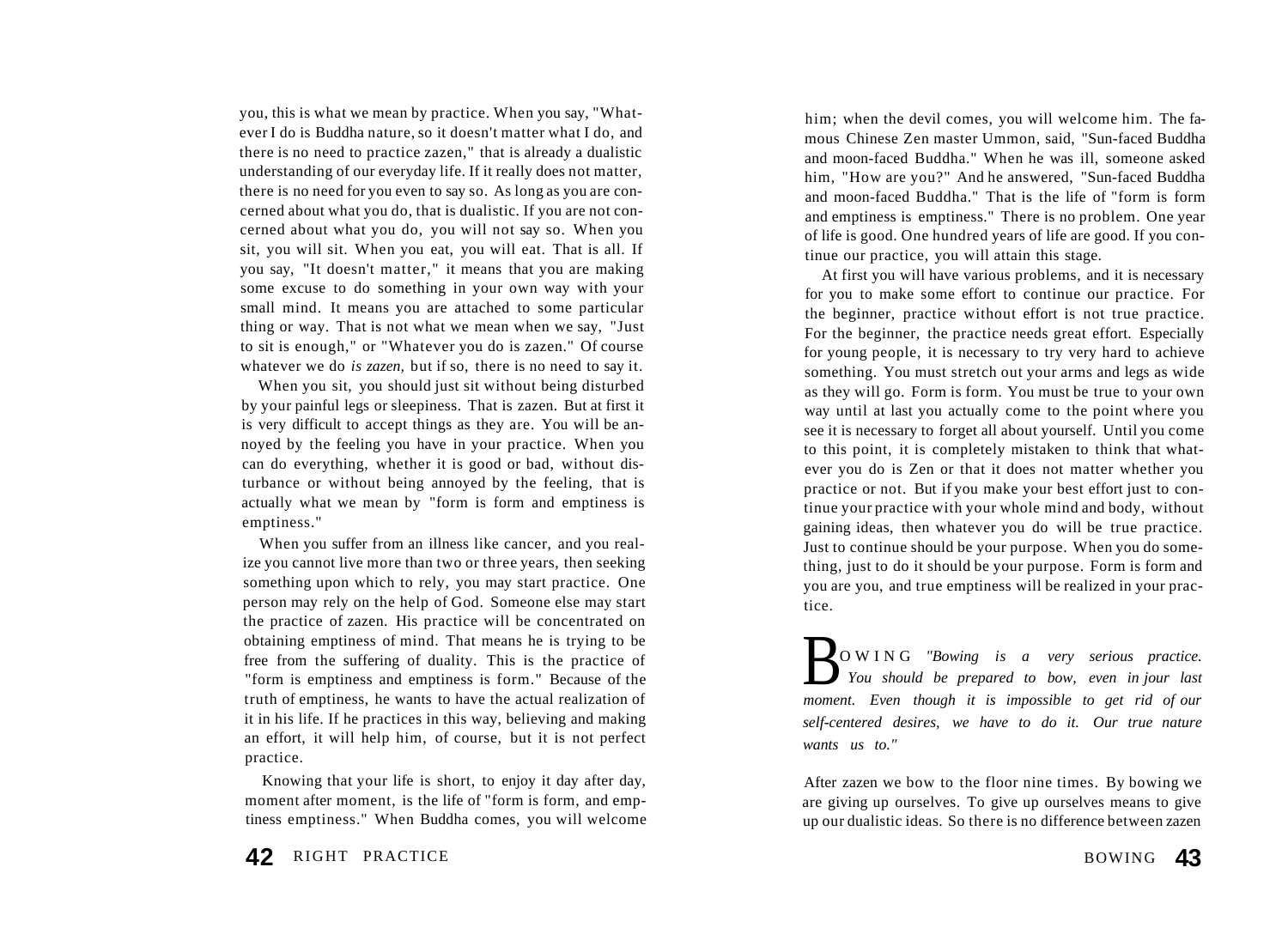practice and bowing. Usually to bow means to pay our respects to something which is more worthy of respect than ourselves. But when you bow to Buddha you should have no idea of Buddha, you just become one with Buddha, you are already Buddha himself. When you become one with Buddha, one with everything that exists, you find the true meaning of being. When you forget all your dualistic ideas, everything becomes your teacher, and everything can be the object of worship.

When everything exists within your big mind, all dualistic relationships drop away. There is no distinction between heaven and earth, man and woman, teacher and disciple. Sometimes a man bows to a woman; sometimes a woman bows to a man. Sometimes the disciple bows to the master; sometimes the master bows to the disciple. A master who cannot bow to his disciple cannot bow to Buddha. Sometimes the master and disciple bow together to Buddha. Sometimes we may bow to cats and dogs.

In your big mind, everything has the same value. Everything is Buddha himself. You see something or hear a sound, and there you have everything just as it is. In your practice you should accept everything as it is, giving to each thing the same respect given to a Buddha. Here there is Buddhahood. Then Buddha bows to Buddha, and you bow to yourself. This is the true bow.

If you do not have this firm conviction of big mind in your practice, your bow will be dualistic. When you are just yourself, you bow to yourself in its true sense, and you are one with everything. Only when you are you yourself can you bow to everything in its true sense. Bowing is a very serious practice. You should be prepared to bow even in your last moment; when you cannot do anything except bow, you should do it. This kind of conviction is necessary. Bow with this spirit and all the precepts, all the teachings are yours, and you will possess everything within your big mind.

Sen no Rikyu, the founder of the Japanese tea ceremony, committed *hara-kiri* (ritual suicide by disembowelment) in

1591 at the order of his lord, Hideyoshi. Just before Rikyu took his own life he said, "When I have this sword there is no Buddha and no Patriarchs." He meant that when we have the sword of big mind, there is no dualistic world. The only thing which exists is this spirit. This kind of imperturbable spirit was always present in Rikyu's tea ceremony. He never did anything in just a dualistic way; he was ready to die in each moment. In ceremony after ceremony he died, and he renewed himself. This is the spirit of the tea ceremony. This is how we bow.

My teacher had a callous on his forehead from bowing. He knew he was an obstinate, stubborn fellow, and so he bowed and bowed and bowed. The reason he bowed was that inside himself he always heard his master's scolding voice. He had joined the Soto order when he was thirty, which for a Japanese priest is rather late. When we are young we are less stubborn, and it is easier to get rid of our selfishness. So his master always called my teacher "You-lately-joined-fellow," and scolded him for joining so late. Actually his master loved him for his stubborn character. When my teacher was seventy, he said, "When I was young I was like a tiger, but now I am like a cat!" He was very pleased to be like a cat.

Bowing helps to eliminate our self-centered ideas. This is not so easy. It is difficult to get rid of these ideas, and bowing is a very valuable practice. The result is not the point; it is the effort to improve ourselves that is valuable. There is no end to this practice.

Each bow expresses one of the four Buddhist vows. These vows are: "Although sentient beings are innumerable, we vow to save them. Although our evil desires are limitless, we vow to be rid of them. Although the teaching is limitless, we vow to learn it all. Although Buddhism is unattainable, we vow to attain it." If it is unattainable, how can we attain it? But we should! That is Buddhism.

To think, "Because it is possible we will do it,'' is not Buddhism. Even though it is impossible, we have to do it because our true nature wants us to. But actually, whether or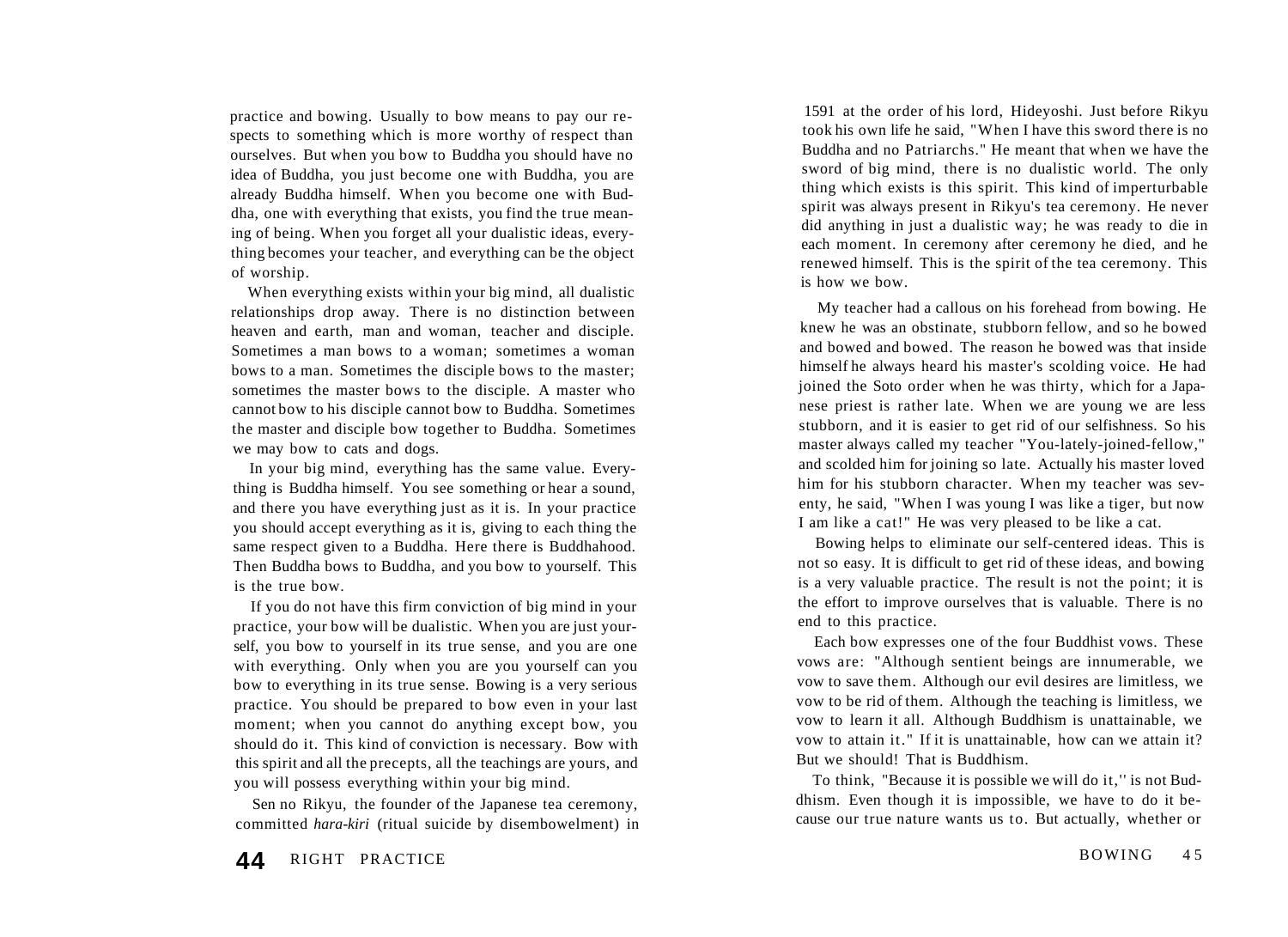not it is possible is not the point. If it is our inmost desire to get rid of our self-centered ideas, we have to do it. When we make this effort, our inmost desire is appeased and Nirvana is there. Before you determine to do it, you have difficulty, but once you start to do it, you have none. Your effort appeases your inmost desire. There is no other way to attain calmness. Calmness of mind does not mean you should stop your activity. Real calmness should be found in activity itself. We say, "It is easy to have calmness in inactivity, it is hard to have calmness in activity, but calmness in activity is true calmness."

After you have practiced for a while, you will realize that it is not possible to make rapid, extraordinary progress. Even though you try very hard, the progress you make is always little by little. It is not like going out in a shower in which you know when you get wet. In a fog, you do not know you are getting wet, but as you keep walking you get wet little by little. If your mind has ideas of progress, you may say, "Oh, this pace is terrible!" But actually it is not. When you get wet in a fog it is very difficult to dry yourself. So there is no need to worry about progress. It is like studying a foreign language; you cannot do it all of a sudden, but by repeating it over and over you will master it. This is the Soto way of practice. We can say either that we make progress little by little, or that we do not even expect to make progress. Just to be sincere and make our full effort in each moment is enough. There is no Nirvana outside our practice.

**NOTHING SPECIAL** "If you continue this simple practice every day, you will obtain *this simple practice every day, you will obtain some wonderful power. Before you attain it, it is something wonderful, but after you attain it, it is nothing special."* 

I do not feel like speaking after zazen. I feel the practice of zazen is enough. But if I must say something I think I would

like to talk about how wonderful it is to practice zazen. Our purpose is just to keep this practice forever. This practice started from beginningless time, and it will continue into an endless future. Strictly speaking, for a human being there is no other practice than this practice. There is no other way of life than this way of life. Zen practice is the direct expression of our true nature.

Of course, whatever we do is the expression of our true nature, but without this practice it is difficult to realize. It is our human nature to be active and the nature of every existence. As long as we are alive, we are always doing something. But as long as you think, "I am doing this," or "I have to do this," or "I must attain something special," you are actually not doing anything. When you give up, when you no longer want something, or when you do not try to do anything special, then you do something. When there is no gaining idea in what you do, then you do something. In zazen what you are doing is not for the sake of anything. You may feel as if you are doing something special, but actually it is only the expression of your true nature; it is the activity which appeases your inmost desire. But as long as you think you are practicing zazen for the sake of something, that is not true practice.

If you continue this simple practice every day you will obtain a wonderful power. Before you attain it, it is something wonderful, but after you obtain it, it is nothing special. It is just you yourself, nothing special. As a Chinese poem says, "I went and I returned. It was nothing special. Rozan famous for its misty mountains; Sekko for its water." People think it must be wonderful to see the famous range of mountains covered by mists, and the water said to cover all the earth. But if you go there you will just see water and mountains. Nothing special.

It is a kind of mystery that for people who have no experience of enlightenment, enlightenment is something wonderful. But if they attain it, it is nothing. But yet it is not nothing. Do you understand? For a mother with children, having

46 RIGHT PRACTICE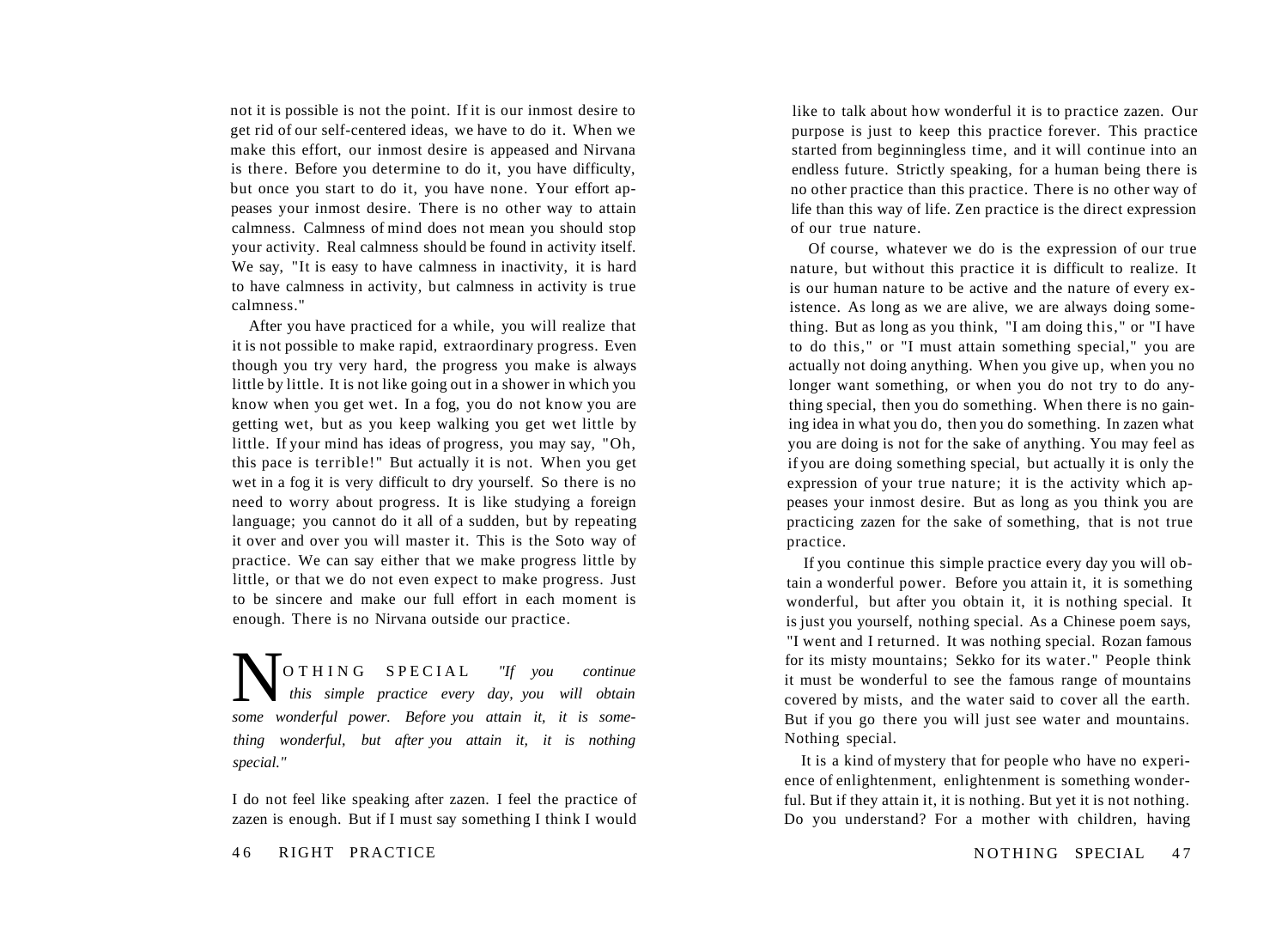children is nothing special. That is zazen. So, if you continue this practice, more and more you will acquire something nothing special, but nevertheless something. You may say "universal nature" or "Buddhanature" or "enlightenment." You may call it by many names, but for the person who has it, it is nothing, and it is something.

When we express our true nature, we are human beings. When we do not, we do not know what we are. We are not an animal, because we walk on two legs. We are something different from an animal, but what are we? We may be a ghost; we do not know what to call ourselves. Such a creature does not actually exist. It is a delusion. We are not a human being anymore, but we do exist. When Zen is not Zen, nothing exists. Intellectually my talk makes no sense, but if you have experienced true practice, you will understand what I mean. If something exists, it has its own true nature, its Buddha nature. In the Pari-nirvana Sutra, Buddha says, "Everything has Buddha nature," but Dogen reads it in this way: "Everything *is* Buddha nature." There is a difference. If you say, "Everything has Buddha nature," it means Buddha nature is in each existence, so Buddha nature and each existence are different. But when you say, "Everything *is* Buddha nature," it means everything is Buddha nature itself. When there is no Buddha nature, there is nothing at all. Something apart from Buddha nature is just a delusion. It may exist in your mind, but such things actually do not exist.

So to be a human being is to be a Buddha. Buddha nature is just another name for human nature, our true human nature. Thus even though you do not do anything, you are actually doing something. You are expressing yourself. You are expressing your true nature. Your eyes will express; your voice will express; your demeanor will express. The most important thing is to express your true nature in the simplest, most adequate way and to appreciate it in the smallest existence.

While you are continuing this practice, week after week, year after year, your experience will become deeper and deeper, and your experience will cover everything you do

in your everyday life. The most important thing is to forget all gaining ideas, all dualistic ideas. In other words, just practice zazen in a certain posture. Do not think about anything. Just remain on your cushion without expecting anything. Then eventually you will resume your own true nature. That is to say, your own true nature resumes itself.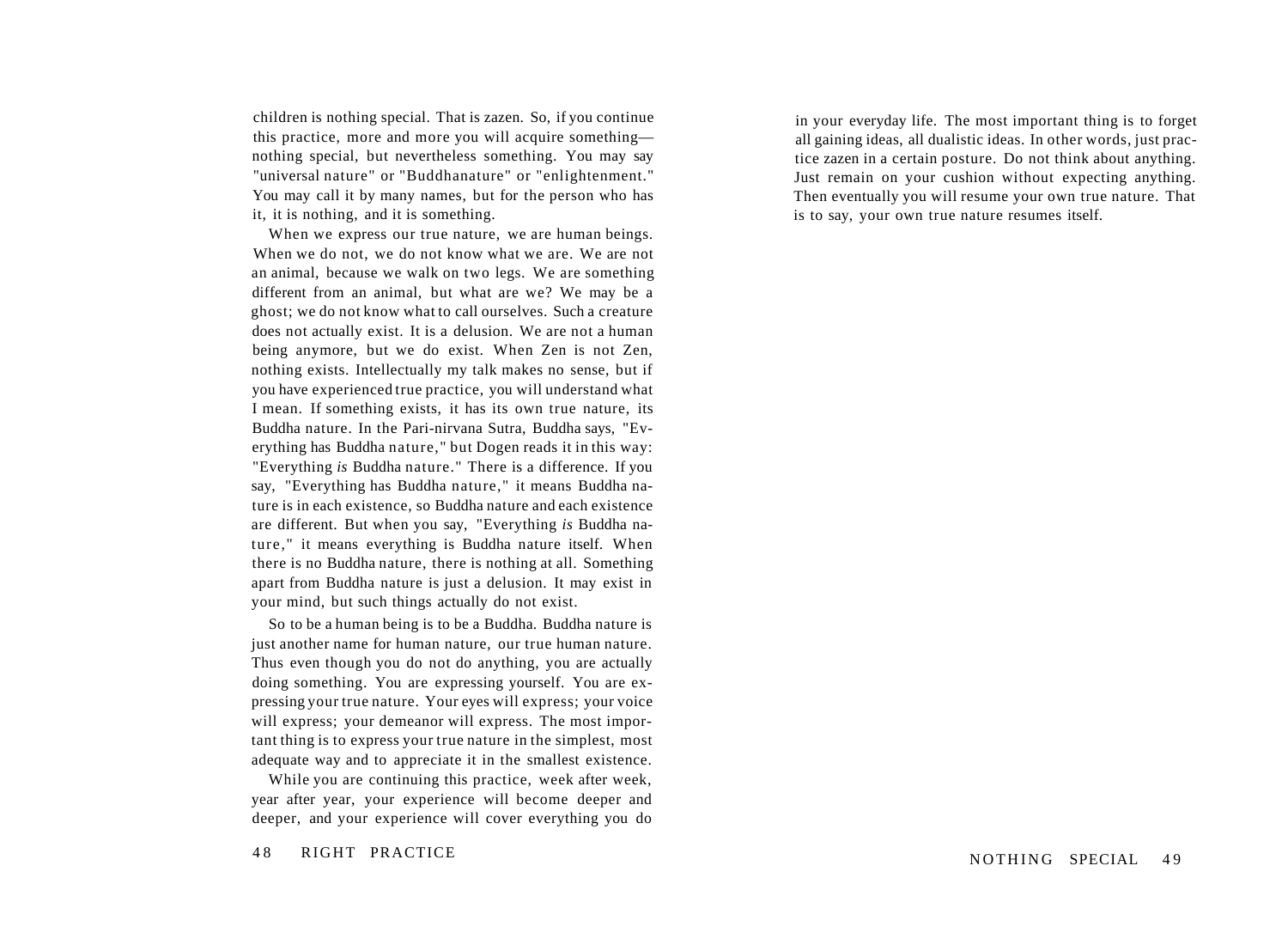## PART TWO

# RIGHT ATTITUDE

*"The point we emphasize is strong confidence in our original nature."*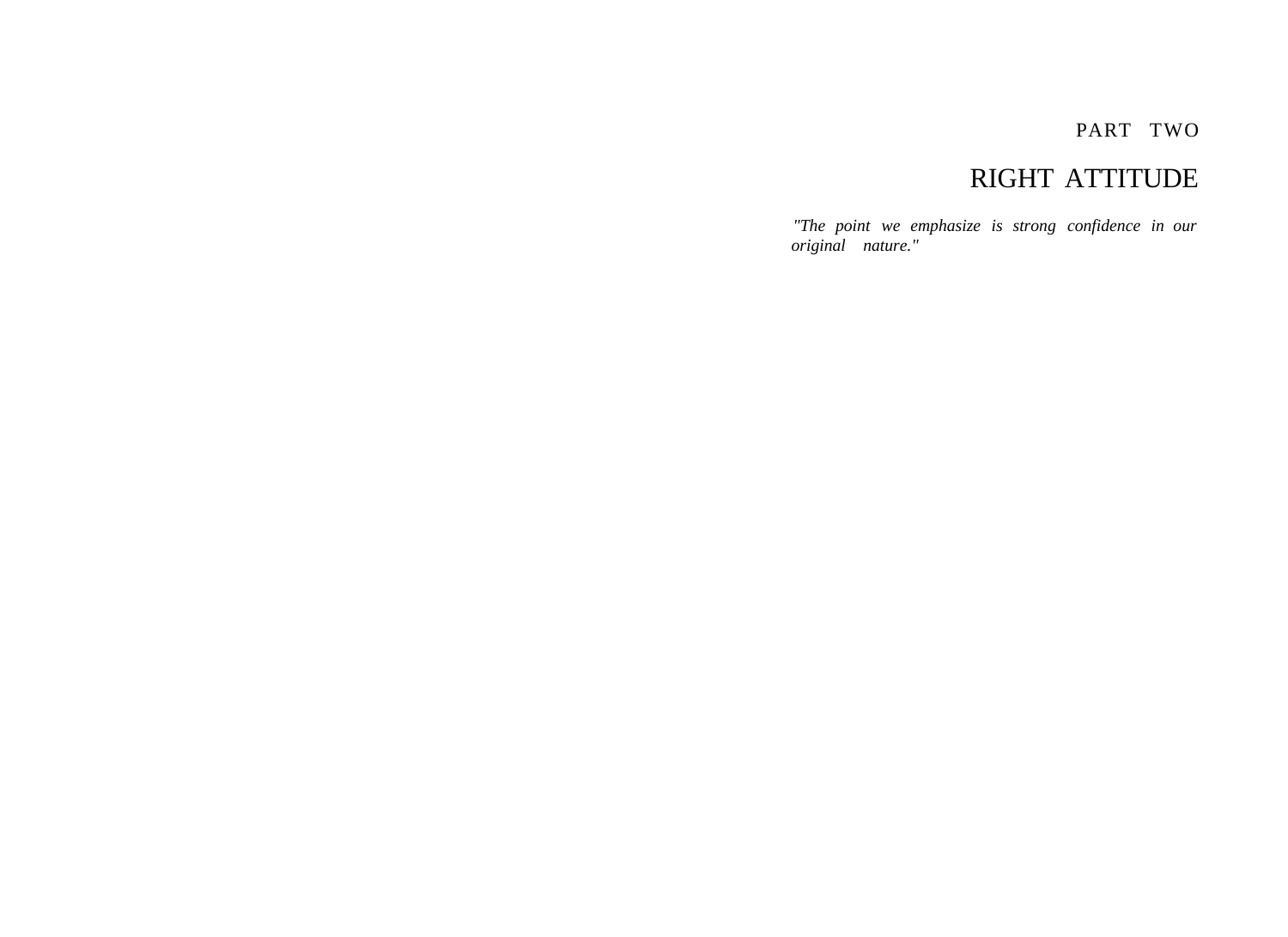SINGLE-MINDED WAY *"Even if the sun* k -/ *were to rise from the west, the Bodhisattva has only one way."* 

The purpose of my talk is not to give you some intellectual understanding, but just to express my appreciation of our Zen practice. To be able to sit with you in zazen is very, very unusual. Of course, whatever we do is unusual, because our life itself is so unusual. Buddha said, "To appreciate your human life is as rare as soil on your fingernail." You know, dirt hardly ever sticks on your nail. Our human life is rare and wonderful; when I sit I want to remain sitting forever, but I encourage myself to have another practice, for instance to recite the sutra, or to bow. And when I bow, I think, "This is wonderful." But I have to change my practice again to recite the sutra. So the purpose of my talk is to express my appreciation, that is all. Our way is not to sit to acquire something; it is to express our true nature. That is our practice.

If you want to express yourself, your true nature, there should be some natural and appropriate way of expression. Even swaying right and left as you sit down or get up from zazen is an expression of yourself. It is not preparation for practice, or relaxation after practice; it is part of the practice. So we should not do it as if it were preparing for something else. This should be true in your everyday life. To cook, or to fix some food, is not preparation, according to Dogen; it is practice. To cook is not just to prepare food for someone or for yourself; it is to express your sincerity. So when you cook you should express yourself in your activity in the kitchen. You should allow yourself plenty of time; you should work on it with nothing in your mind, and without expecting anything. You should just cook! That is also an expression of our sincerity, a part of our practice. It is necessary to sit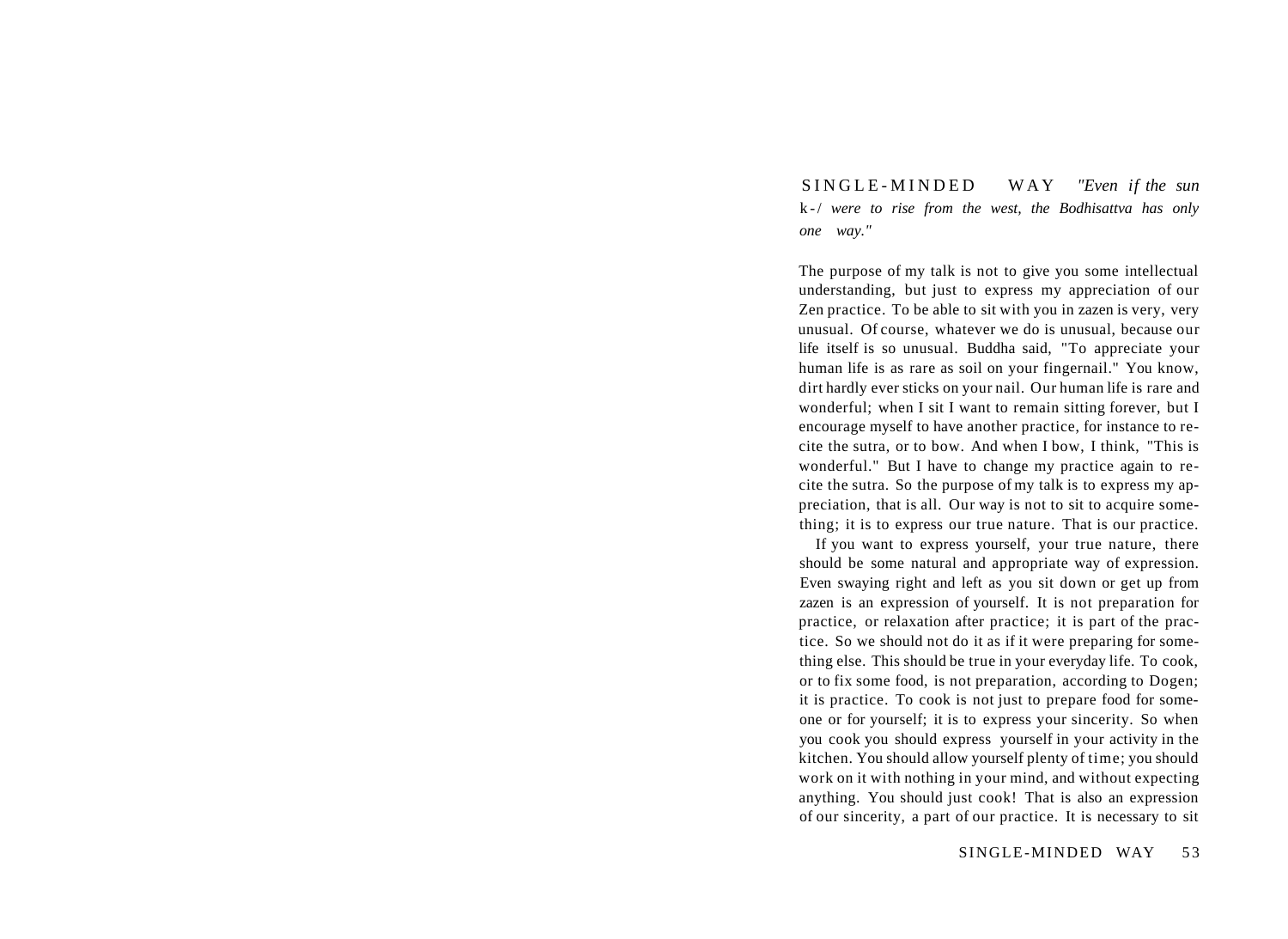in zazen, in this way, but sitting is not our only way. Whatever you do, it should be an expression of the same deep activity. We should appreciate what we are doing. There is no preparation for something else.

The Bodhisattva's way is called "the single-minded way," or "one railway track thousands of miles long." The railway track is always the same. If it were to become wider or narrower, it would be disastrous. Wherever you go, the railway track is always the same. That is the Bodhisattva's way. So even if the sun were to rise from the west, the Bodhisattva has only one way. His way is in each moment to express his nature and his sincerity.

We say railway track, but actually there is no such thing. Sincerity itself is the railway track. The sights we see from the train will change, but we are always running on the same track. And there is no beginning or end to the track: beginningless and endless track. There is no starting point nor goal, nothing to attain. Just to run on the track is our way. This is the nature of our Zen practice.

But when you become curious about the railway track, danger is there. You should not see the railway track. If you look at the track you will become dizzy. Just appreciate the sights you see from the train. That is our way. There is no need for the passengers to be curious about the track. Someone will take care of it; Buddha will take care of it. But sometimes we try to explain the railway track because we become curious if something is always the same. We wonder, "How is it possible for the Bodhisattva always to be the same? What is his secret?" But there is no secret. Everyone has the same nature as the railway track.

There were two good friends, Chokei and Hofuku. They were talking about the Bodhisattva's way, and Chokei said, "Even if the arhat (an enlightened one) were to have evil desires, still the Tathagata (Buddha) does not have two kinds of words. I say that the Tathagata has words, but no dualistic words." Hofuku said, "Even though you say so, your comment is not perfect." Chokei asked, "What is your under-

standing of the Tathagata's words?" Hofuku said, "We have had enough discussion, so let's have a cup of tea!" Hofuku did not give his friend an answer, because it is impossible to give a verbal interpretation of our way. Nevertheless, as a part of their practice these two good friends discussed the Bodhisattva's way, even though they did not expect to find a new interpretation. So Hofuku answered, "Our discussion is over. Let's have a cup of tea!"

That is a very good answer, isn't it? It is the same for my talk—when my talk is over, your listening is over. There is no need to remember what I say; there is no need to understand what I say. You understand; you have full understanding within yourself. There is no problem.

# **R** EPETITIO <sup>N</sup> *"Ifyou lose the spirit of repeti-tion, jour practice will become quite difficult."*

The Indian thought and practice encountered by Buddha was based on an idea of human beings as a combination of spiritual and physical elements. They thought that the physical side of man bound the spiritual side, and so their religious practice was aimed at making the physical element weaker in order to free and strengthen the spirit. Thus the practice Buddha found in India emphasized asceticism. But Buddha found when he practiced asceticism that there was no limit to the attempt to purge ourselves physically, and that it made religious practice very idealistic. This kind of war with our body can only end when we die. But according to this Indian thought, we will return in another life, and another life, to repeat the struggle over and over again, without ever attaining perfect enlightenment. And even if you think you can make your physical strength weak enough to free your spiritual power, it will only work as long as you continue your ascetic practice. If you resume your everyday life you will have to strengthen your body, but then you will have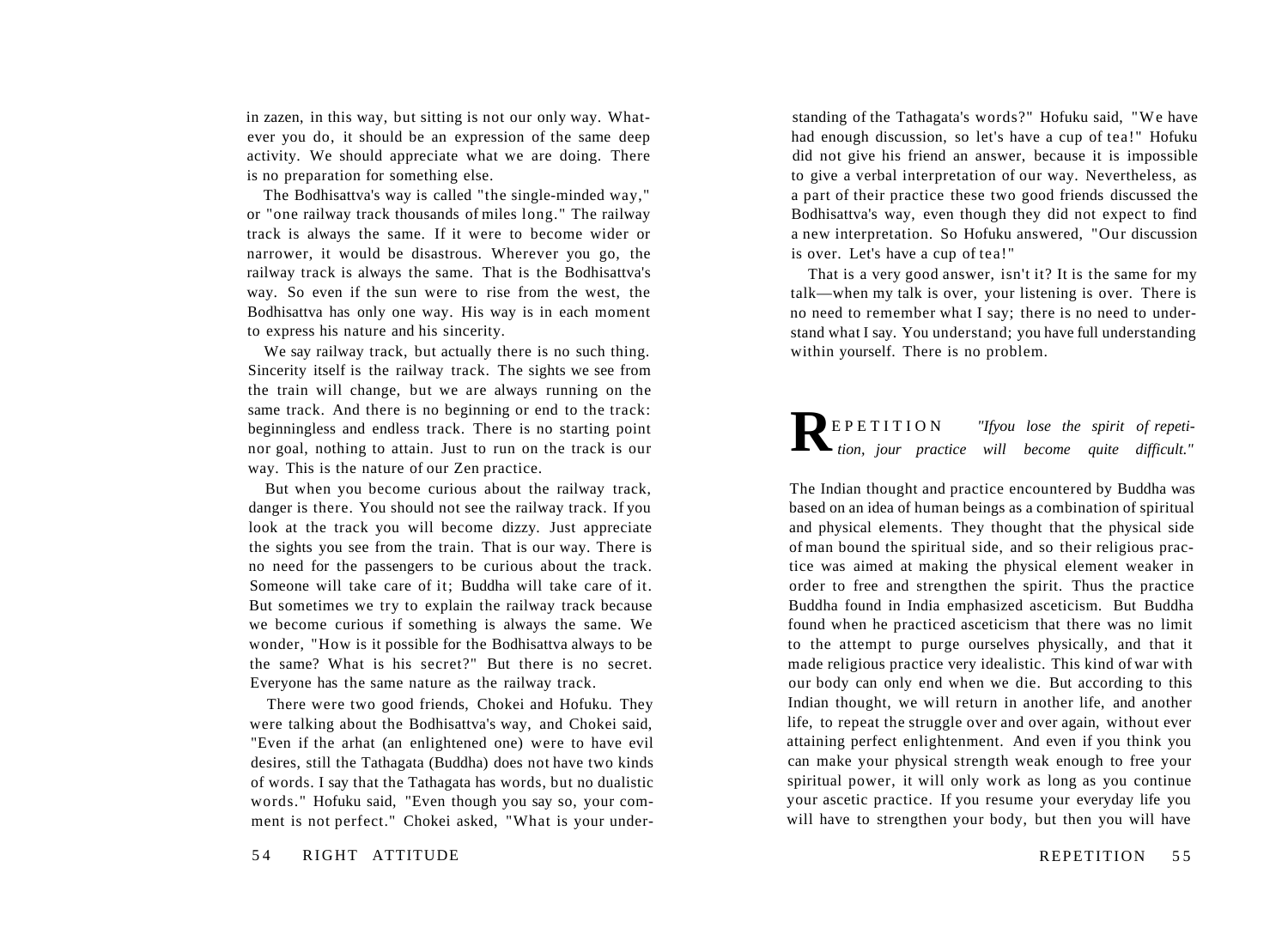to weaken it again to regain your spiritual power. And then you will have to repeat this process over and over again. This may be too great a simplification of the Indian practice encountered by Buddha, and we may laugh at it, but actually some people continue this practice even today. Sometimes without realizing it, this idea of asceticism is in the back of their minds. But practicing in this way will not result in any progress.

Buddha's way was quite different. At first he studied the Hindu practice of his time and area, and he practiced asceticism. But Buddha was not interested in the elements comprising human beings, nor in metaphysical theories of existence. He was more concerned about how he himself existed in this moment. That was his point. Bread is made from flour. How flour becomes bread when put in the oven was for Buddha the most important thing. How we become enlightened was his main interest. The enlightened person is some perfect, desirable character, for himself and for others. Buddha wanted to find out how human beings develop this ideal character—how various sages in the past became sages. In order to find out how dough became perfect bread, he made it over and over again, until he became quite successful. That was his practice.

But we may find it not so interesting to cook the same thing over and over again every day. It is rather tedious, you may say. If you lose the spirit of repetition it will become quite difficult, but it will not be difficult if you are full of strength and vitality. Anyway, we cannot keep still; we have to do something. So if you do something, you should be very observant, and careful, and alert. Our way is to put the dough in the oven and watch it carefully. Once you know how the dough becomes bread, you will understand enlightenment. So how this physical body becomes a sage is our main interest. We are not so concerned about what flour is, or what dough is, or what a sage is. A sage is a sage. Metaphysical explanations of human nature are not the point.

So the kind of practice we stress thus cannot become too

idealistic. If an artist becomes too idealistic, he will commit suicide, because between his ideal and his actual ability there is a great gap. Because there is no bridge long enough to go across the gap, he will begin to despair. That is the usual spiritual way. But our spiritual way is not so idealistic. In some sense we should be idealistic; at least we should be interested in making bread which tastes and looks good! Actual practice is repeating over and over again until you find out how to become bread. There is no secret in our way. Just to practice zazen and put ourselves into the oven is our way.

**Z**<br>**EN** AND **EX**<br>*usual everyday routine."* EN AN D EXCITEMEN T *"Zen is not some kind of excitement, but concentration on our* 

My master died when I was thirty-one. Although I wanted to devote myself just to Zen practice at Eiheiji monastery, I had to succeed my master at his temple. I became quite busy, and being so young I had many difficulties. These difficulties gave me some experience, but it meant nothing compared with the true, calm, serene way of life.

It is necessary for us to keep the constant way. Zen is not some kind of excitement, but concentration on our usual everyday routine. If you become too busy and too excited, your mind becomes rough and ragged. This is not good. If possible, try to be always calm and joyful and keep yourself from excitement. Usually we become busier and busier, day by day, year by year, especially in our modern world. If we revisit old, familiar places after a long time, we are astonished by the changes. It cannot be helped. But if we become interested in some excitement, or in our own change, we will become completely involved in our busy life, and we will be lost. But if your mind is calm and constant, you can keep yourself away from the noisy world even though you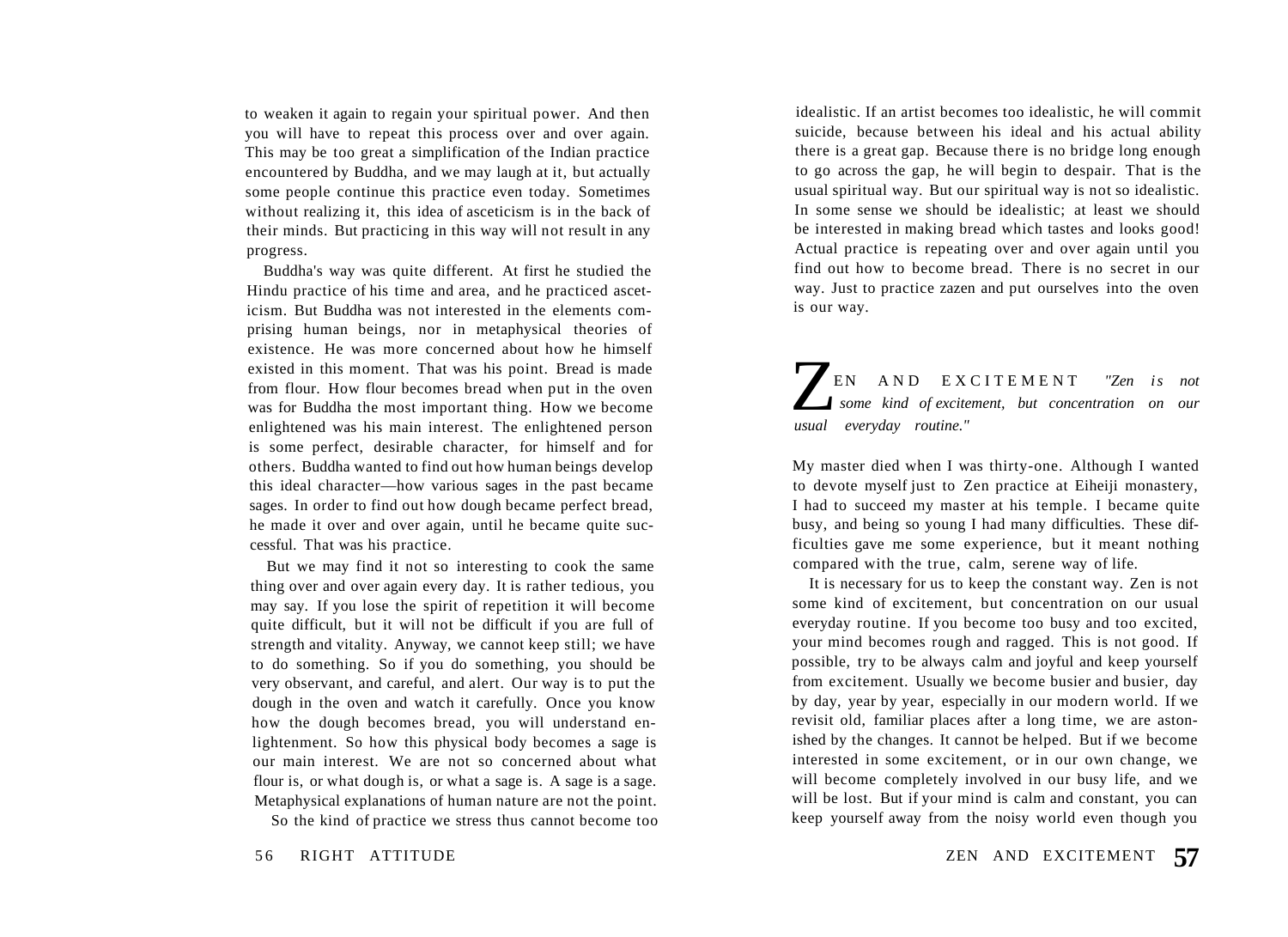are in the midst of it. In the midst of noise and change, your mind will be quiet and stable.

Zen is not something to get excited about. Some people start to practice Zen just out of curiosity, and they only make themselves busier. If your practice makes you worse, it is ridiculous. I think that if you try to do zazen once a week, that will make you busy enough. Do not be too interested in Zen. When young people get excited about Zen they often give up schooling and go to some mountain or forest in order to sit. That kind of interest is not true interest.

Just continue in your calm, ordinary practice and your character will be built up. If your mind is always busy, there will be no time to build, and you will not be successful, particularly if you work too hard on it. Building character is like making bread—you have to mix it little by little, step by step, and moderate temperature is needed. You know yourself quite well, and you know how much temperature you need. You know exactly what you need. But if you get too excited, you will forget how much temperature is good for you, and you will lose your own way. This is very dangerous.

Buddha said the same thing about the good ox driver. The driver knows how much load the ox can carry, and he keeps the ox from being overloaded. You know your way and your state of mind. Do not carry too much! Buddha also said that building character is like building a dam. You should be very careful in making the bank. If you try to do it all at once, water will leak from it. Make the bank carefully and you will end up with a fine dam for the reservoir.

Our unexciting way of practice may appear to be very negative. This is not so. It is a wise and effective way to work on ourselves. It is just very plain. I find this point very difficult for people, especially young people, to understand. On the other hand it may seem as if I am speaking about gradual attainment. This is not so either. In fact, this is the sudden

way, because when your practice is calm and ordinary, everyday life itself is enlightenment.

R IGH T EFFOR T *"If your practice is good, you may become proud of it. What you do is good, but something more is added to it. Pride is extra. Right effort is to get rid of something extra."* 

The most important point in our practice is to have right or perfect effort. Right effort directed in the right direction is necessary. If your effort is headed in the wrong direction, especially if you are not aware of this, it is deluded effort. Our effort in our practice should be directed from achievement to non-achievement.

Usually when you do something, you want to achieve something, you attach to some result. From achievement to non-achievement means to be rid of the unnecessary and bad results of effort. If you do something in the spirit of non-achievement, there is a good quality in it. So just to do something without any particular effort is enough. When you make some special effort to achieve something, some excessive quality, some extra element is involved in it. You should get rid of excessive things. If your practice is good, without being aware of it you will become proud of your practice. That pride is extra. What you do is good, but something more is added to it. So you should get rid of that something which is extra. This point is very, very important, but usually we are not subtle enough to realize it, and we go in the wrong direction.

Because all of us are doing the same thing, making the same mistake, we do not realize it. So without realizing it, we are making many mistakes. And we create problems among us. This kind of bad effort is called being "Dharmaridden," or "practice-ridden." You are involved in some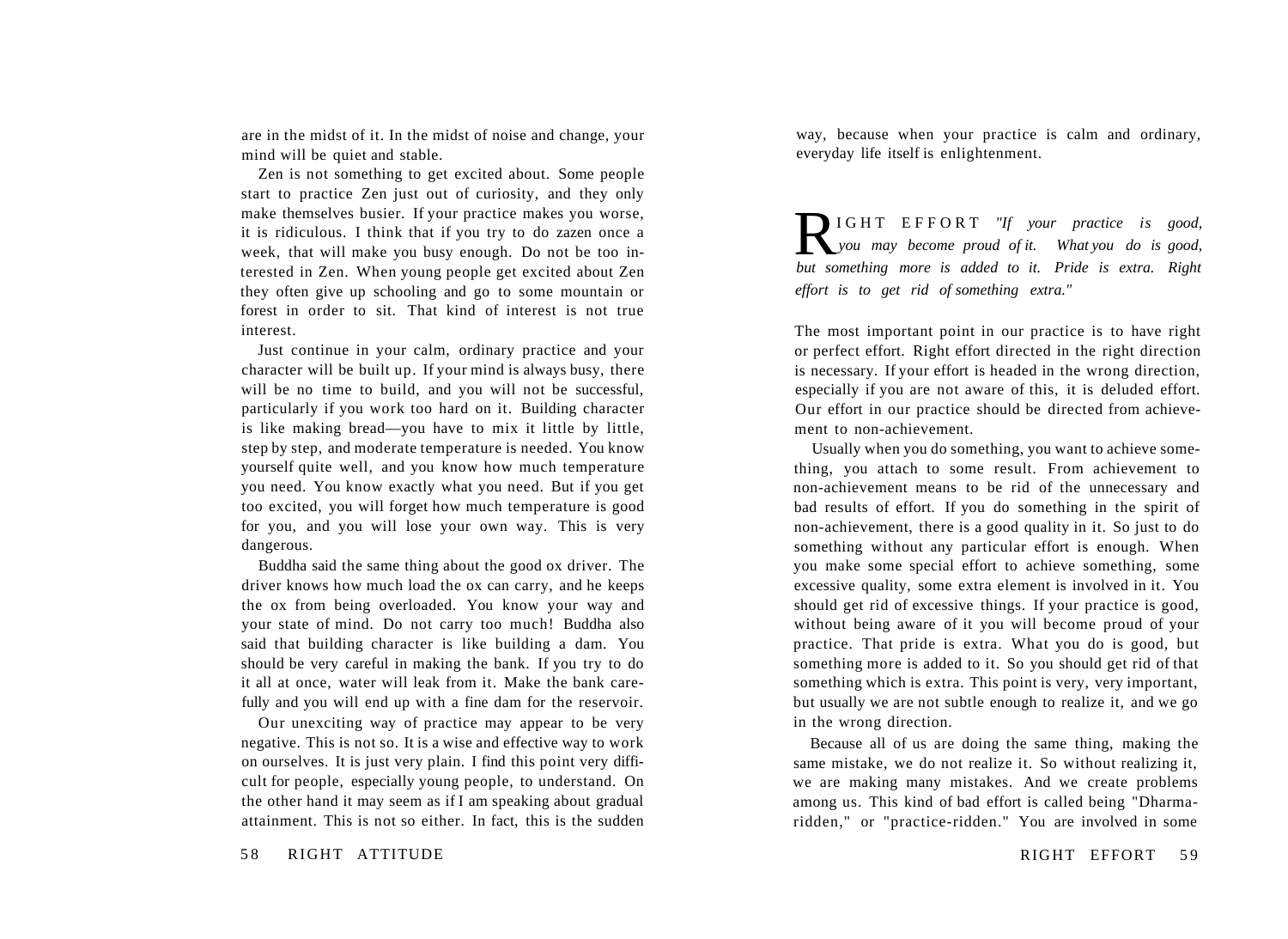idea of practice or attainment, and you cannot get out of it. When you are involved in some dualistic idea, it means your practice is not pure. By purity we do not mean to polish something, trying to make some impure thing pure. By purity we just mean things as they are. When something is added, that is impure. When something becomes dualistic, that is not pure. If you think you will get something from practicing zazen, already you are involved in impure practice. It is all right to say there is practice, and there is enlightenment, but we should not be caught by the statement. You should not be tainted by it. When you practice zazen, just practice zazen. If enlightenment comes, it just comes. We should not attach to the attainment. The true quality of zazen is always there, even if you are not aware of it, so forget all about what you think you may have gained from it. Just do it. The quality of zazen will express itself; then you will have it.

People ask what it means to practice zazen with no gaining idea, what kind of effort is necessary for that kind of practice. The answer is: effort to get rid of something extra from our practice. If some extra idea comes, you should try to stop it; you should remain in pure practice. That is the point towards which our effort is directed.

We say, "To hear the sound of one hand clapping." Usually the sound of clapping is made with two hands, and we think that clapping with one hand makes no sound at all. But actually, one hand *is* sound. Even though you do not hear it, there is sound. If you clap with two hands, you can hear the sound. But if sound did not already exist before you clapped, you could not make the sound. Before you make it there is sound. Because there is sound, you can make it, and you can hear it. Sound is everywhere. If you just practice it, there is sound. Do not try to listen to it. If you do not listen to it, the sound is all over. Because you try to hear it, sometimes there is sound, and sometimes there is no sound. Do you understand? Even though you do not do anything,

you have the quality of zazen always. But if you try to find it, if you try to see the quality, you have no quality.

You are living in this world as one individual, but before you take the form of a human being, you are already there, always there. We are always here. Do you understand? You think before you were born you were not here. But how is it possible for you to appear in this world, when there is no you? Because you are already there, you can appear in the world. Also, it is not possible for something to vanish which does not exist. Because something is there, something can vanish. You may think that when you die, you disappear, you no longer exist. But even though you vanish, something which is existent cannot be non-existent. That is the magic. We ourselves cannot put any magic spells on this world. The world is its own magic. If we are looking at something, it can vanish from our sight, but if we do not try to see it, that something cannot vanish. Because you are watching it, it can disappear, but if no one is watching, how is it possible for anything to disappear? If someone is watching you, you can escape from him, but if no one is watching, you cannot escape from yourself.

So try not to see something in particular; try not to achieve anything special. You already have everything in your own pure quality. If you understand this ultimate fact, there is no fear. There may be some difficulty, of course, but there is no fear. If people have difficulty without being aware of the difficulty, that is true difficulty. They may appear very confident, they may think they are making a big effort in the right direction, but without knowing it, what they do comes out of fear. Something may vanish for them. But if your effort is in the right direction, then there is no fear of losing anything. Even if it is in the wrong direction, if you are aware of that, you will not be deluded. There is nothing to lose. There is only the constant pure quality of right practice.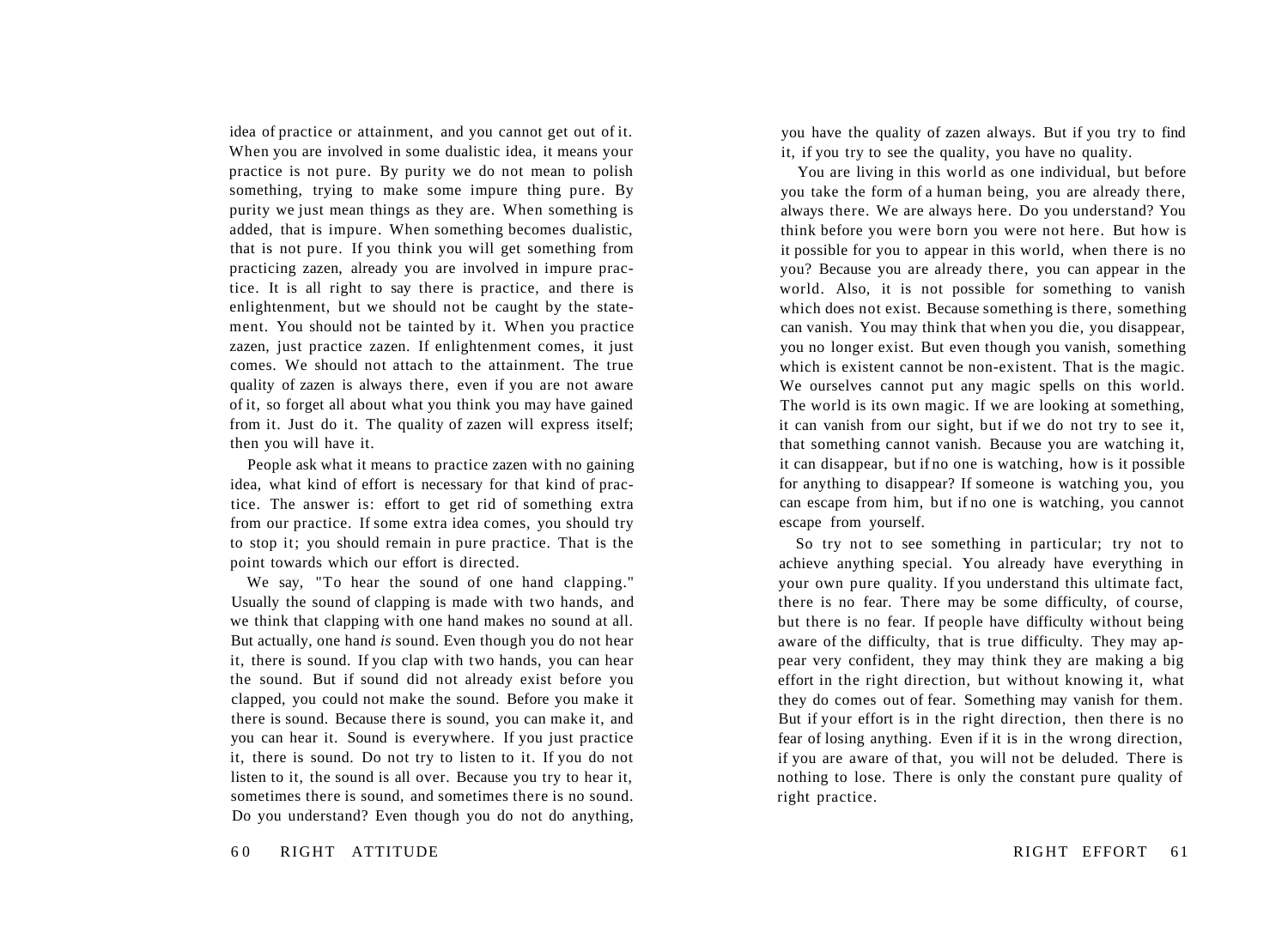**b**  $\sum_{\text{should} \text{burn}}$  *bonfire, leaving no trace of yourself."* O TRAC E *"When you do something, you should burn yourself completely, like a good* 

When we practice zazen our mind is calm and quite simple. But usually our mind is very busy and complicated, and it is difficult to be concentrated on what we are doing. This is because before we act we think, and this thinking leaves some trace. Our activity is shadowed by some preconceived idea. The thinking not only leaves some trace or shadow, but also gives us many other notions about other activities and things. These traces and notions make our minds very complicated. When we do something with a quite simple, clear mind, we have no notion or shadows, and our activity is strong and straightforward. But when we do something with a complicated mind, in relation to other things or people, or society, our activity becomes very complex.

Most people have a double or triple notion in one activity. There is a saying, "To catch two birds with one stone." That is what people usually try to do. Because they want to catch too many birds they find it difficult to be concentrated on one activity, and they may end up not catching any birds at all! That kind of thinking always leaves its shadow on their activity. The shadow is not actually the thinking itself. Of course it is often necessary to think or prepare before we act. But right thinking does not leave any shadow. Thinking which leaves traces comes out of your relative confused mind. Relative mind is the mind which sets itself in relation to other things, thus limiting itself. It is this small mind which creates gaining ideas and leaves traces of itself.

If you leave a trace of your thinking on your activity, you will be attached to the trace. For instance, you may say, "This is what I have done!" But actually it is not so. In your recollection you may say, "I did such and such a thing in some certain way," but actually that is never exactly what happened. When you think in this way you limit the actual

experience of what you have done. So if you attach to the idea of what you have done, you are involved in selfish ideas.

Often we think what we have done is good, but it may not actually be so. When we become old, we are often very proud of what we have done. When others listen to someone proudly telling something which he has done, they will feel funny, because they know his recollection is one-sided. They know that what he has told them is not exactly what he did. Moreover, if he is proud of what he did, that pride will create some problem for him. Repeating his recollections in this way, his personality will be twisted more and more, until he becomes quite a disagreeable, stubborn fellow. This is an example of leaving a trace of one's thinking. We should not forget what we did, but it should be without an extra trace. To leave a trace is not the same as to remember something. It is necessary to remember what we have done, but we should not become attached to what we have done in some special sense. What we call "attachment" is just these traces of our thought and activity.

In order not to leave any traces, when you do something, you should do it with your whole body and mind; you should be concentrated on what you do. You should do it completely, like a good bonfire. You should not be a smoky fire. You should burn yourself completely. If you do not burn yourself completely, a trace of yourself will be left in what you do. You will have something remaining which is not completely burned out. Zen activity is activity which is completely burned out, with nothing remaining but ashes. This is the goal of our practice. That is what Dogen meant when he said, "Ashes do not come back to firewood." Ash is ash. Ash should be completely ash. The firewood should be firewood. When this kind of activity takes place, one activity covers everything.

So our practice is not a matter of one hour or two hours, or one day or one year. If you practice zazen with your whole body and mind, even for a moment, that is zazen. So moment after moment you should devote yourself to your practice.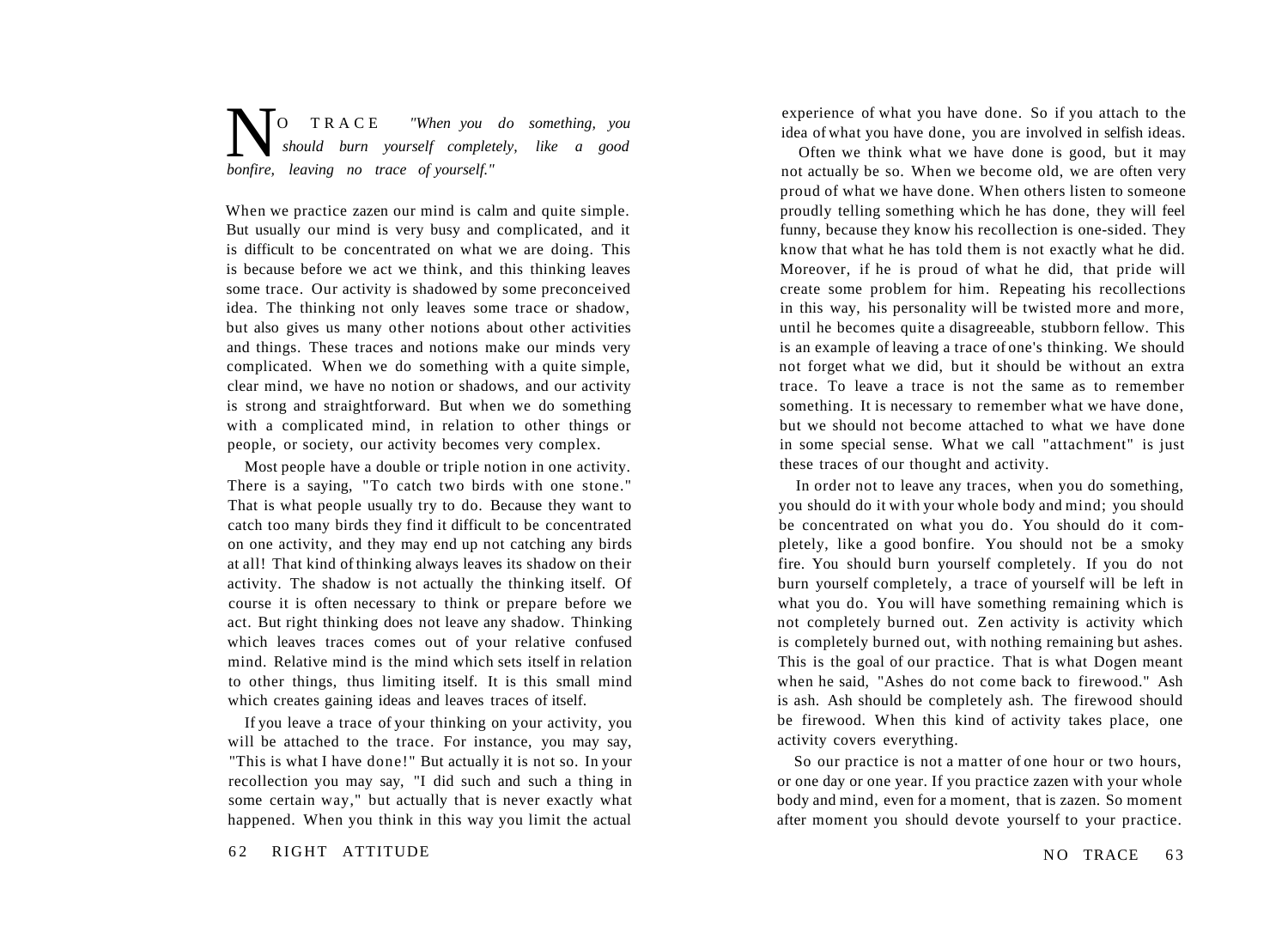You should not have any remains after you do something. But this does not mean to forget all about it. If you understand this point, all the dualistic thinking and all the problems of life will vanish.

When you practice Zen you become one with Zen. There is no you and no zazen. When you bow, there is no Buddha and no you. One complete bowing takes place, that is all. This is Nirvana. When Buddha transmitted our practice to Maha Kashyapa, he just picked up a flower with a smile. Only Maha Kashyapa understood v/hat he meant; no one else understood. We do not know if this is a historical event or not, but it means something. It is a demonstration of our traditional way. Some activity which covers everything is true activity, and the secret of this activity is transmitted from Buddha to us. This is Zen practice, not some teaching taught by Buddha, or some rules of life set up by him. The teaching or the rules should be changed according to the place, or according to the people who observe them, but the secret of this practice cannot be changed. It is always true.

So for us there is no other way to live in this world. I think this is quite true; and this is easy to accept, easy to understand, and easy to practice. If you compare the kind of life based on this practice with what is happening in this world, or in human society, you will find out just how valuable the truth Buddha left us is. It is quite simple, and practice is quite simple. But even so, we should not ignore it; its great value must be discovered. Usually when it is so simple we say, "Oh, I know that! It is quite simple. Everyone knows that." But if we do not find its value, it means nothing. It is the same as not knowing. The more you understand culture, the more you will understand how true and how necessary this teaching is. Instead of only criticizing your culture, you should devote your mind and body to practicing this simple way. Then society and culture will grow out of you. It may be all right for the people who are too attached to their culture to be critical. Their critical attitude means

they are coming back to the simple truth left by Buddha. But our approach is just to be concentrated on a simple basic practice and a simple basic xmderstanding of life. There should be no traces in our activity. We should not attach to some fancy ideas or to some beautiful things. We should not seek for something good. The truth is always near at hand, within your reach.

G OD GIVIN G *"'To give is non-attachment,' that is; just not to attach to anything is to give."* 

Every existence in nature, every existence in the human world, every cultural work that we create, is something which was given, or is being given to us, relatively speaking. But as everything is originally one, we are, in actuality, giving out everything. Moment after moment we are creating something, and this is the joy of our life. But this "l" which is creating and always giving out something is not the "small I"; it is the "big I." Even though you do not realize the oneness of this "big I" with everything, when you give something you feel good, because at that time you feel at one with what you are giving. This is why it feels better to give than to take.

We have a saying, "Dana prajna paramita." "Dana" means to give, "prajna" is wisdom, and "paramita" means to cross over, or to reach the other shore. Our life can be seen as a crossing of a river. The goal of our life's effort is to reach the other shore, Nirvana. "Prajna paramita," the true wisdom of life, is that in each step of the way, the other shore is actually reached. To reach the other shore with each step of the crossing is the way of true living. "Dana prajna paramita" is the first of the six ways of true living. The second is "sila prajna paramita," or the Buddhist precepts. Then there are "kshanti prajna paramita," or endurance; \*'virya prajna paramita," or ardor and constant efifort;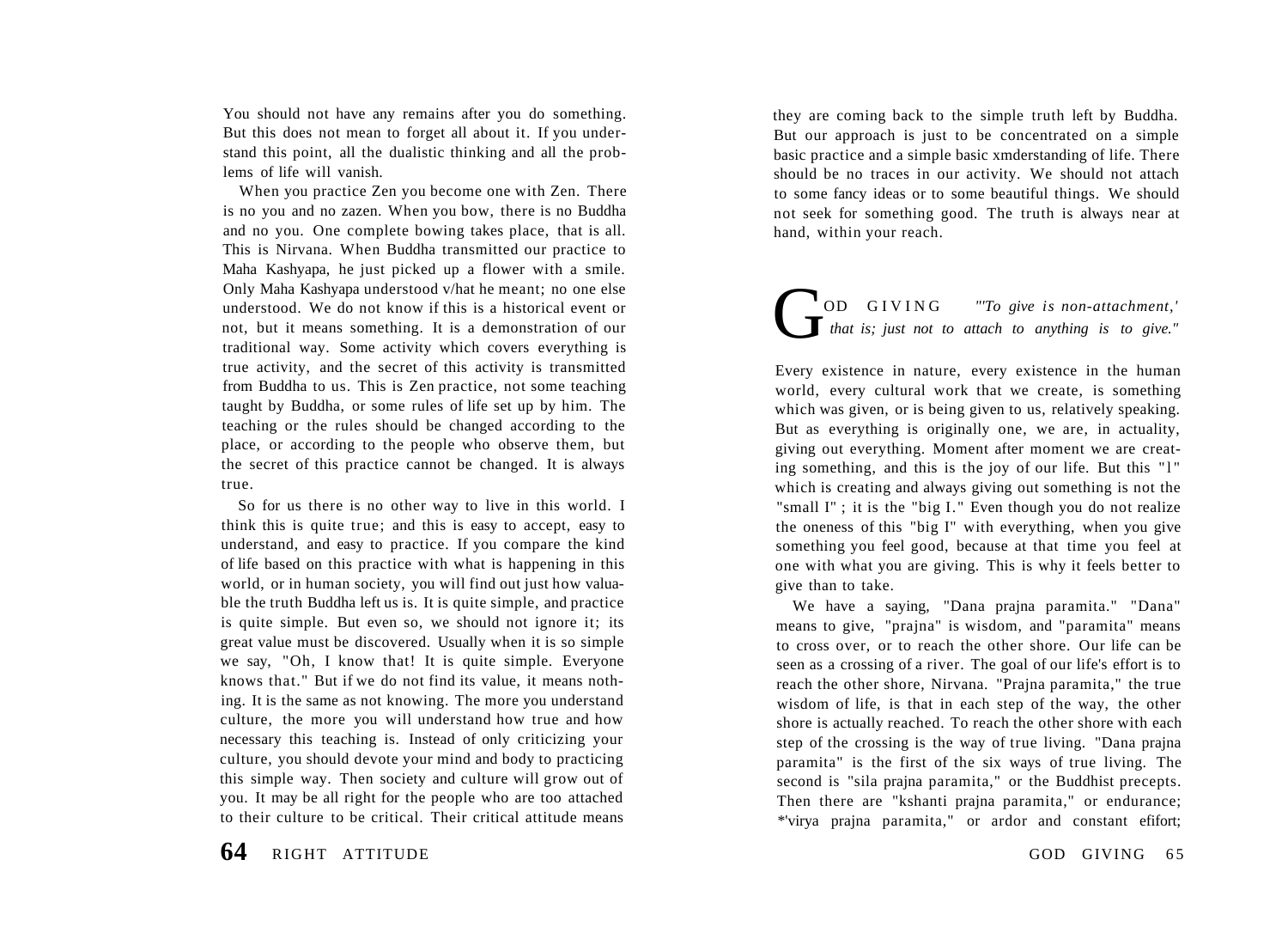"dhyana prajna paramita," or Zen practice; and "prajna paramita," or wisdom. Actually these six "prajna paramita" are one, but as we can observe life from various sides, we count six.

Dogen-zenji said, "To give is non-attachment," That is, just not to attach to anything is to give. It does not matter what is given. To give a penny or a piece of leaf is "dana prajna paramita"; to give one line, or even one word of teaching is "dana prajna paramita." If given in the spirit of non-attachment, the material offering and the teaching offering have the same value. With the right spirit, all that we do, all that we create is "dana prajna paramita." So Dogen said, "To produce something, to participate in human activity is also \*dana prajna paramita.' To provide a ferryboat for people, or to make a bridge for people is 'dana prajna paramita.' " Actually, to give one line of the teaching may be to make a ferryboat for someone!

According to Christianity, every existence in nature is something which was created for or given to us by God. That is the perfect idea of giving. But if you think that God created man, and that you are somehow separate from God, you are liable to think you have the ability to create something separate, something not given by Him, For instance, we create airplanes and highways. And when we repeat, "I -create, I create, I create," soon we forget who is actually the "I" which creates the various things; we soon forget about God. This is the danger of human culture. Actually, to create with the "big I" is to give; we cannot create and ovni what we create for ourselves since everything was created by God, This point should not be forgotten. But because we do forget who is doing the creating and the reason for the creation, we become attached to the material or exchange value. This has no value in comparison to the absolute value of something as God's creation. Even though something has no material or relative value to any "small I," it has absolute value in itself. Not to be attached to something is to be aware of its absolute value. Everything you do

should be based on such an awareness, and **not** on material or self-centered ideas of value. Then whatever you do is true giving, is "dana prajna paramita."

When we sit in the cross-legged posture, we resume our fundamental activity of creation. There are perhaps three kinds of creation. The first is to be aware of ourselves after we finish zazen. When we sit we are nothing, we do not even realize what we are; we just sit. But when we stand up, we are there! That is the first step in creation. When you are there, everything else is there; everything is created all at once. When we emerge from nothing, when everything emerges from nothing, we see it all as a fresh new creation. This is non-attachment. The second kind of creation is when you act, or produce or prepare something like food or tea. The third kind is to create something within yourself, such as education, or culture, or art, or some system for our society. So there are three kinds of creation. But if you forget the first, the most important one, the other two will be like children who have lost their parents; their creation will mean nothing.

Usually everyone forgets about zazen. Everyone forgets about God. They work very hard at the second and third kinds of creation, but God does not help the activity. How is it possible for Him to help when He does not realize who He is? That is why we have so many problems in this world. When we forget the fundamental source of our creating, we are like children who do not know what to do when they lose their parents.

If you understand "dana prajna paramita," you will understand how it is we create so many problems for ourselves. Of course, to live is to create problems. If we did not appear in this world, our parents would have no difficulty with us! Just by appearing we create problems for them. This is all right. Everything creates some problems. But usually people think that when they die, everything is over, the problems disappear. But your death may create problems too! Actually, our problems should be solved or dissolved in this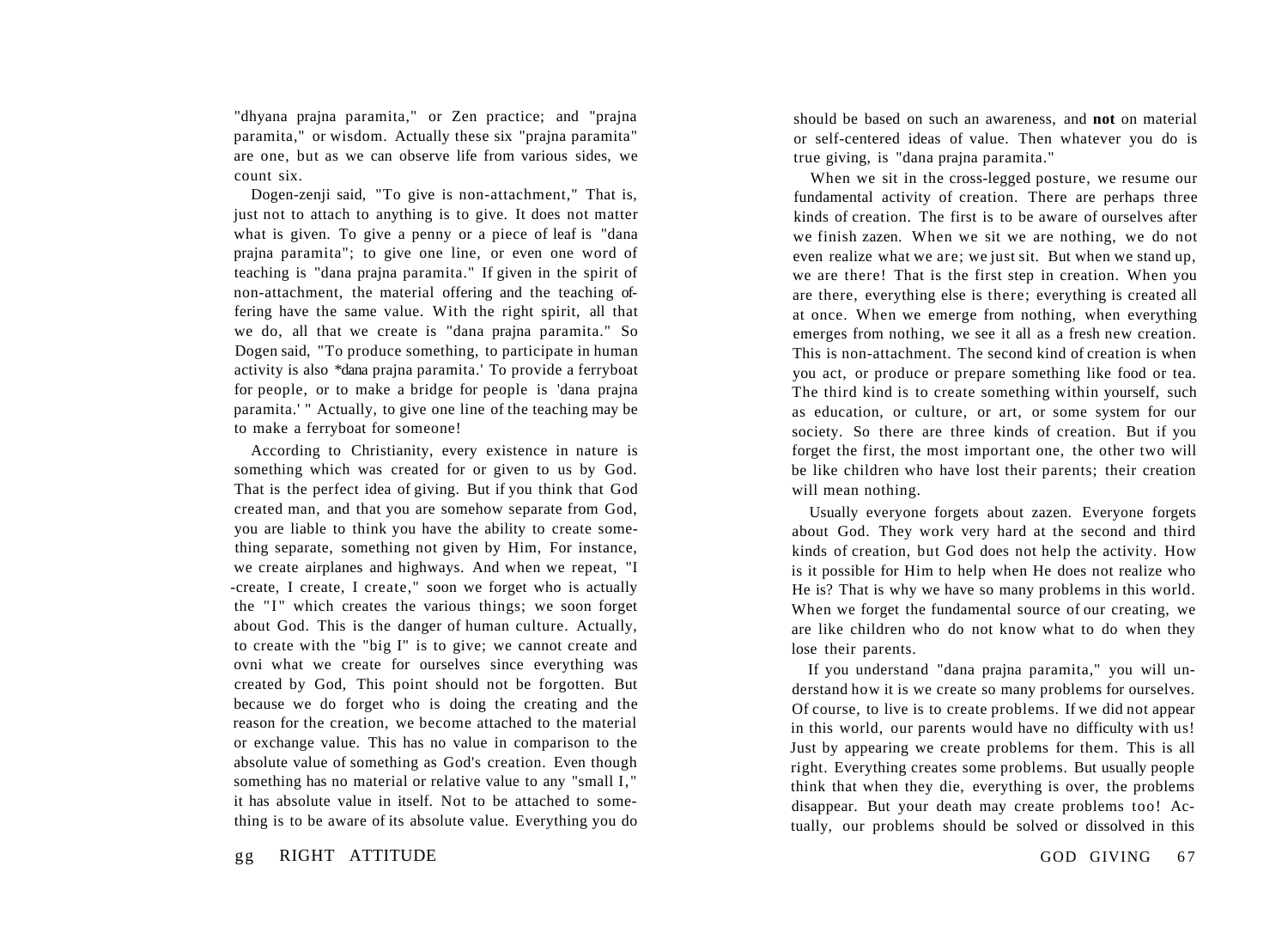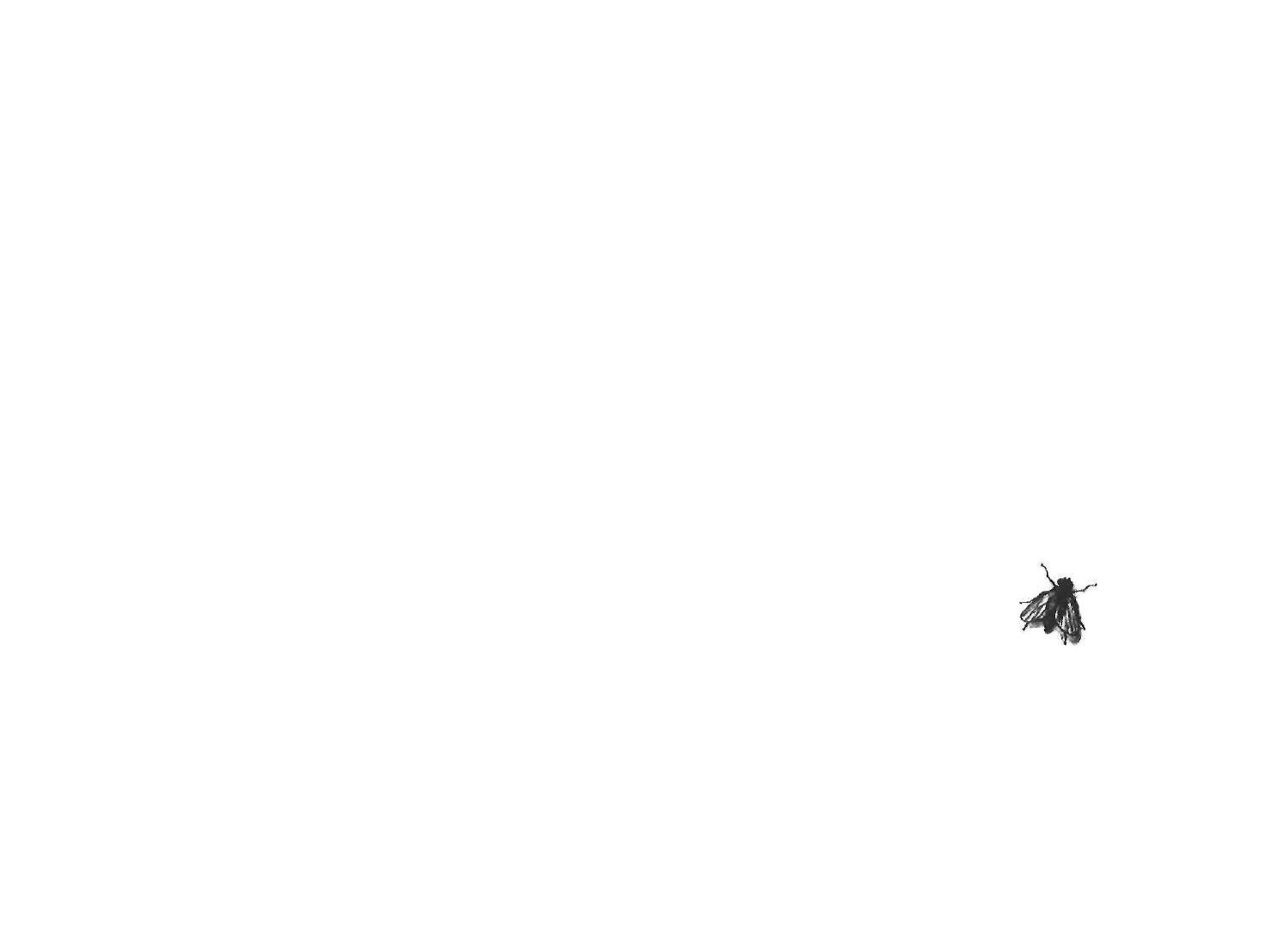life. But if we are aware that what we do or what we create is really the gift of the "big I," then we will not be attached to it, and we will not create problems for ourselves or for others.

And we should forget, day by day, what we have done; this is true non-attachment. And we should do something new. To do something new, of course we must know our past, and this is all right. But we should not keep holding onto anything we have done; we should only reflect on it. And we must have some idea of what we should do in the future. But the future is the future, the past is the past; now we should work on something new. This is our attitude, and how we should live in this world. This is "dana prajna paramita," to give something, or to create something for ourselves. So to do something through and through is to resume our true activity of creation. This is why we sit. If we do not forget this point, everything will be carried on beautifully. But once we forget this point, the world will be filled with confusion.

MISTAKES IN PRACTICE *"It is when your practice is rather greedy that jou become discouraged with it. So you should he grateful thatjou have a sign or warning signal to show jou the weak point in jour practice."* 

There are several poor ways of practice which you should understand. Usually when you practice zazen, you become very idealistic, and you set up an ideal or goal which you strive to attain and fulfill. But as I have often said, this is absurd. When you are idealistic, you have some gaining idea within yourself; by the time you attain your ideal or goal, your gaining idea will create another ideal. So as long as your practice is based on a gaining idea, and you practice zazen in an idealistic way, you will have no time actually to attain your ideal. Moreover, you will be sacrificing the meat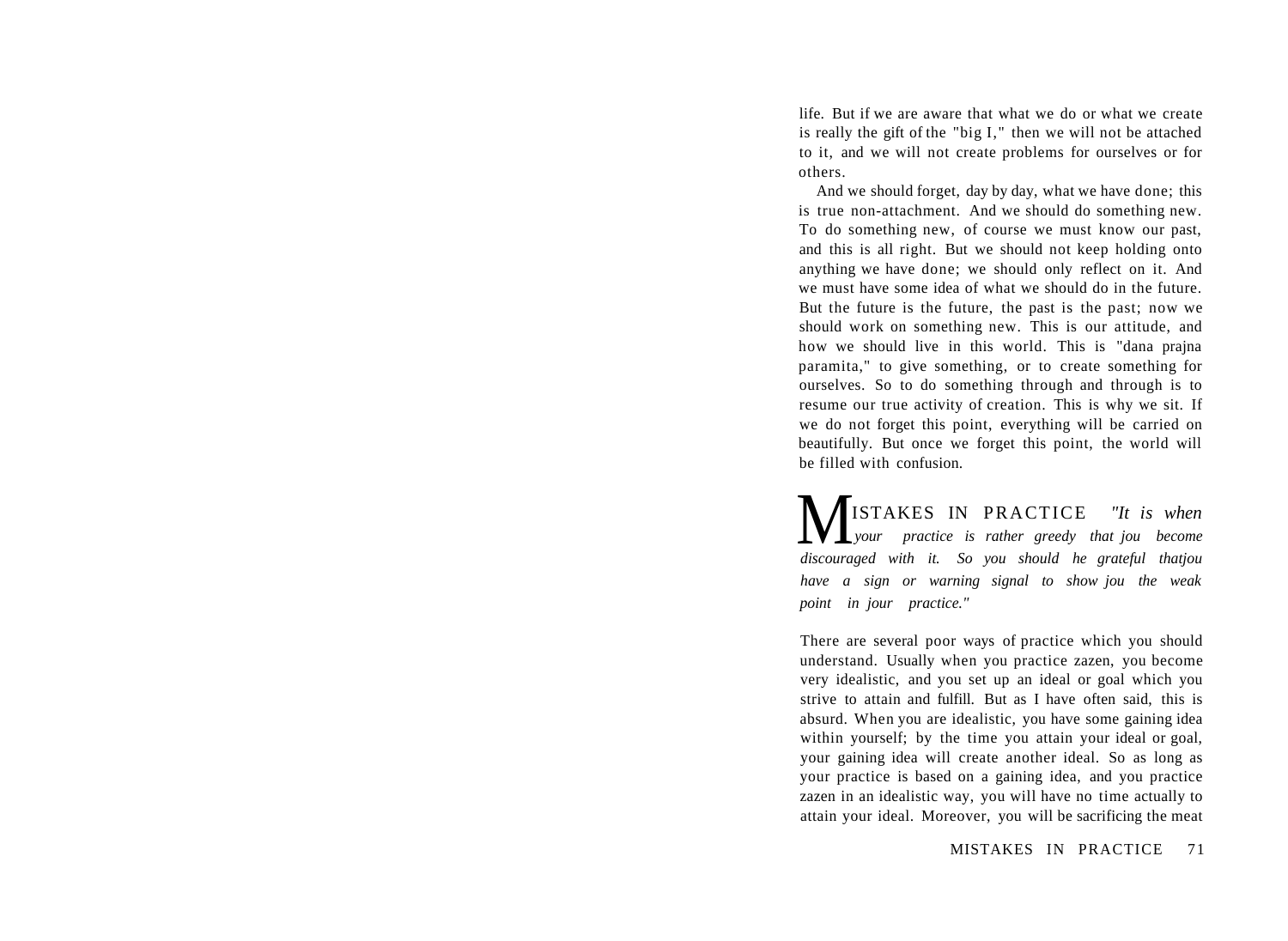of your practice. Because your attainment is always ahead, you will always be sacrificing yourself now for some ideal in the future. You end up with nothing. This is absurd; it is not adequate practice at all. But even worse than this idealistic attitude is to practice zazen in competition with someone else. This is a poor, shabby kind of practice.

Our Soto way puts an emphasis on *shikan taza,* or "just sitting." Actually we do not have any particular name for our practice; when we practice zazen we just practice it, and whether we find joy in our practice or not, we just do it. Even though we are sleepy, and we are tired of practicing zazen, of repeating the same thing day after day; even so, we continue our practice. Whether or not someone encourages our practice, we just do it.

Even when you practice zazen alone, without a teacher, I think you veill find some way to tell whether your practice is adequate or not. When you are tired of sitting, or when you are disgusted with your practice, you should recognize this as a warning signal. You become discouraged with your practice when your practice has been idealistic. You have some gaining idea in your practice, and it is not pure enough. It is when your practice is rather greedy that you become discouraged with it. So you should be grateful that you have a sign or warning signal to show you the weak point in your practice. At that time, forgetting all about your mistake and renewing your way, you can resume your original practice. This is a very important point.

So as long as you continue your practice, you are quite safe, but as it is very difficult to continue, you must find some way to encourage yourself. As it is hard to encourage yourself without becoming involved in some poor kind of practice, to continue our pure practice by yourself may be rather difficult. This is why we have a teacher. With your teacher you will correct your practice. Of course you will have a very hard time with him, but even so, you will always be safe from wrong practice.

Most Zen Buddhist priests have had a difficult time with

72 RIGHT ATTITUDE

their masters. When they talk about the difficulties, you may think that without this kind of hardship you cannot practice zazen. But this is not true. Whether you have difficulties in your practice or not, as long as you continue it, you have pure practice in its true sense. Even when you are not aware of it, you have it. So Dogen-zenji said, "Do not think you will necessarily be aware of your own enlightenment." Whether or not you are aware of it, you have your own true enlightenment within your practice.

Another mistake will be to practice for the sake of the joy you find in it. Actually, when your practice is involved in a feeling of joy, it is not in very good shape either. Of course this is not poor practice, but compared to the true practice it is not so good. In Hinayana Buddhism,, practice is classified in four ways. The best way is just to do it without having any joy in it, not even spiritual joy. This way is just to do it, forgetting your physical and mental feeling, forgetting all about yourself in your practice. This is the fourth stage, or the highest stage. The next highest stage is to have just physical Joy in your practice. At this stage you find some pleasure in practice, and you will practice because of the pleasure you find in it. In the second stage you have both mental and physical joy, or good feeling. These two middle stages are stages in which you practice zazen because you feel good in vour practice. The first stage is when you have no thinking and no curiosity in your practice. These four stages also apply to our Mahayana practice, and the highest is just to practice it.

If you find some difficulty in your practice, that is the warning that you have somie wrong idea, so you have to be careful. But do not give up your practice; continue it, knowing your weakness. Here there is no gaining idea. Here there is no fixed idea of attainment. You do not say, "This is enlightenment," or "Thatisnotrightpractice." Evenin wrong practice, when you realize it and continue, there is right practice. Our practice cannot be perfect, but without being discouraged by this, we should continue it. This is the secret of practice.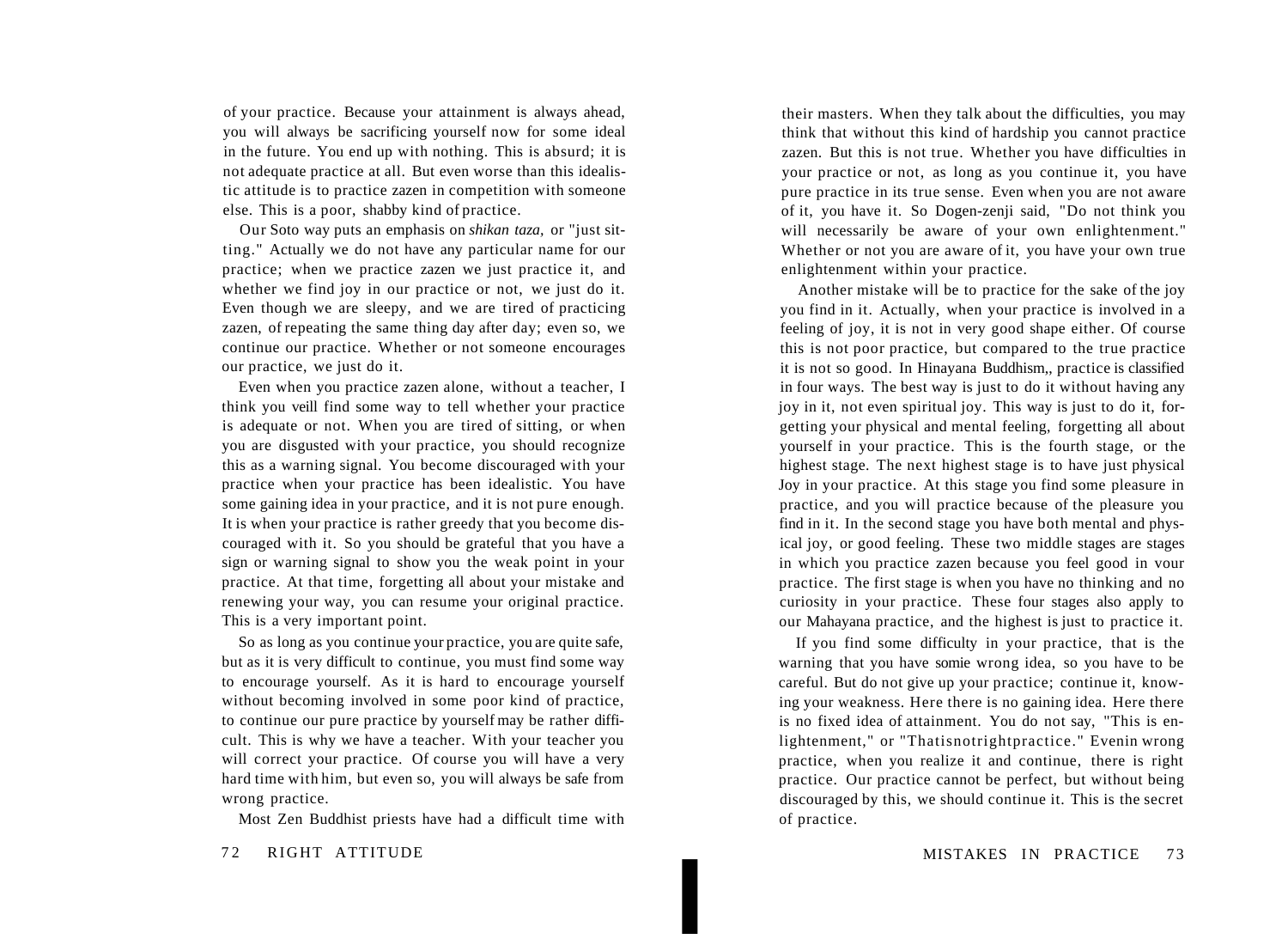And if you want to find some encouragement in your discouragement, getting tired of practice is itself the encouragement. You encourage yourself when you get tired of it. When you do not want to do it, that is the warning signal. It is like having a toothache when your teeth are not so good. When you feel some pain in your teeth, you go to the dentist. That is our way.

The cause of conflict is some fixed idea or one-sided idea. When everyone knows the value of pure practice, we will have little conflict in our world. This is the secret of our practice and Dogen-zenji's way. Dogen repeats this point in his book *Shobogenzo* (A Treasury of the True Dharma).

If you understand the cause of conflict as some fixed or onesided idea, you can find meaning in various practices without being caught by any of them. If you do not realize this point you will be easily caught by some particular way, and you will say, "This is enlightenment! This is perfect practice. This is our way. The rest of the ways are not perfect. This is the best way." This is a big mistake. There is no particular way in true practice. You should find your own way, and you should know what kind of practice you have right now. Knowing both the advantages and disadvantages of some special practice, you can practice that special way without danger. But if you have a one-sided attitude, you will ignore the disadvantage of the practice, emphasizing only its good part. Eventually you will discover the worst side of the practice, and become discouraged when it is too late. This is silly. We should be grateful that the ancient teachers point out this mistake.

**LIMITING YOUR ACTIVITY** "Usually *when someone believes in a particular religion, his when someone believes in a particular religion, his attitude becomes more and more a sharp angle pointing away from himself. In our way the point of the angle is always towards ourselves."* 

In our practice we have no particular purpose or goal, nor any special object of worship. In this respect our practice is somewhat different from the usual religious practices. Joshu, a great Chinese Zen master, said, "A clay Buddha cannot cross water; a bronze Buddha cannot get through a furnace; a wooden Buddha cannot get through fire." Whatever it is, if your practice is directed toward some particular object, such as a clay, a bronze, or a wooden Buddha, it will not always work. So as long as you have some particular goal in your practice, that practice will not help you completely. It may help as long as you are directed towards that goal, but when you resume your everyday life, it will not work.

You may think that if there is no purpose or no goal in our practice, we will not know what to do. But there is a way. The way to practice without having any goal is to limit your activity, or to be concentrated on what you are doing in this moment. Instead of having some particular object in mind, you should limit your activity. When your mind is wandering about elsewhere you have no chance to express yourself. But if you limit your activity to what you can do just now, in this moment, then you can express fully your true nature, which is the universal Buddha nature. This is our way.

When we practice zazen we limit our activity to the smallest extent. Just keeping the right posture and being concentrated on sitting is how we express the tmiversal nature. Then we become Buddha, and we express Buddha nature. So instead of having some object of worship, we just concentrate on the activity which we do in each moment. When you bow, you should just bow; when you sit, you should just sit; when you eat, you should iust eat. If you do this, the universal na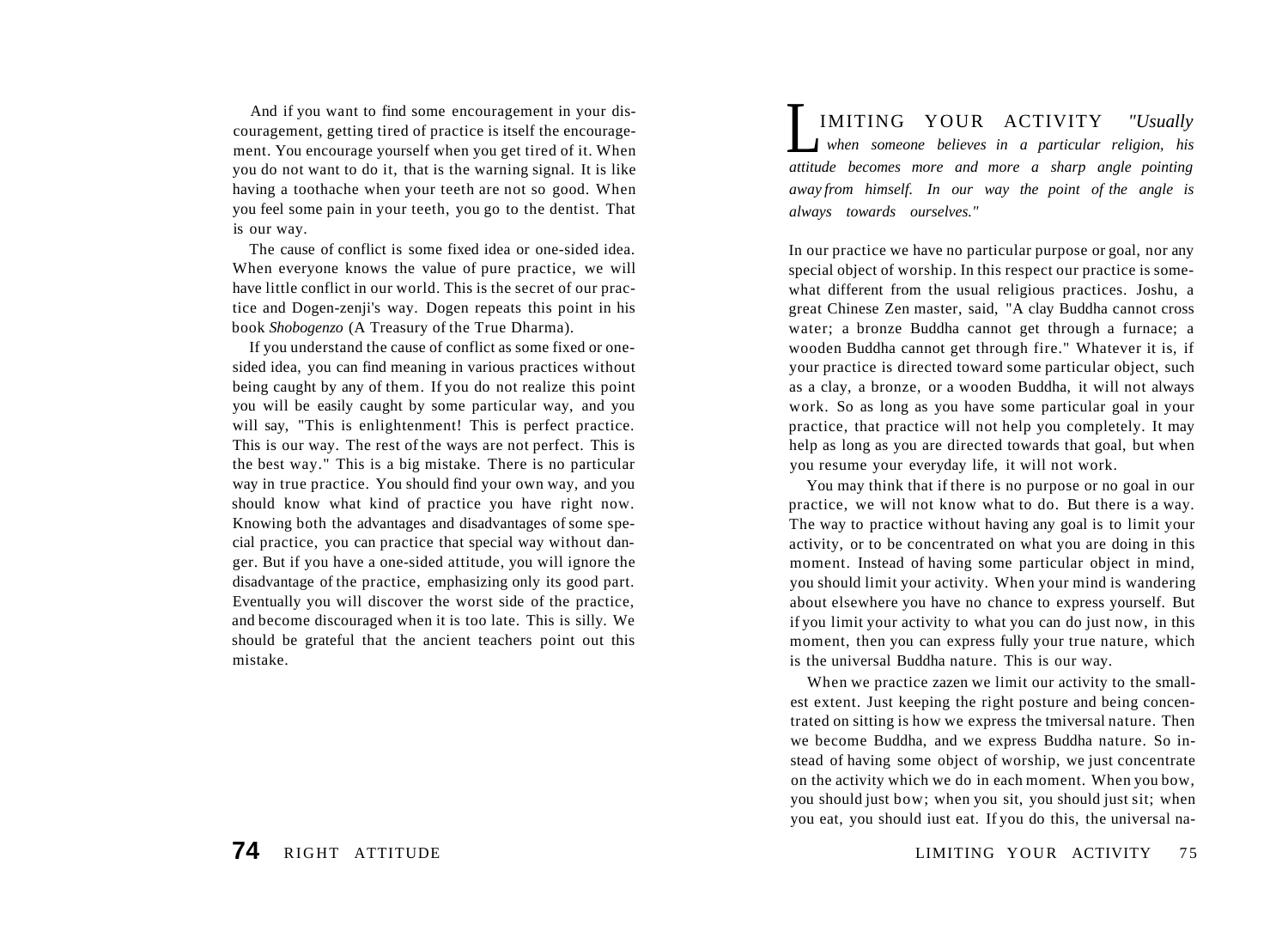ture is there. In Japanese we call it *ichigjo-zammai,* or "oneact samadhi." *Sammai* (or samadhi) is "concentration." *Ichigyo* is "one practice."

I think some of you who practice zazen here may beheve in some other religion, but I do not mind. Our practice has nothing to do with some particular religious belief. And for you, there is no need to hesitate to practice our way, because it has nothing to do with Christianity or Shintoism or Hinduism. Our practice is for everyone. Usually when somieone believes in a particular religion, his attitude becomes more and more a sharp angle pointing away from himself. But our way is not like this. In our way the point of the sharp angle is always towards ourselves, not away from ourselves. So there is no need to worry about the difference between Buddhism and the religion you may believe in.

Joshu's statement about the different Buddhas concerns those who direct their practice towards some particular Buddha. One kind of Buddha will not serve your purpose completely. You will have to throw it away sometime, or at least ignore it. But if you understand the secret of our practice, wherever you go, you yourself are "boss." No matter what the situation, you cannot neglect Buddha, because you yourself are Buddha. Only this Buddha will help you completely.

 $S_{j}$ TUD Y YOURSEL F *"To have some deep Jeeling about Buddhism is not the point; we just do what we should do, like eating supper and going to bed. This is Buddhism."* 

The purpose of studying Buddhism is not to study Buddhism, but to study ourselves. It is impossible to study ourselves without some teaching. If you want to know what water is you need science, and the scientist needs a laboratory. In the laboratory there are various ways in which to study what water is. Thus it is possible to know what kind of elements water has, the various forms it takes, and its nature. But it is impos-

76 RIGHT ATTITUDE

sible thereby to know water in itself. It is the same thing with us. We need some teaching, but just by studying the teaching alone, it is impossible to know what "I" in myself am. Through the teaching we may understand our human nature. But the teaching is not we ourselves; it is some explanation of ourselves. So if you are attached to the teaching, or to the teacher, that is a big mistake. The moment you meet a teacher, you should leave the teacher, and you should be independent. You need a teacher so that you can become independent. If you are not attached to him, the teacher will show you the way to yourself. You have a teacher for yourself, not for the teacher.

Rinzai, an early Chinese Zen master, analyzed how to teach his disciples in four ways. Sometimes he talked about the disciple himself; sometimes he talked about the teaching itself; sometimes he gave an interpretation of the disciple or the teaching; and finally, sometimes he did not give any instruction at all to his disciples. He knew that even without being given any instruction, a student is a student. Strictly speaking, there is no need to teacK the student, because the student himself is Buddha, even though he may not be aware of it. And even though he is aware of his true nature, if he is attached to this awareness, that is already wrong. When he is not aware of it, he has everything, but when he becomes aware of it he thinks that what he is aware of is himself, which is a big mistake.

When you do not hear anything from the teacher, but just sit, this is called teaching without teaching. But sometimes this is not sufficient, so we listen to lectures and have discussions. But we should remember that the purpose of practice in a particular place is to study ourselves. To be independent, we study. Like the scientist, we have to have some means by which to study. We need a teacher because it is impossible to study ourselves by ourselves. But you should not make a mistake. You should not take what you have learned with a teacher for you yourself. The study you make with your teacher is a part of your everyday life, a part of your incessant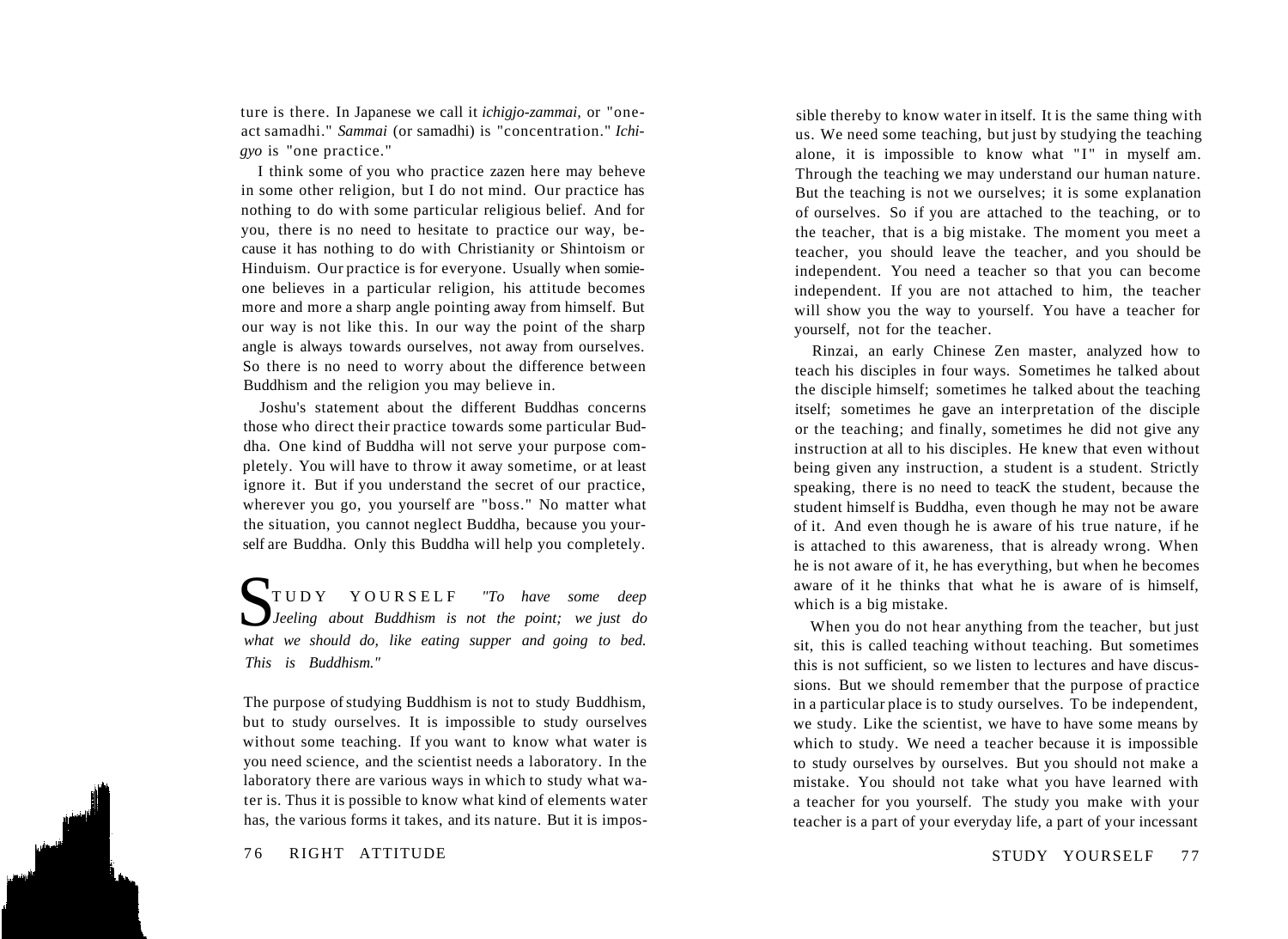activity. In this sense there is no difference between the practice and the activity you have in everyday life. So to find the meaning of your life in the zendo is to find the meaning of your everyday activity. To be aware of the meaning of your life, you practice zazen.

When I was at Eiheiji monastery in Japan, everyone was just doing what he should do. That is all. It is the same as waking up in the morning; we have to get up. At Eiheiji monastery, when we had to sit, we sat; when we had to bow to Buddha, we bowed to Buddha. That is all. And when we were practicing, we did not feel anything special. We did not even feel that we were leading a monastic life. For us, the monastic life was the usual life, and the people who came from the city were unusual people. When we saw them we felt, "Oh, some unusual people have come!"

But once I had left Eiheiji and been away for some time, coming back was different. I heard the various sounds of practice—the bells and the monks reciting the sutra—and I had a deep feeling. There were tears flowing out of my eyes, nose, and mouth! It is the people who are outside of the monastery who feel its atmosphere. Those who are practicing actually do not feel anything. I think this is true for everything. When we hear the sound of the pine trees on a windy day, perhaps the wind is just blowing, and the pine tree is just standing in the wind. That is all that they are doing. But the people who listen to the wind in the tree will write a poem, or will feel something unusual. That is, I think, the way everything is.

So to feel something about Buddhism is not the main point. Whether that feeling is good or bad is out of the question. We do not mind, whatever it is. Buddhism is not good or bad. We are doing w^hat we should do. That is Buddhism. Of course some encouragement is necessary, but that encouragement is just encouragement. It is not the true purpose of practice. Itisjustmedicine. When we become discouraged we want some medicine. When we are in good spirits we do not need any medicine. You should not mistake medicine

for food. Sometimes medicine is necessary, but it should not become our food.

So, of Rinzai's four ways of practice, the perfect one is not to give a student any interpretation of himself, nor to give him any encouragement. If we think of ourselves as our bodies, the teaching then may be our clothing. Sometimes we talk about our clothing; sometimes we talk about our body. But neither body nor clothing is actually we ourselves. We ourselves are the big activity. We are just expressing the smallest particle of the big activity, that is all. So it is all right to talk about ourselves, but actually there is no need to do so. Before we open our mouths, we are already expressing the big existence, including ourselves. So the purpose of talking about ourselves is to correct the misunderstanding we have when we are attached to any particular temporal form or color of the big activity. It is necessary to talk about what our body is and what our activity is so that we may not make any mistake about them. So to talk about ourselves is actually to forget about ourselves.

Dogen-zenji said, "To study Buddhism is to study ourselves. To study ourselves is to forget ourselves." When you become attached to a temporal expression of your true nature, it is necessary to talk about Buddhism, or else you will think the temporal expression is it. But this particular expression of it is not it. And yet at the same time it *is* it! For a while this is it; for the smallest particle of time, this is it. But it is not always so: the very next instant it is not so, thus this is not it. So that you will realize this fact, it is necessary to study Buddhism. But the purpose of studying Buddhism is to study ourselves and to forget ourselves. When we forget ourselves, w^e actually are the true activity of the big existence, or reality itself. When we realize this fact, there is no problem whatsoever in this world, and we can enjoy our life without feeling any difficulties. The purpose of our practice is to be aware of this fact.

78 RIGHT ATTITUDE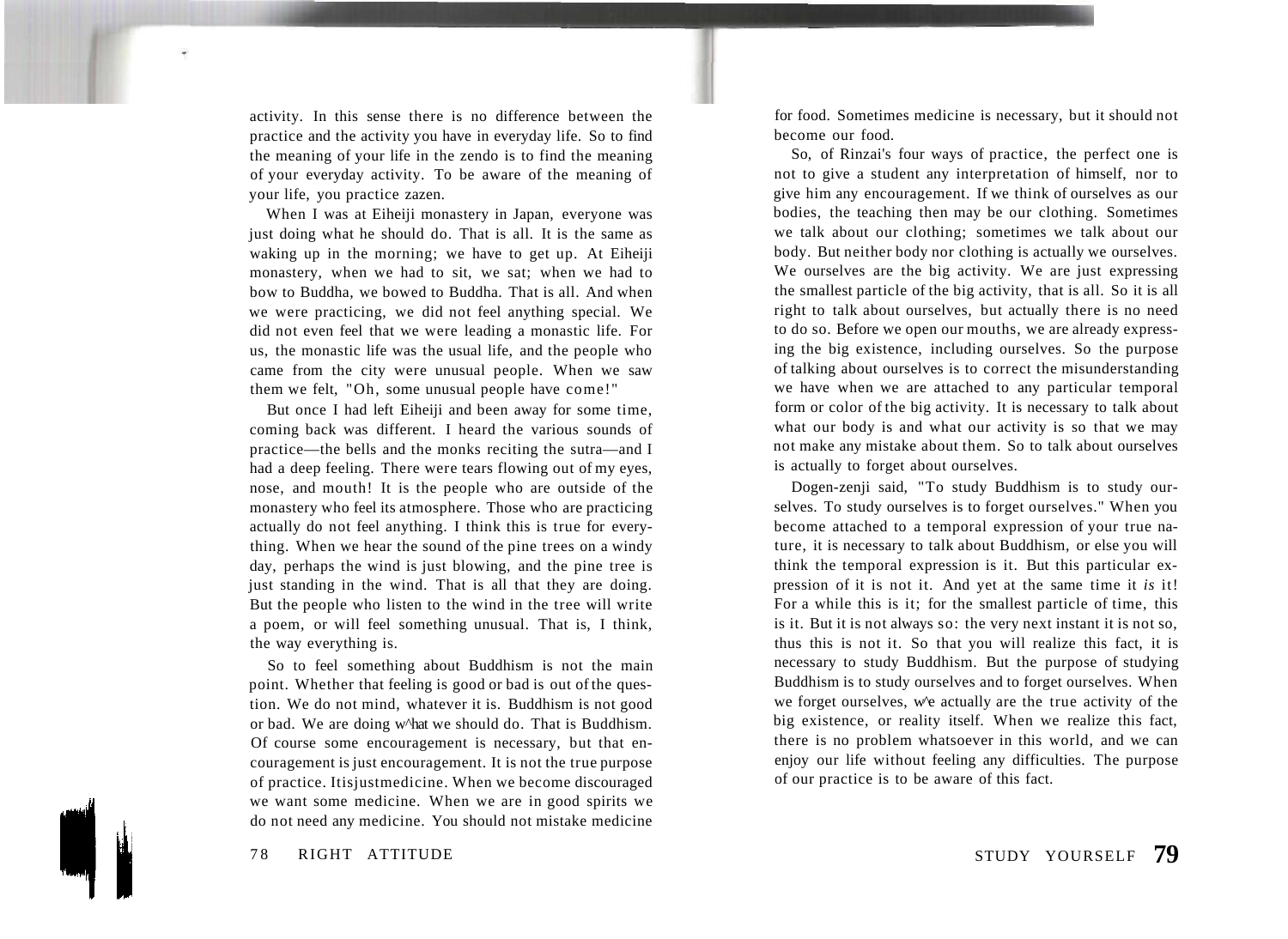$\prod_{\substack{y \text{thines}}}$ O POLIS H A TILE *"When you become you, Zen becomes Zen. When you are you, you see things as they are, and you become one with your surroundings."* 

Zen stories, or *hoans,* are very difficult to understand before you know what we are doing moment after moment. But if you know exactly what we are doing in each moment, you will not find *koans* so difficult. There are so many *koans.* I have often talked to you about a frog, and each time everybody laughs. But a frog is very interesting. He sits like us, too, you know. But he does not think that he is doing anything so special. When you go to a zendo and sit, you may think you are doing some special thing. While your husband or wife is sleeping, you are practicing zazen! You are doing some special thing, and your spouse is lazy! That may be your understanding of zazen. But look at the frog. A frog also sits like us, but he has no idea of zazen. Watch him. If something annoys him, he will make a face. If something comes along to eat, he will snap it up and eat, and he eats sitting. Actually that is our zazen—not any special thing.

Here is a kind of frog *koan* for you. Baso was a famous Zen master called the Horse-master. He was the disciple of Nangaku, one of the Sixth Patriarch's disciples. One day while he was studying under Nangaku, Baso was sitting, practicing zazen. He was a man of large physical build; when he talked, his tongue reached to his nose; his voice was loud; and his zazen must have been very good. Nangaku saw him sitting like a great mountain or like a frog. Nangaku asked, "What are you doing?" 'Tampracticingzazen," Baso replied. "Why are you practicing zazen?" "I want to attain enlightenment; I want to be a Buddha," the disciple said. Do you know what the teacher did? He picked up a tile, and he started to polish it. In Japan, after taking a tile from the kiln, we polish it to give it a beautiful finish. So Nangaku picked up a tile and started to polish it. Baso, his disciple,

asked, "What are you doing?" "I want to make this tile into a jewel," Nangaku said. "How is it possible to make a tile a jewel?" Baso asked. "How is it possible to become a Buddha by practicing zazen?" Nangaku replied. "Do you want to attain Buddhahood ? There is no Buddhahood besides your ordinary mind. When a cart does not go, which do you whip, the cart or the horse?" the master asked.

Nangaku's meaning here is that whatever you do, that is zazen. True zazen is beyond being in bed or sitting in the zendo. If your husband or wife is in bed, that is zazen. If you think, "I am sitting here, and my spouse is in bed," then even though you are sitting here in the cross-legged position, that is not true zazen. You should be like a frog always. That is true zazen.

Dogen-zenji commented on this *koan*. He said, "When the Horse-master becomes the Horse-master, Zen becomes Zen. " When Baso becomes Baso, his zazen becomes true zazen, and Zen becomes Zen. What is true zazen? When you become you! When you are you, then no matter what you do, that is zazen. Even though you are in bed, you may not be you most of the time. Even though you are sitting in the zendo, I wonder whether you are you in the true sense.

Here is another famous *koan.* Zuikan was a Zen master who always used to address himself. "Zuikan?" he would call. And then he would answer. "Yes!" "Zuikan?" "Yes!" Of course he was living all alone in his small zendo, and of course he knew who he was, but sometimes he lost himself. And whenever he lost himself, he would address himself, "Zuikan?" "Yes!"

If we are like a frog, we are always ourselves. But even a frog sometimes loses himself, and he makes a sour face. And if something comes along, he will snap at it and eat it. So I think a frog is always addressing himself. I think you should do that also. Even in zazen you will lose yourself. When you become sleepy, or when your mind starts to wander about, you lose yourself. When your legs become painful—'\*Why are my legs so painful?"—you lose yourself. Because you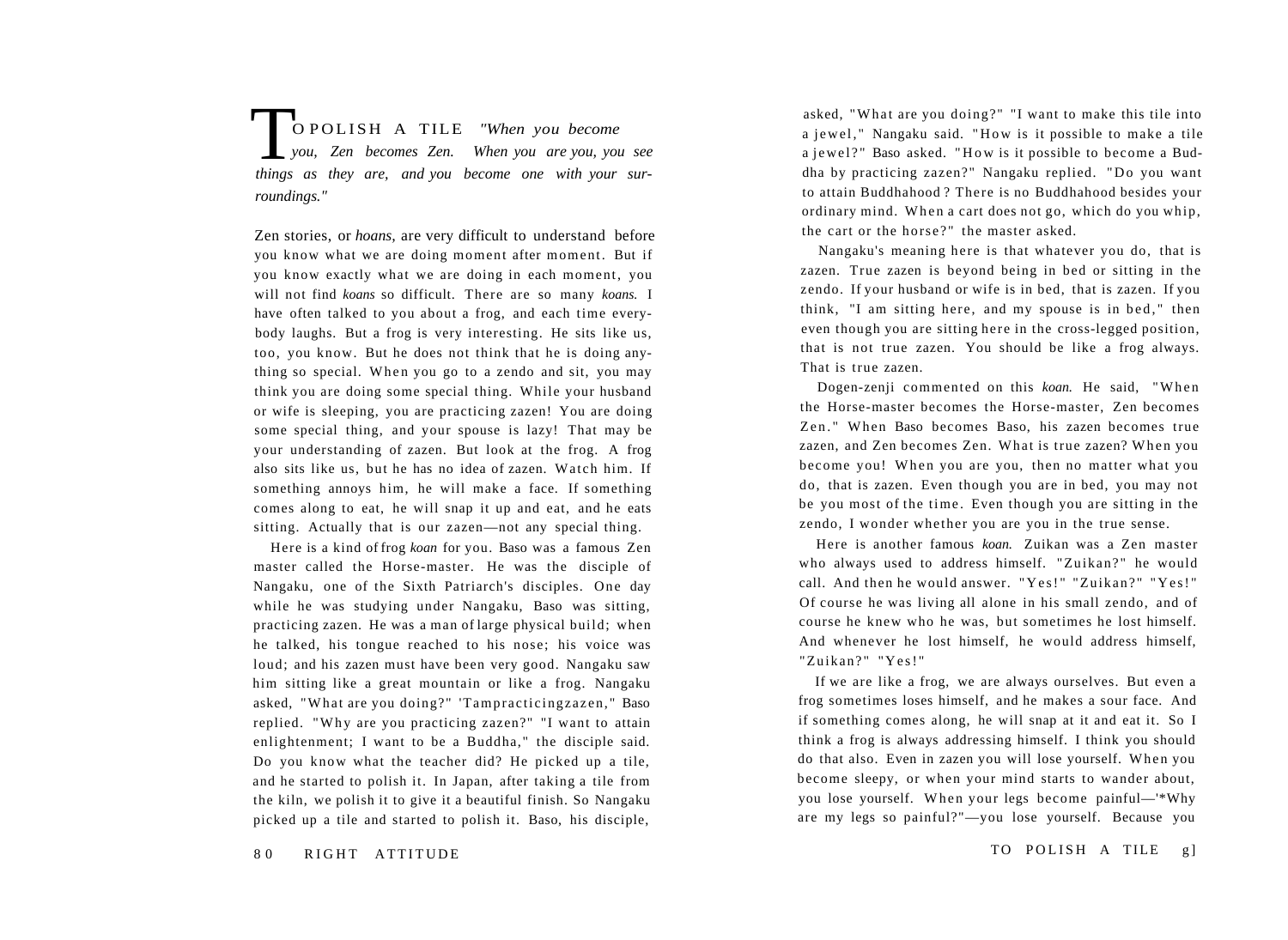lose yourself, your problem will be a problem for you. If you do not lose yourself, then even though you have difficulty, there is actually no problem whatsoever. You just sit in the midst of the problem; when you are a part of the problem, or when the problem is a part of you, there *is* no problem, because you are the problem itself. The problem is you yourself. If this is so, there is no problem.

When your life is always a part of your surroundings—in other words, when you are called back to yourself, in the present moment—then there is no problem. When you start to wander about in some delusion which is something apart from you yourself, then your surroundings are not real anymore, and your mind is not real anymore. If you yourself are deluded, then your surroundings are also a misty, foggy delusion. Once you are in the midst of delusion, there is no end to delusion. You will be involved in deluded ideas one after another. Most people live in delusion, involved in their problem, trying to solve their problem. But just to live is actually to live in problems. And to solve the problem is to be a part of it, to be one with it.

So which do you hit, the cart or the horse? Which do you hit, yourself or your problems? If you start questioning which you should hit, that means you have already started to wander about. But when you actually hit the horse, the cart will go. In truth, the cart and the horse are not different. When you are you, there is no problem of whether you should hit the cart or the horse. When you are you, zazen becomes true zazen. So when you practice zazen, your problem will practice zazen, and everything else will practice zazen too. Even though your spouse is in bed, he or she is also practicing zazen—when *jou* practice zazen ! But when you do not practice true zazen, then there is your spouse, and there is yourself, each quite different, quite separate from the other. So if you yourself have true practice, then everything else is practicing our way at the same time.

That is why we should always address ourselves, checking up on ourselves like a doctor tapping himself. This is very important. This kind of practice should be continued moment after moment, incessantly. We say, "When the night is here, the dawn comes." It means there is no gap between the dawn and the night. Before the summer is over, autumn comes. In this way we should understand our life. We should practice with this understanding, and solve our problems in this way. Actually, just to work on the problem, if you do it with single-minded effort, is enough. You should just polish the tile; that is our practice. The puipose of practice is not to make a tile a jewel. Just continue sitting; that is practice in its true sense. It is not a matter of whether or not it is possible to attain Buddhahood, whether or not it is possible to make a tile a jewel. Just to work and live in this world with this understanding is the most important point. That is our practice. That is true zazen. So we say, "When you eat, eat!" You should eat what is there, you know. Sometimes you do not eat it. Even though you are eating, your mind is somewhere else. You do not taste what you have in your mouth. As long as you can eat when you are eating, you are all right. Do not worry a bit. It means you are you yourself.

When you are you, you see things as they are, and you become one with your surroundings. There is your true self. There you have true practice; you have the practice of a frog. He is a good example of our practice—when a frog becomes a frog, Zen becomes Zen. When you imderstand a frog through and through, you attain enlightenment; you are Buddha. And you are good for others, too: husband or wife or son or daughter. This is zazen!

CONSTANC <sup>Y</sup> *"People who know the state of emptiness will always be able to dissolve their problems by constancy."* 

The message for us today is "Cultivate your own spirit." It means not to go seeking for something outside of yourself. This is a very important point, and it is the only way to prac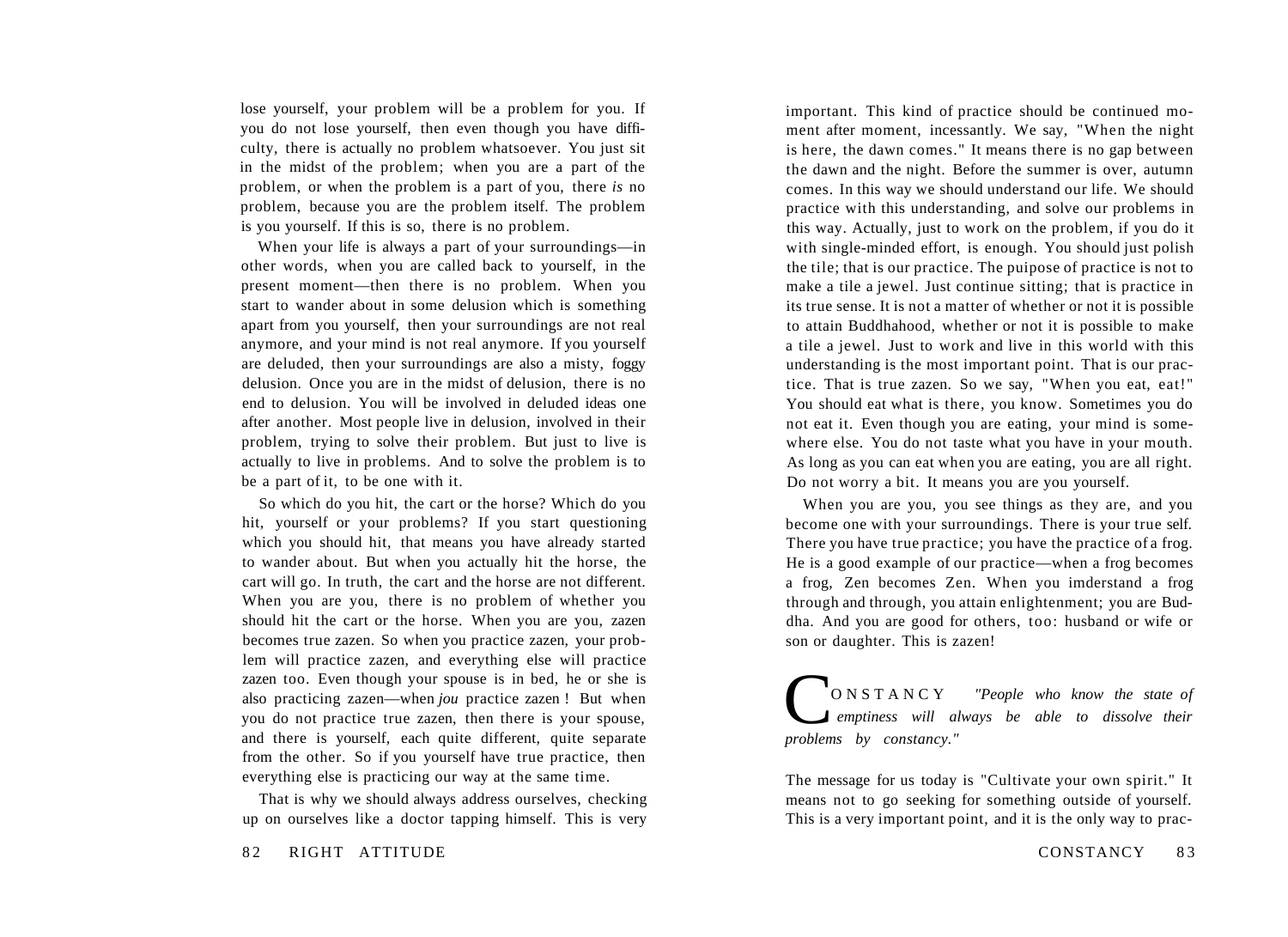tice Zen. Of course, studying scriptures or reciting the sutra or sitting is Zen; each of these activities should be Zen. But if your effort or practice does not have the right orientation, it will not work at all. Not only will it not work, but it may spoil your pure nature. Then the more you know^ about Zen, the more you will become spoiled. Your mind will be filled with rubbish; your mind will be stained.

It is quite usual for us to gather pieces of information from various sources, thinking in this way to increase our knowledge. Actually, following this way we end up not knowing anything at all. Our understanding of Buddhism should not be just gathering many pieces of information, seeking to gain knowledge. Instead of gathering knowledge, you should clear your mind. If your mind is clear, true knowledge is already yours. When you listen to our teaching with a pure, clear mind, you can accept it as if you were hearing something which you already knew. This is called emptiness, or omnipotent self, or knowing everything. When you know everything, you are like a dark sky. Sometimes a flashing will come through the dark sky. After it passes, you forget all about it, and there is nothing left but the dark sky. The sky is never surprised when all of a sudden a thunderbolt breaks through. And when the lightning does flash, a wonderful sight may be seen. When we have emptiness we are always prepared for watching the flashing.

In China, Rozan is famous for its misty scenery. I have not been to China yet, but there must be beautiful mountains there. And to see the white clouds or mist come and go through the mountains must be a very wonderful sight. Although it is wonderful, a Chinese poem says, "Rozan is famous for its misty, rainy days, and the great river Sekko for its tide, coming and going. That is all. " That is all, but it is splendid. This is how we appreciate things.

So you should accept knowledge as if you were hearing something you already knew. But this does not mean to receive various pieces of information merely as an echo of your own opinions. It means that you should not be surprised at whatever you see or hear. If you receive things just as an echo of yourself, you do not really see them, you do not fully accept them as they are. So when we say, "Rozan is famous for its misty, rainy days," it does not mean to appreciate this sight by recollecting some scenery we have seen before: "It is not so wonderful. I have seen that sight before." Or 'Thave painted much more beautiful paintings ! Rozan is nothing!" This is not our way. If you are ready to accept things as they are, you will receive them as old friends, even though you appreciate them mth new feeling.

And we should not hoard knowledge; we should be free from our knowledge. If you collect various pieces of knowledge, as a collection it may be very good, but this is not our way. We should not try to surprise people by our wonderful treasures. We should not be interested in something special. If you want to appreciate something fully, you should forget yourself. You should accept it like lightning flashing in the utter darkness of the sky.

Sometimes we think it is impossible for us to understand something unfamiliar, but actually there is nothing that is imfamiliar to us. Some people may say, "It is almost impossible to understand Buddhism because our cultural background is so different. How can we understand Oriental thought?" Of course Buddhisni cannot be separated from its cultural background; this is true. But if a Japanese Buddhist comes to the United States, he is no longer a Japanese, i am living in your cultural background. I am eating nearly the same food as you eat, and I am communicating with you in your language. Even though you do not understand me completely, I want to understand you. And I may understand you better than anyone who can speak and understand English. This is true. Even if I could not understand English at all, I think I could communicate with people. There is always a possibility of understanding as long as we exist in the utter darkness of the sky, as long as we live in emptiness.

I have always said that you must be very patient if you want to understand Buddhism, but I have been seeking for a better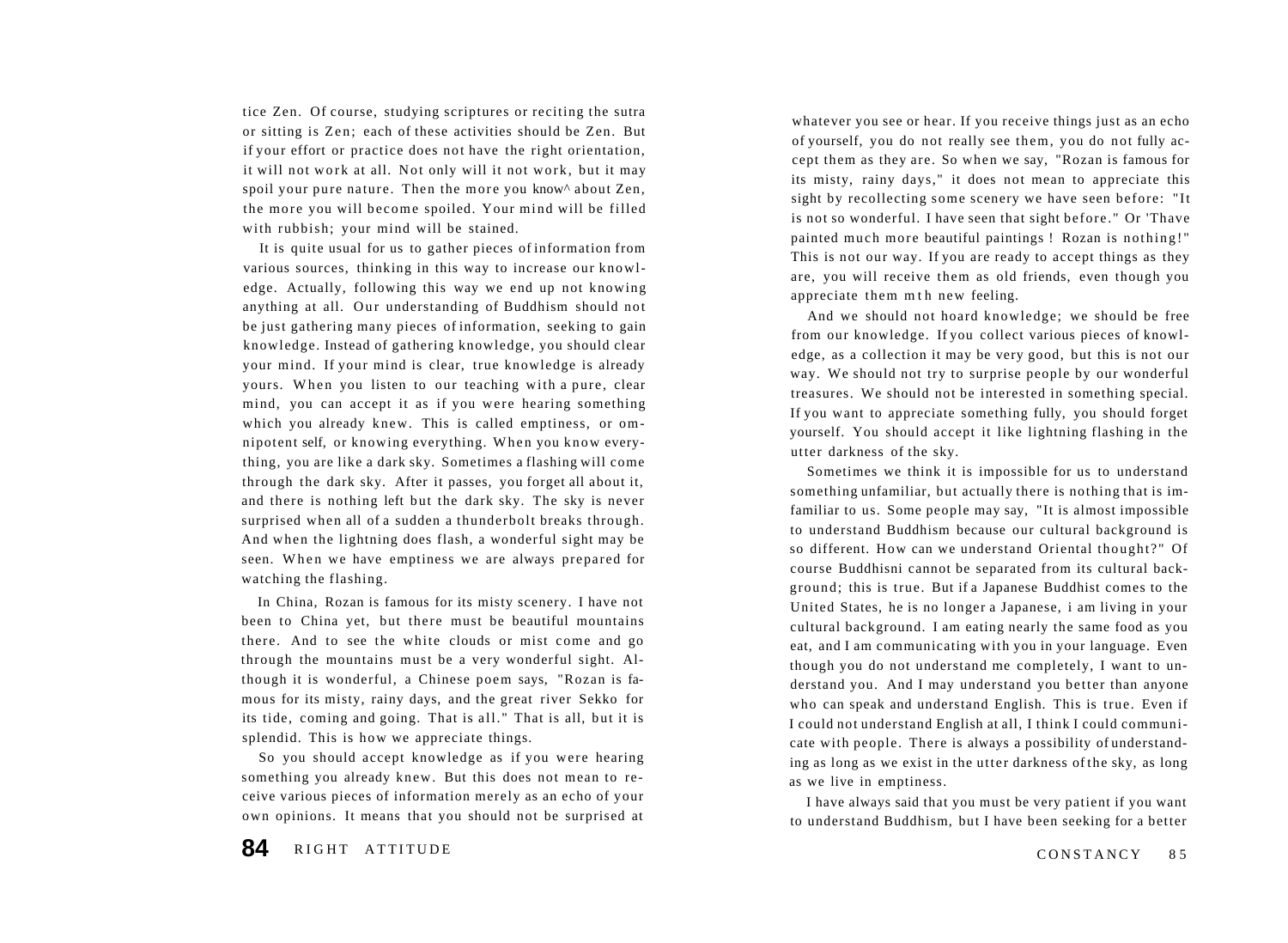word than patience. The usual translation of the Japanese word *nin* is "patience, " but perhaps "constancy" is a better word. You must force yourself to be patient, but in constancy there is no particular effort involved—there is only the unchanging ability to accept things as they are. For people who have no idea of emptiness, this ability may appear to be patience, but patience can actually be non-acceptance. People who know, even if only intuitively, the state of emptiness always have open the possibility of accepting things as they are. They can appreciate everything. In everything they do, even though it may be very difficult, they will always be able to dissolve their problems by constancy.

*Nin* is the way we cultivate our own spirit. *Nin* is our way of continuous practice. We should always live in the dark empty sky. The sky is always the sky. Even though clouds and lightning come, the sky is not disturbed. Even if the flashing of enlightenraent comes, our practice forgets all about it. Then it is ready for another enlightenment. It is necessary for us to have enlightenments one after another, if possible, moment after moment. This is what is called enlightenment before you attain it and after you attain it.

COMMUNICATION "Without any tional, fancy way of adjusting yourself, to yourself as you are is the most important thing." OMMUNICATIO N *"Without any intentional, fancy way of adjusting yourself, to express* 

Communication is very important in Zen practice. Because I cannot speak your language very well, I am always seeking some way of communicating with you. I think that this kind of effort will result in something very good. We say that if you do not understand your master's words, you are not his disciple. To understand your master's words, or your master's language, is to understand your master himself. And when you understand him, you find his language is not just ordinary language, but language in its wider sense. Through

your master's language, you understand more than what his words actually say.

When we say something, our subjective intention or situation is always involved. So there is no perfect word; some distortion is always present in a statement. But nevertheless, through our master's statement we have to understand objective fact itself—the ultimate fact. By ultimate fact we do not mean something eternal or something constant, we mean things as they are in each moment. You may call it "being " or "reality. "

To understand reality as a direct experience is the reason we practice zazen, and the reason we study Buddhism. Through the study of Buddhism, you will understand your human nature, your intellectual faculty, and the truth present in your human activity. And you can take this human nature of yours into consideration when you seek to understand reality. But only by the actual practice of Zen can you experience reality directly and understand in their true sense the various statements made by your teacher or by Buddha. In a strict sense, it is not possible to speak about reality. Nevertheless, if you are a Zen student, you have to understand it directly through your master's words.

Your master's direct statement may not be only in words; his behavior is likewise his way of expressing himself. In Zen we put emphasis on demeanor, or behavior. By behavior w^e do not mean a particular way that you ought to behave, but rather the natural expression of yourself. We emphasize straightforwardness. You should be true to your feelings, and to your mind, expressing yourself without any reservations. This helps the listener to understand more easily.

When you listen to someone, you should give up all your preconceived ideas and your subjective opinions; you should just listen to him, just observe what his way is. We put very little emphasis on right and wrong or good and bad. We just see things as they are with him, and accept them. This is how we communicate with each other. Usually when you listen to some statement, you hear it as a kind of echo of yourself.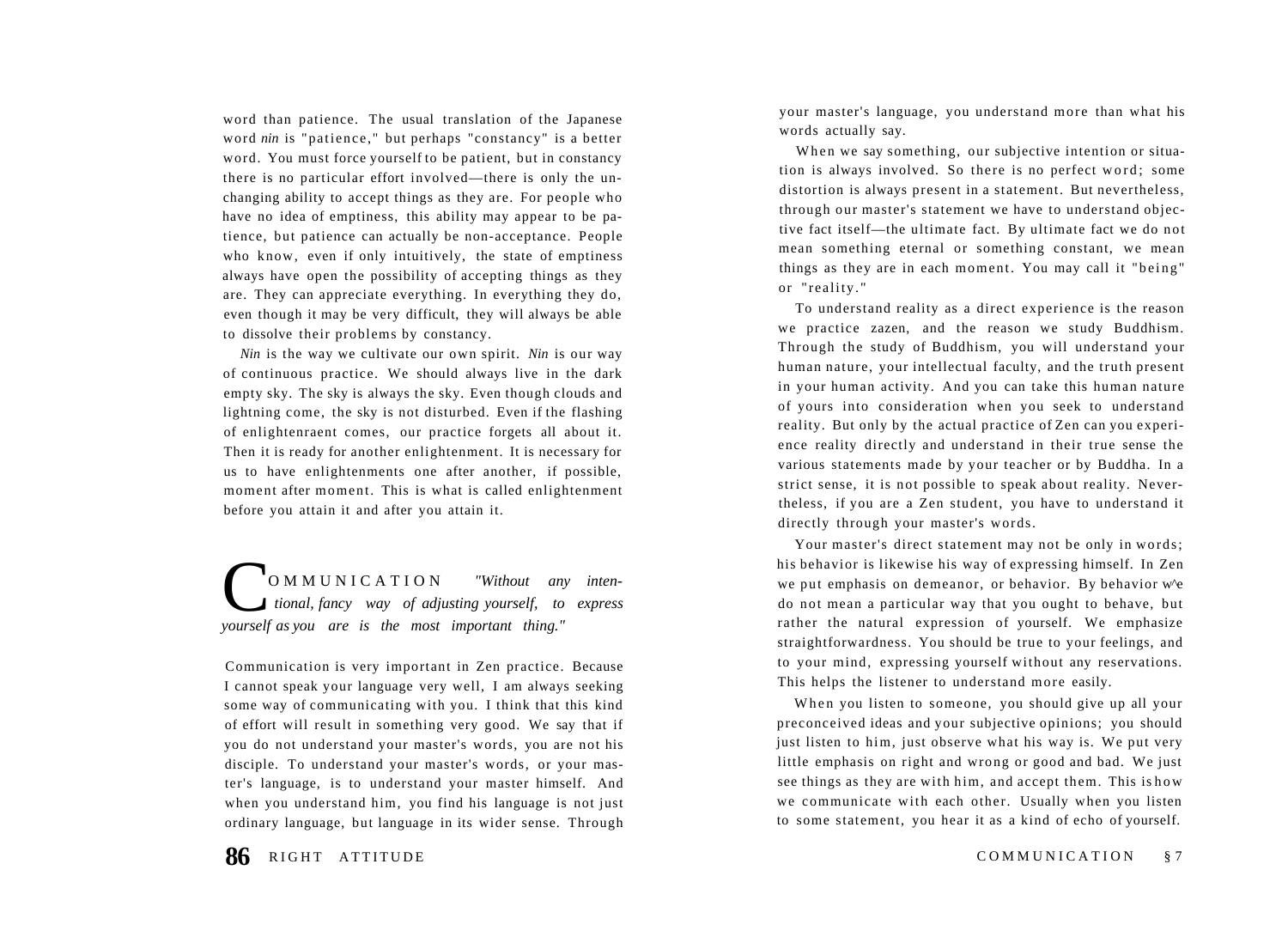You are actually listening to your own opinion. If it agrees with your opinion you may accept it, but if it does not, you will reject it or you may not even really hear it. That is one danger when you listen to someone. The other danger is to be caught by the statement. If you do not understand your master's statement in its true sense, you will easily be caught by something which is involved in your subjective opinion, or by some particular way the statement is expressed. You will take what he says only as a statement, v\dthout understanding the spirit behind the words. This kind of danger is always there.

It is difficult to have good communication between parents and children because parents always have their own intentions. Their intentions are nearly always good, but the way they speak, or the way they express themselves, is often not so free; it is usually too one-sided and not realistic. We each have our own way of expressing ourselves, and it is difficult to change that way according to the circumstances. If parents can manage to express themselves in various ways according to each situation, there will be no danger in the education of their children. This, however, is rather difficult. Even a Zen master has his own way. When Nishiari-zenji scolded his disciples, he always said,'' Go away!'' One of his students took him literally and left the temple! But the master did not mean to expel the student. It was just his way of expressing himself. Instead of saying, "Be careful!" he said, "Go away!" If your parents have this kind of habit, you will easily misunderstand them. This danger is always present in your everyday life. So as a listener or a disciple, it is necessary to clear your mind of these various distortions. A mind full of preconceived ideas, subjective intentions, or habits is not open to things as they are. That is why we practice zazen; to clear our mind of what is related to something else.

To be quite natural to ourselves, and also to follow what others say or do in the miost appropriate way, is quite difficult. If we try to adjust ourselves intentionally in some way, it is impossible to be natural. If you try to adjust yourself in

a certain way, you will lose yourself. So without any intentional, fancy way of adjusting yourself, to express yourself freely as you are is the most important thing to make yourself happy, and to make others happy. You will acquire this kind of ability by practicing zazen. Zen is not some fancy, special art of living. Our teaching is just to live, always in reality, in its exact sense. To make our effort, moment after moment, is our way. In an exact sense, the only thing we actually can study in our life is that on which we are working in each moment. We cannot even study Buddha's words. To study Buddha's words in their exact sense means to study them through some activity which you face moment after moment. So we should be concentrated with our full mind and body on what we do ; and we should be faithful, subjectively and objectively, to ourselves, and especially to our feelings. Even when you do not feel so well, it is better to express how you feel without any particular attachment or intention. So you may say, "Oh, I am sorry, I do not feel well." That is enough. You should not say, "You made me so !" That is too much. You may say, "Oh, I am sorry. I am so angry with you." There is no need to say that you are not angry when you are angry. You should just say, "I am angry," That is enough.

True communication depends upon our being straightforward with one another. Zen masters are very straightforward. If you do not understand the reality directly through your master's words, he may use his staff on you. "What is it?!" he may say. Our way is very direct. But this is not actually Zen, you know. It is not our traditional way, but when we want to express it, we find it easier sometimes to express it in this way. But the best way to communicate may be just to sit without saying anything. Then you will have the full meaning of Zen. If I use my staff on you until I lose myself, or until you die, still it will not be enough. The best way is just to sit.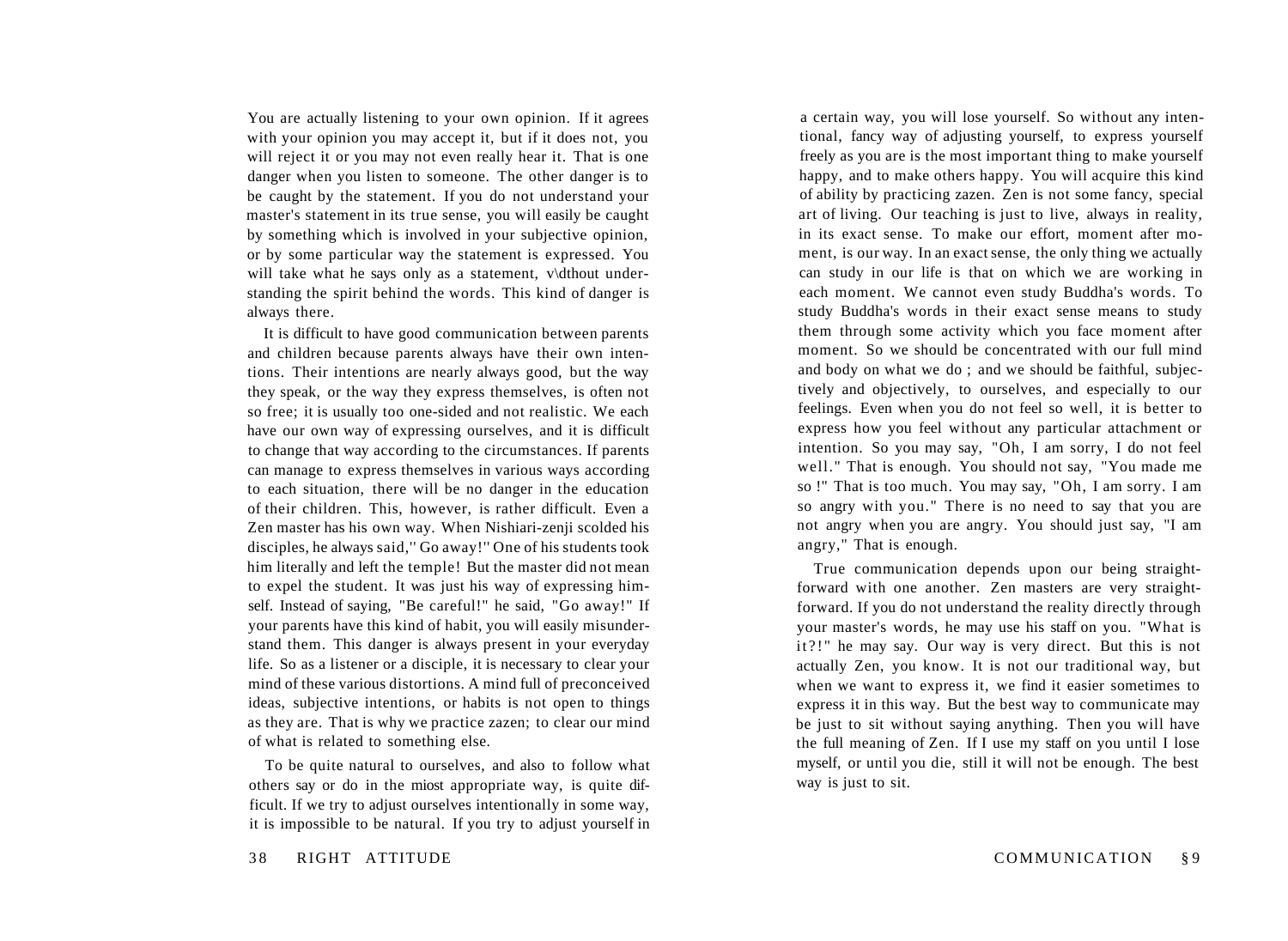# NEGATIVE AND POSITIVE *"Big*

*mind is something to express, not something to figure out. Big mind is something you have, not something to seek for."* 

The more you understand our thinking, the more you find it difficult to talk about it. The purpose of my talking is to give you some idea of our way, but actually, it is not something to talk about, but something to practice. The best way is just to practice without saying anything. When we talk about our way, there is apt to be some misunderstanding, because the true way always has at least tw^o sides, the negative and the positive. When we talk about the negative side, the positive side is missing, and when we talk about the positive side, the negative side is missing. We cannot speak in a positive and a negative way at the same time. So we do not know what to say. It is almost impossible to talk about Buddhism. So not to say anything, just to practice it, is the best way. Showing one finger or drawing a round circle rnay be the way, or simply to bow.

If we understand this point, we will understand how to talk about Buddhism, and we will have perfect communication. To talk about something will be one of our practices, and to listen to the talk will also be practice. When we practice zazen we just practice zazen, without any gaining idea. When we talk about something we just talk about something, just the positive or the negative side, without trying to express some intellectual, one-sided idea. And we listen without trying to figure out some intellectual understanding, without trying to understand from just a one-sided view. This is how we talk about our teaching and how we listen to a talk.

The Soto way always has double meaning, positive and negative. And our way is both Hinayanistic and Mahayanistic. I always say our practice is very Hinayanistic. Actually we have Hinayana practice with Mahayana spirit—rigid formal

90 RIGHT ATTITUDE

practice with informal mind. Although our practice looks very formal, our minds are not formal. Although we practice zazen every morning in the same way, that is no reason to call this formal practice. It is your discrimination which makes it formal or informal. Inside the practice itself, there is no formal or informal. If you have Mahayana mind, something which people call formal may be informal. So we say that observing the precepts in a Hinayana way is violating the precepts in a Mahayana w^ay. If you observe our precepts in just a formal way, you lose your Mahayana spirit. Before you understand this point, you always have a problem: whether you should observe our way literally, or w^hether you should not concern yourself about the formality which we have. But if you understand our way completely, there is no such problem, because whatever you do is practice. As long as you have Mahayana mind, there is no Mahayana or Hinayana practice. Even though it seems as if you are violating the precepts, you are actually observing them in their true sense. The point is whether you have big mind or small mind. In short, when you do everything without thinking about whether it is good or bad, and when you do something with your whole mind and body, then that is our way.

Dogen-zenji said, "When you say something to someone, he may not accept it, but do not try to make him understand it intellectually. Do not argue with him; just listen to his objections until he himself finds something wrong with them." This is very interesting. Try not to force your idea on someone, but rather think about it with him. If you feel you have won the discussion, that also is the wrong attitude. Try not to win in the argument; just listen to it; but it is also wrong to behave as if you had lost. Usually vv'hen we say something, we are apt to try to sell our teaching or force our idea. But between Zen students there is no special purpose in speaking or in listening. Sometimes we listen, so'metimes we talk; that is all. It is like a greeting: "Good morning!" Through this kind of communication we can develop our way.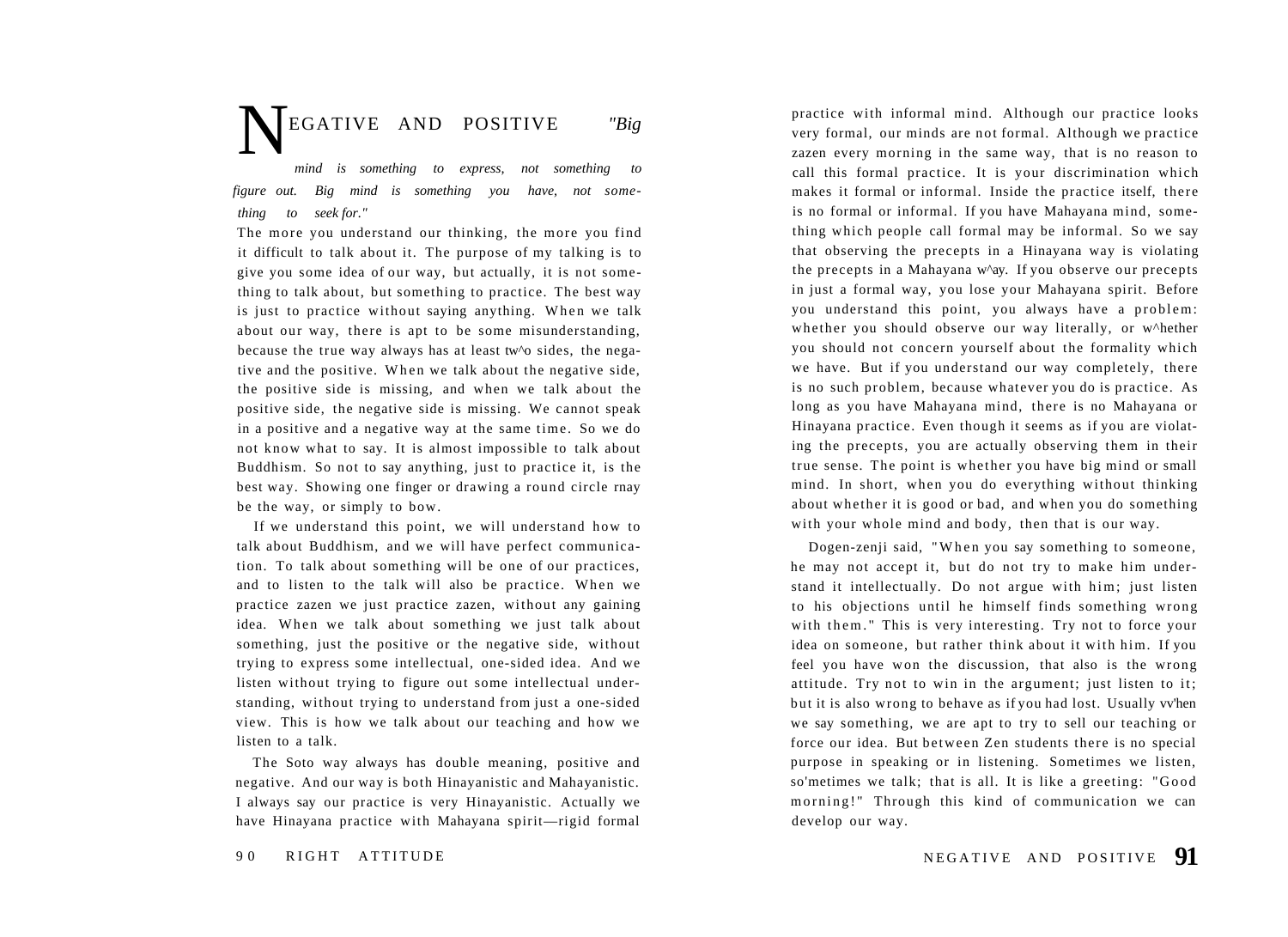Not to say anything may be very good, but there is no reason why we should always be silent. Whatever you do, even including not-doing, that is our practice. That is an expression of big mind. So big mind is something to express, but it is not something to figure out. Big mind is something you have, not something to seek for. Big mind is something to talk about, or to express by our activity, or something to enjoy. If we do this, in our way of observing precepts there is no Hinayana way or Mahayana way. Only because you seek to gain something through rigid forraal practice does it become a problem for you. But if we appreciate whatever problem we have as an expression of big mind, it is not a problem anymore. Sometimes our problem is that big mind is very complicated; sometimes big mind is too simple to figure out. That is also big mind. But because you try to figure out what it is, because you want to simplify the complicated big mind, it becomes a problcTU for you. So whether you have a problem in your life or not depends upon your own attitude, your own understanding. Because of the double or paradoxical nature of truth, there should be no problem of understanding if you have big Mahayana mind. This kind of mind will be obtained by true zazen.

**NIRVANA**, THE WATERFALL "Our life and death are the same thing. When we *life and death are the same thing. When we realize this fact, we have no fear of death anymore, nor actual difficulty in our life."* 

If you go to Japan and visit Eiheiji monastery, just before you enter you will see a small bridge called Hanshaku-kyo, which means '\*half-dipper bridge." Whenever Dogen-zenji dipped water from the river, he used only half a dipperfiil, returning the rest to the river again, without throwing it away. That is why we call the bridge Hanshaku-kyo, "Half-Dipper Bridge." At Eiheiji when we wash our face, we fill the basin to just seventy percent of its capacity. And after we wash,

92 RIGHT ATTITUDE

we empty the water towards, rather than away from, our body. This expresses respect for the water. This kind of practice is not based on any idea of being economical. It may be difficult to understand why Dogen returned half of the water he dipped to the river. This kind of practice is beyond our thinking. When we feel the beauty of the river, when we are one with the water, we intuitively do it in Dogen's way. It is our true nature to do so. But if your true nature is covered by ideas of economy or efficiency, Dogen's way makes no sense.

I went to Yosemite National Park, and I saw some huge waterfalls. The highest one there is 1,340 feet high, and from it the water comes down like a curtain thrown from the top of the mountain. It does not seem to come down swiftly, as you might expect; it seems to come down very slowly because of the distance. And the water does not come down as one stream, but is separated into many tiny streams. From a distance it looks like a curtain. And I thought it must be a very difficult experience for each drop of water to come down from the top of such a high mountain. It takes time, you know, a long time, for the water finally to reach the bottom of the waterfall. And it seems to me that our human life may be like this. We have many difficult experiences in our life. But at the same time, I thought, the water was not originally separated, but was one whole river. Only when it is separated does it have some difficulty in falling. It is as if the water does not have any feeling when it is one whole river. Only when separated into many drops can it begin to have or to express some feeling. When we see one whole river we do not feel the living activity of the water, but when we dip a part of the water into a dipper, we experience some feeling of the water, and we also feel the value of the person who uses the water. Feeling ourselves and the watei in this way, we cannot use it in just a material way. It is a living thing.

Before we were bom we had no feeling; we were one with the universe. This is called "mind-only," or "essence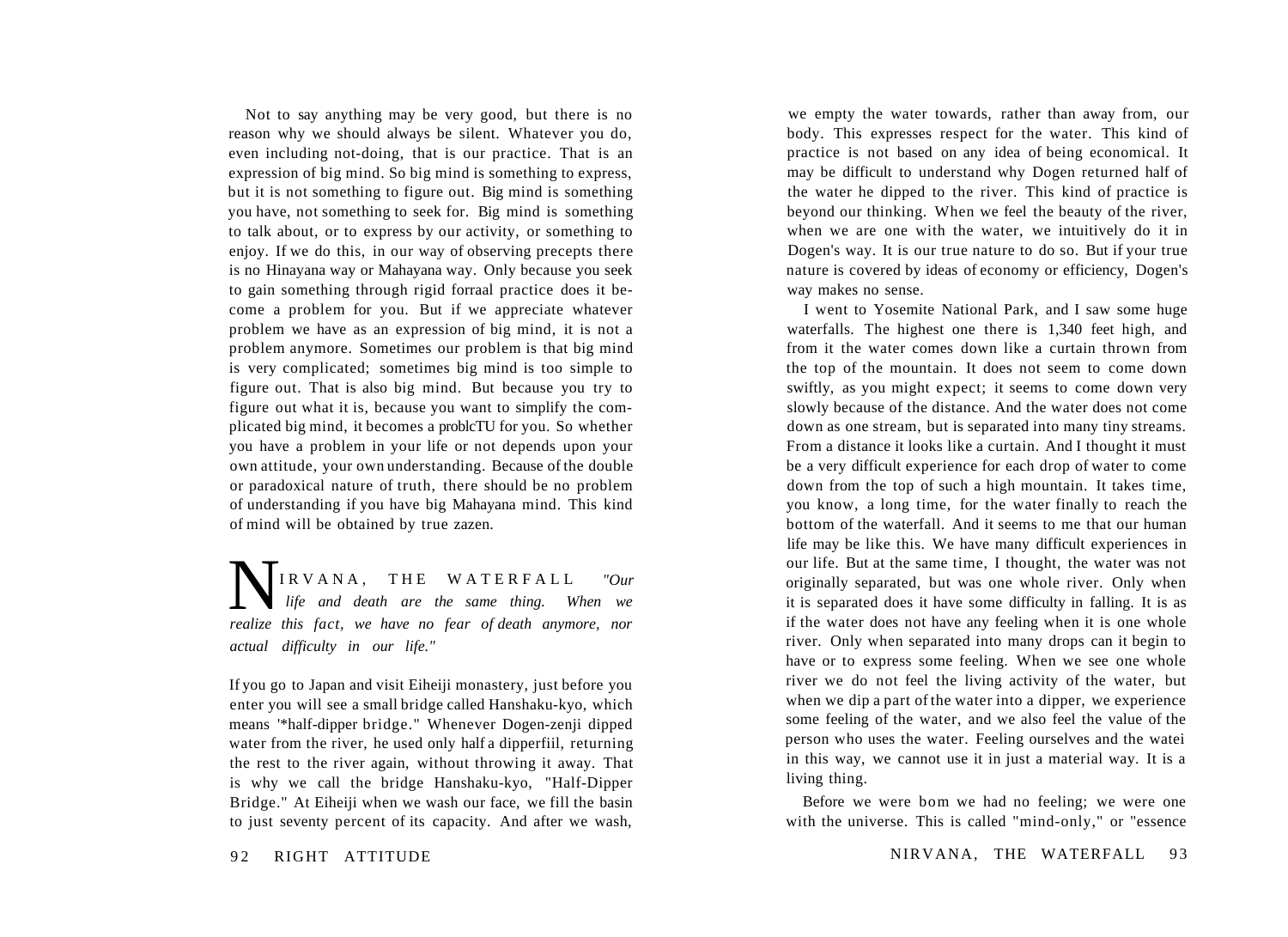of mind," or "big mind," After we are separated by birth from this oneness, as the water falling from the waterfall is separated by the wind and rocks, then we have feeling. You have difficulty because you have feeling. You attach to the feeling you have without knowing just how this kind of feeling is created. When you do not realize that you are one with the river, or one with the universe, you have fear. Whether it is separated into drops or not, water is water. Our life and death are the same thing. When we realize this fact we have no fear of death anymore, and we have no actual difficulty in our life.

When the water returns to its original oneness with the river, it no longer has any individual feeling to it; it resumes its own nature, and finds composure. How very glad the water must be to come back to the original river! If this is so, what feeling will we have when we die? I think we are like the water in the dipper. We will have composure then, perfect composure. It may be too perfect for us, just now, because we are so much attached to our own feeling, to our individual existence. For us, just now, we have some fear of death, but after we resume our true original nature, there is Nirvana, That is why we say, "To attain Nirvana is to pass away," "To pass away" is not a very adequate expression. Perhaps "to pass on," or "to go on," or "to join" would be better. Will you try to find some better expression for death ? When you find it, you will have quite a new interpretation of your life. It will be like my experience when I saw the water in the big waterfall. Imagine! It was 1,340 feet high!

We say, "Everything comes out of emptiness." One whole river or one whole mind is emptiness. When we reach this understanding we find the true meaning of our life. When we reach this understanding we can see the beauty of human life. Before we realize this fact, everything that we see is just delusion. Sometimes we overestimate the beauty; sometimes we underestimate or ignore the beauty because our small mind is not in accord with reality.

To talk about it this way is quite easy, but to have the

actual feeling is not so easy. But by your practice of zazen you can cultivate this feeling. When you can sit with your whole body and mind, and with the oneness of your mind and body under the control of the universal mind, you can easily attain this kind of right understanding. Your everyday life will be renewed without being attached to an old erroneous interpretation of life. When you realize this fact, you will discover how meaningless your old interpretation was, and how much useless effort you had been making. You will find the true meaning of life, and even though you have difficulty falling upright from the top of the waterfall to the bottom of the mountain, you will enjoy your life.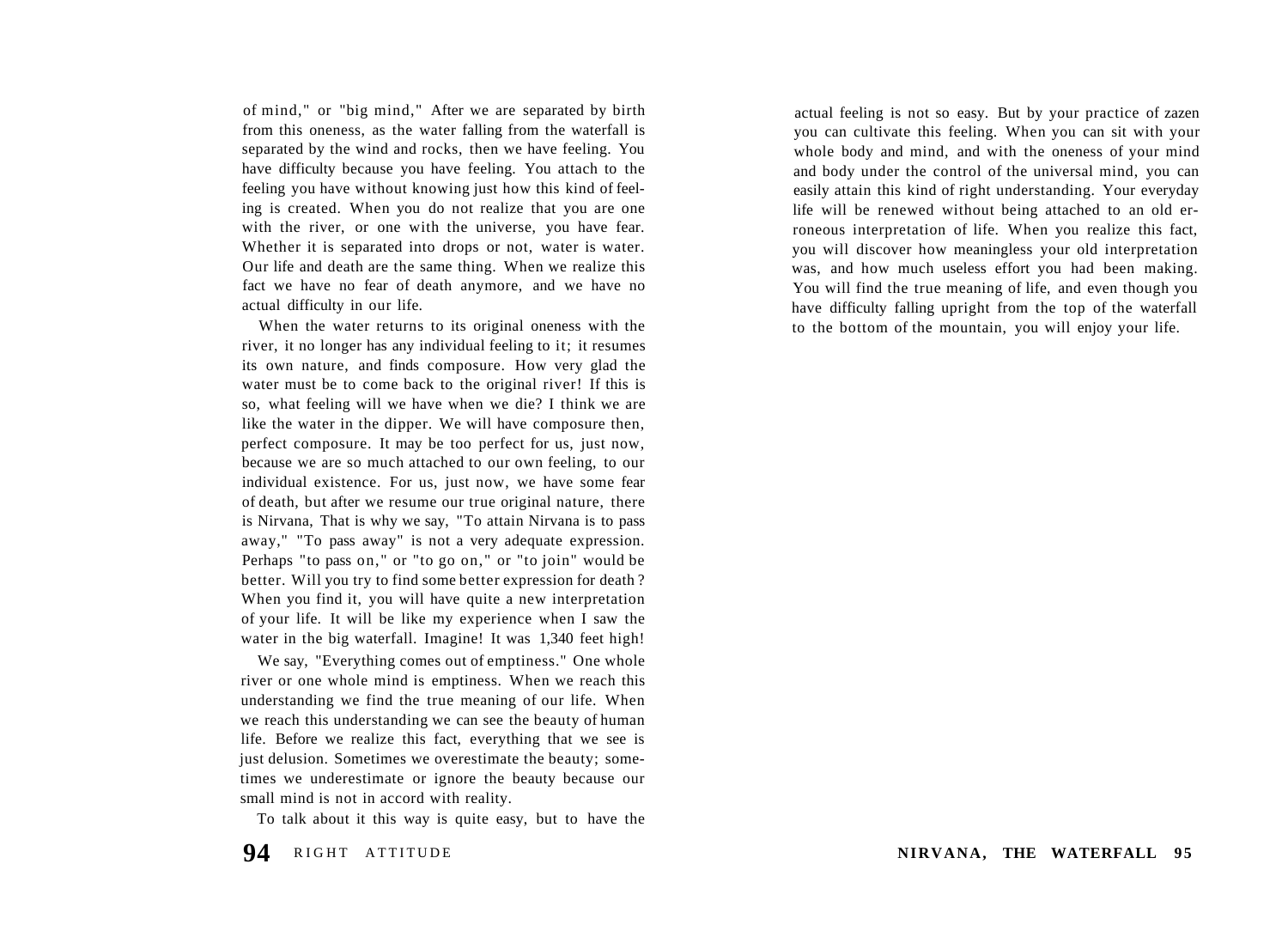## PART THREE

# RIGHT UNDERSTANDING

*"Our understanding of Buddhism is not just an intellectual understanding. True understanding is actual practice itself."*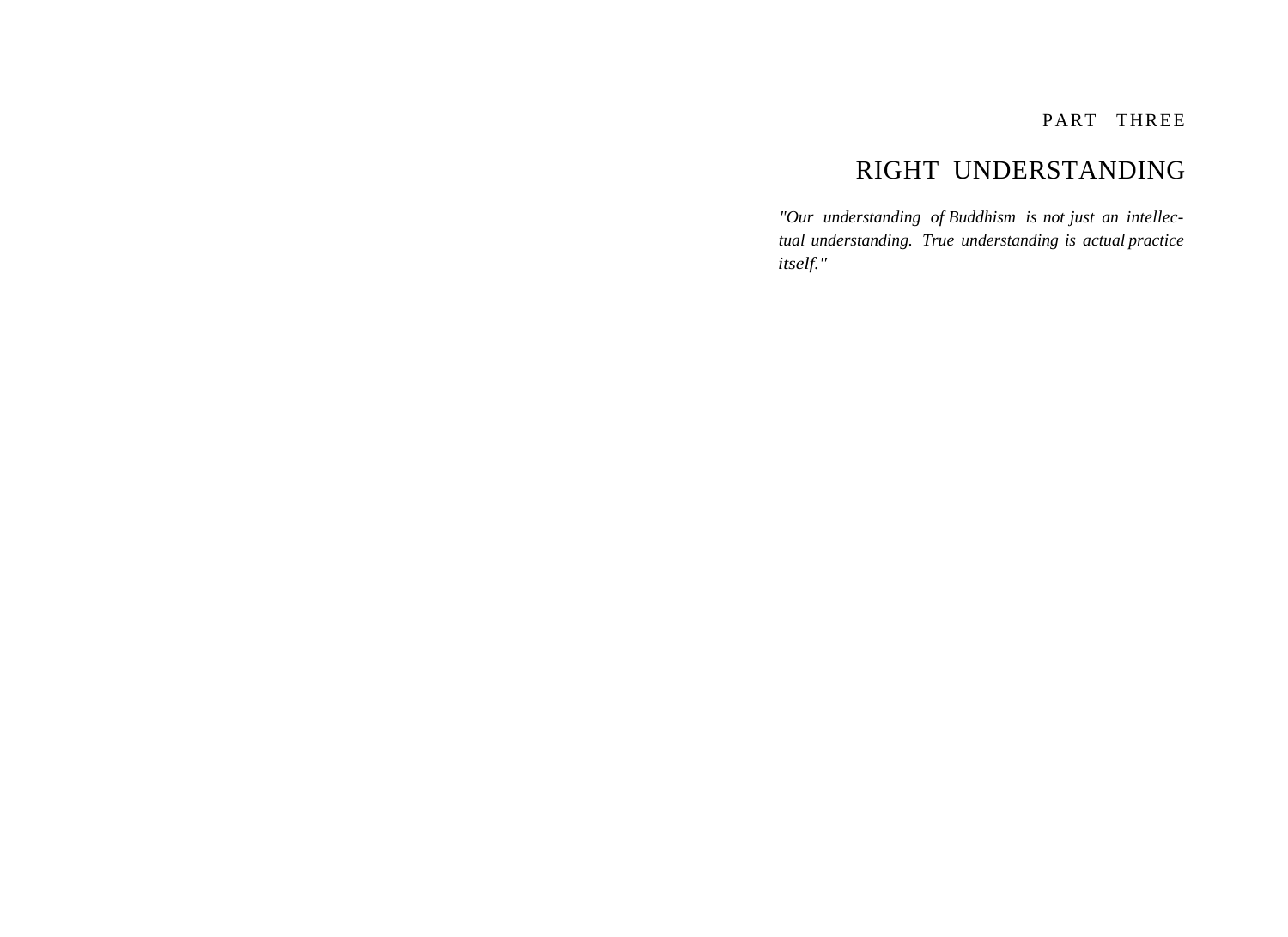$\prod_{\text{and }h}$ RADITIONAL ZEN SPIRIT *''If you are trying to attain enlightenment, you are creating and being driven by karma, and you are wasting your time on your black cushion."* 

The most important things in our practice are our physical posture and our way of breathing. We are not so concerned about a deep understanding of Buddhism. As a philosophy, Buddhism is a very deep, wide, and firm system of thought, but Zen is not concerned about philosophical understanding. We emphasize practice. We should understand why our physical posture and breathing exercise are so important. Instead of having a deep understanding of the teaching, we need a strong confidence in our teaching, which says that originally we have Buddha nature. Our practice is based on this faith.

Before Bodhidharma went to China almost all the wellknown stock words of Zen were in use. For instance, there was the term, "sudden enlightenment." "Sudden enlightenment" is not an adequate translation, but tentatively I will use the expression. Enlightenment comes all of a sudden to us. This is true enlightenment. Before Bodhidharma, people thought that after a long preparation, sudden enlightenment would come. Thus Zen practice was a kind of training to gain enlightenment. Actually, many people today are practicing zazen with this idea. But this is not the traditional understanding of Zen. The understanding passed down from Buddha to our time is that when you start zazen, there is enlightenment even without any preparation. Whether you practice zazen or not, you have Buddha nature. Because you have it, there is enlightenment in your practice. The points we emphasize are not the stage we attain, but the strong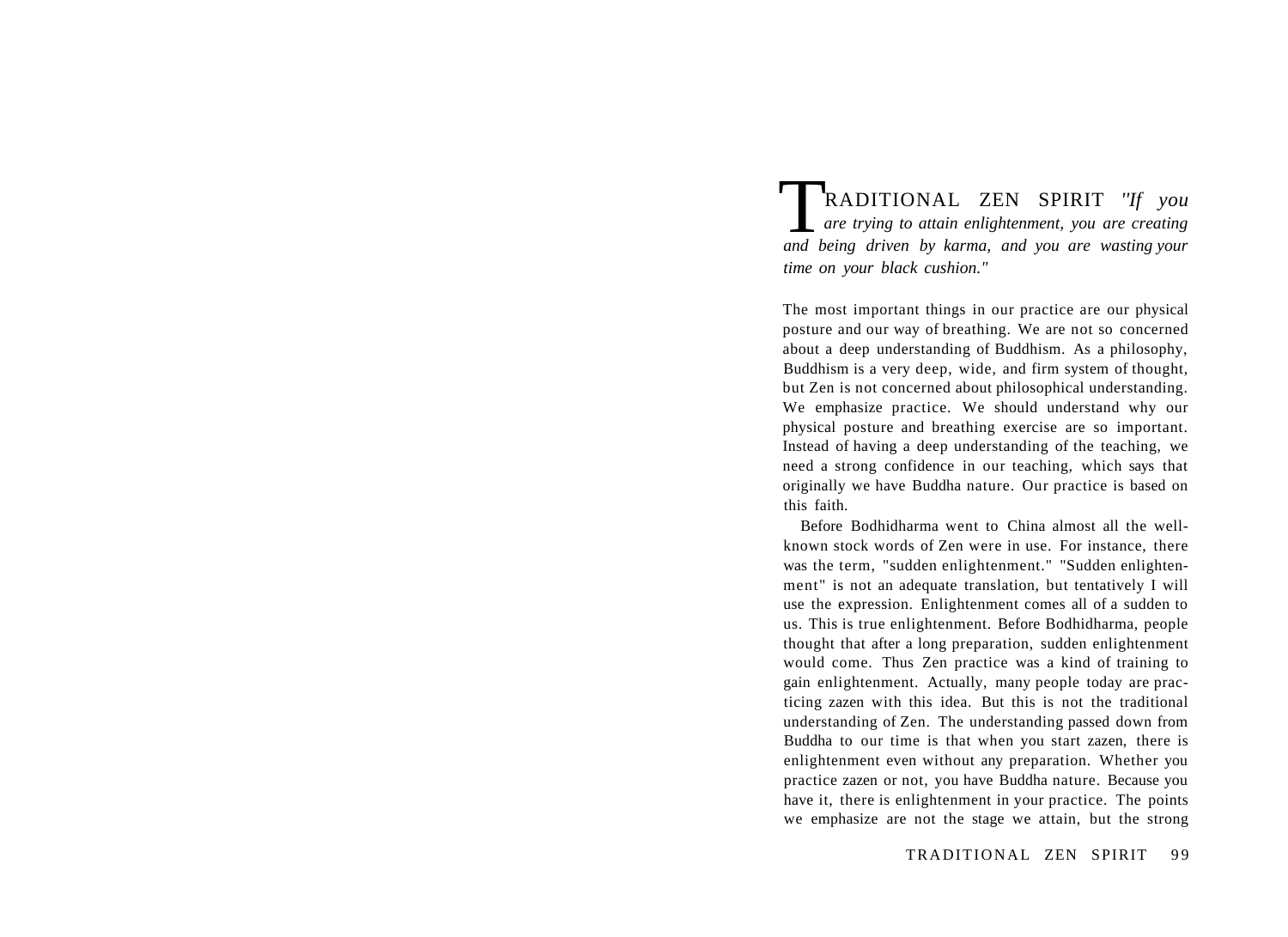confidence we have in our original nature and the sincerity of our practice. We should practice Zen with the same sincerity as Buddha. If originally we have Buddha nature, the reason we practice zazen is that we must behave like Buddha. To transmit our way is to transmit our spirit from Buddha. So we have to harmonize our spirit, our physical posture, and our activity with the traditional way. You may attain some particular stage, of course, but the spirit of your practice should not be based on an egoistic idea.

According to the traditional Buddhist understanding, our human nature is without ego. When we have no idea of ego, we have Buddha's view of life. Our egoistic ideas are delusion, covering our Buddha nature. We are always creating and following them, and in repeating this process over and over again, our life becomes completely occupied by egocentered ideas. This is called karmic life, or karma. The Buddhist life should not be karmic life. The purpose of our practice is to cut off the karmic spinning mind. If you are trying to attain enlightenment, that is a part of karma, you are creating and being driven by karma, and you are wasting your time on your black cushion. According to Bodhidharma's understanding, practice based on any gaining idea is just a repetition of your karma. Forgetting this point, many later Zen masters have emphasized some stage to be attained by practice.

More important than any stage which you will attain is your sincerity, your right effort. Right effort must be based on a true understanding of our traditional practice. When you understand this point you will understand how important it is to keep your posture right. When you do not understand this point, the posture and the way of breathing are just a means to attain enlightenment. If this is your attitude, it would be much better to take some drugs instead of sitting in the cross-legged position! If our practice is only a means to attain enlightenment, there is actually no way to attain it! We lose the meaning of the way to the goal. But when we believe in our way firmly, we have already attained enlighten-

l O O RIGHT UNDERSTANDING

ment. When you believe in your wayj enlightenment is there. But when you cannot believe in the meaning of the practice which you are doing in this moment, you cannot do anything. You are just wandering around the goal with your monkey mind. You are always looking for something without knowing what you are doing. If you want to see something, you should open your eyes. When you do not understand Bodhidharma's Zen, you are trying to look at something with your eyes closed. We do not slight the idea of attaining enlightenment, but the most important thing is this moment, not some day in the future. We have to make our effort in this moment. This is the most important thing for our practice.

Before Bodhidharma, the study of Buddha's teaching resulted in a deep and lofty philosophy of Buddhism, and people tried to attain its high ideals. This is a mistake. Bodhidharma discovered that it was a mistake to create some lofty or deep idea and then try to attain it by the practice of zazen. If that is our zazen, it is nothing different from our usual activity, or monkey mind. It looks like a very good, a very lofty and holy activity, but actually there is no difference between it and our monkey mind. That is the point that Bodhidharma emphasized.

Before Buddha attained enlightenment he made all possible eflForts for us, and at last he attained a thorough understanding of the various ways. You may think Buddha attained some stage where he was free from karmic life, but it is not so. Many stories were told by Buddha about his experiences after he attained enlightenment. He was not at all different from us. When his country was at war with a powerful neighbor, he told his disciples of his own karma, of how he suffered when he saw that his country was going to be conquered by the neighboring king. If he had been someone who had attained an enlightenment in which there was no karma, there would have been no reason for him to suffer so. And even after he attained enlightenment he continued the same effort we are making. But his view of life was not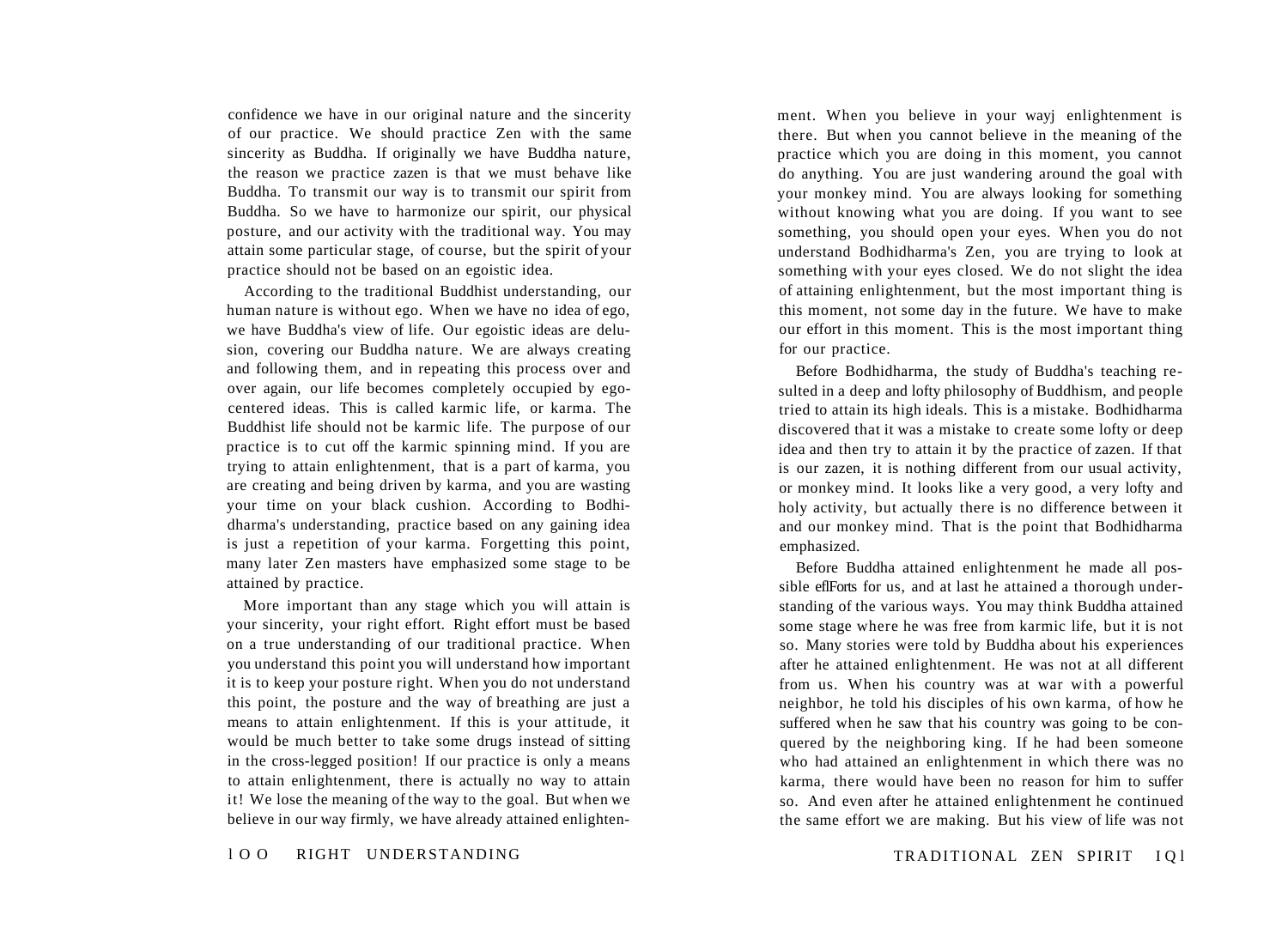shaky. His view of hfe was stable, and he watched everyone's hfe, including his own life. He watched himself, and he watched others with the same eyes that he watched stones or plants, or anything else. He had a very scientific understanding. That was his way of life after he attained enlightenment.

When we have the traditional spirit to follow the truth as it goes, and practice our way without any egoistic idea, then we will attain enlightenment in its true sense. And when we understand this point we will make our best effort in each moment. That is true understanding of Buddhism. So our understanding of Buddhism is not just an intellectual understanding. Our understanding at the same time is its own expression, *is* the practice itself. Not by reading or contemplation of philosophy, but only through practice, actual practice, can we understand what Buddhismi is. Constantly, we should practice 2a.zen, with strong confidence in our true nature, breaking the chain of karmic activity and finding our place in the world of actual practice.

### **T** RANSIENC <sup>Y</sup> *"We should find perfect existence through imperfect existence."*

The basic teaching of Buddhism is the teaching of transiency, or change. That everything changes is the basic truth for each existence. No one can deny this truth, and all the teaching of Buddhism is condensed within it. This is the teaching for all of us. Wherever we go this teaching is true. This teaching is also understood as the teaching of selflessness. Because each existence is in constant change, there is no abiding self. In fact, the self-nature of each existence is nothing but change itself, the self-nature of all existence. There is no special, separate self-nature for each existence. This is also called the teaching of Nirvana. When we realize the everlasting truth of "everything changes" and find our composure in it, we find ourselves in Nirvana.

Without accepting the fact that everything changes, we cannot find perfect composure. But unfortunately, although it is true, it is difficult for us to accept it. Because we cannot accept the truth of transiency, we suffer. So the cause of suffering is our non-acceptance of this truth. The teaching of the cause of suffering and the teaching that everything changes are thus two sides of one coin. But subjectively, transiency is the cause of our suffering. Objectively this teaching is simply the basic truth that everything changes. Dogen-zenji said, "Teaching which does not sound as if it is forcing something on you is not true teaching." The teaching itself is true, and in itself does not force anything upon us, but because of our human tendency we receive the teaching as if something was being forced on us. But whether we feel good or bad about it, this truth exists. If nothing exists, this truth does not exist. Buddhism exists because of each particular existence.

We should find perfect existence through imperfect existence. We should find perfection in imperfection. For us, complete perfection is not different from imperfection. The eternal exists because of non-eternal existence. In Buddhism it is a heretical view to expect something outside this world. We do not seek for something besides ourselves. We should find the truth in this world, through our difficulties, through our suffering. This is the basic teaching of Buddhism. Pleasure is not different from difficulty. Good is not different from bad. Bad is good; good is bad. They are two sides of one coin. So enlightenment should be in practice. That is the right understanding of practice, and the right understanding of our life. So to find pleasure in suffering is the only way to accept the truth of transiency. Without realizing how to accept this truth you cannot live in this world. Even though you try to escape from it, your effort will be in vain. If you think there is some other way to accept the eternal truth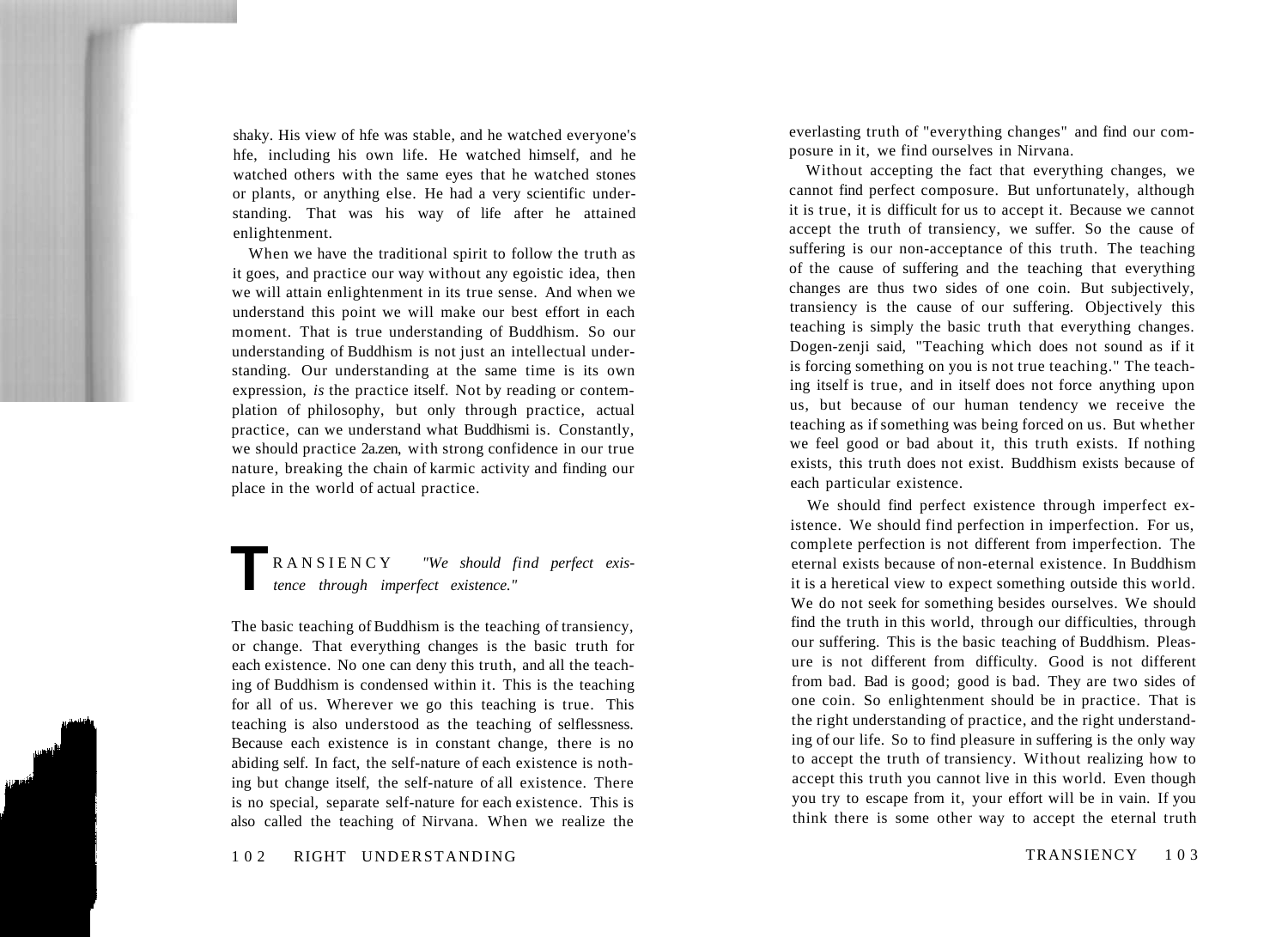that everything changes, that is your delusion. This is the basic teaching of how to live in this world. Whatever you may feel about it, you have to accept it. You have to make this kind of effort.

So until we become strong enough to accept difficulty as pleasure, we have to continue this effort. Actually, if you become honest enough, or straightforward enough, it is not so difficult to accept this truth. You can change your way of thinking a little bit. It is difficult, but this difficulty will not always be the same. Sometimes it will be difficult, and sometimes it will not be so difficult. If you are suffering, you vdll have some pleasure in the teaching that everything changes. When you are in trouble, it is quite easy to accept the teaching. So why not accept it at other times? It is the same thing. Sometimes you may laugh at yourself, discovering how selfish you are. But no matter how you feel about this teaching, it is very important for you to change your way of thinking and accept the truth of transiency.

**FORTALL SOUTE AT A FORTALL SO THE QUALITY OF BEING** "When you do something, if you fix your mind on the activity with some confidence, the quality of your state of mind is HE QUALITY OF BEING *"When you do something, if you fix your mind on the activity the activity itself. When you are concentrated on the quality of your being, you are prepared for the activity."* 

The purpose of zazen is to attain the freedom of our being, physically and mentally. According to Dogen-zenji, every existence is a flashing into the vast phenomenal world. Each existence is another expression of the quality of being itself. I often see many stars early in the morning. The stars are nothing but the light which has traveled at great speed many miles from the heavenly bodies. But for me the stars are not speedy beings, but calm, steady, and peaceful beings. We say, "In calmness there should be activity; in activity there

should be calmness." Actually, they are the same thing; to say "calmness" or to say "activity" is just to express two different interpretations of one fact. There is harmony in our activity, and where there is harmony there is calnmess. This harmony is the quality of being. But the quality of being is also nothing but its speedy activity.

When we sit we feel very calm and serene, but actually we do not know what kind of activity is going on inside our being. There is complete harmony in the activity of our physical system, so we feel the calmness in it. Even if we do not feel it, the quality is there. So for us there is no need to be bothered by calmness or activity, stillness or movement. When you do something, if you fix your mind on the activity with some confidence, the quality of your state of mind is the activity itself. When you are concentrated on the quality of your being, you are prepared for the activity. Movement is nothing but the quality of our being. When we do zazen, the quality of our calm, steady, serene sitting is the quality of the inunense activity of being itself.

"Everything is just a flashing into the vast phenomenal world" means the freedom of our activity and of our being. If you sit in the right manner, with the right understanding, you attain the freedom of your being, even though you are just a temporal existence. Within this moment, this temporal existence does not change, does not move, and is always independent from other existences. In the next moment another existence arises; we may change to something else. Strictly speaking, there is no connection between I myself yesterday and I myself in this moment; there is no connection whatsoever. Dogen-zenji said, "Charcoal does not become ashes." Ashes are ashes; they do not belong to charcoal. They have their own past and future. They are an independent existence because they are a flashing into the vast phenomenal world. And charcoal and red-hot fire are quite different existences. Black charcoal is also a flashing into the vast phenomenal world. Where there is black charcoal there is not red-hot charcoal. So black charcoal is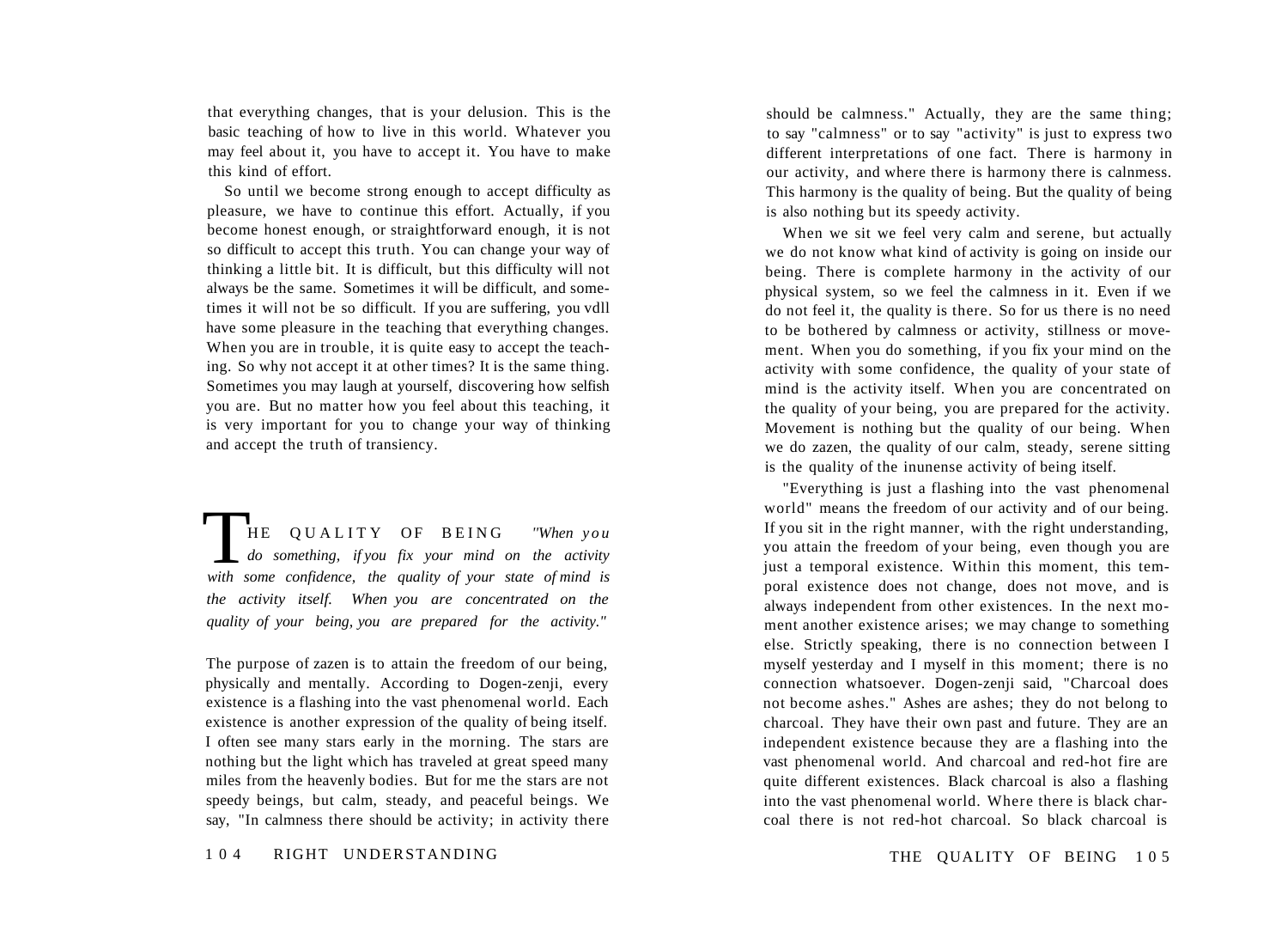independent of red-hot charcoal; ashes are independent of firewood; each existence is independent.

Today I am sitting in Los Altos. Tomorrow morning I shall be in San Francisco. There is no connection between the "I" in Los Altos and the "I" in San Francisco. They are quite different beings. Here we have the freedom of existence . And there is no quality connecting you and me; when I say "you," there is no "I"; when I say "I," there is no "you." You are independent, and I am independent; each exists in a different moment. But this does not mean we are quite different beings. We are actually one and the same being. We are the same, and yet different. It is very paradoxical, but actually it is so. Because we are independent beings, each one of us is a complete flashing into the vast phenomenal world. When I am sitting, there is no other person, but this does not mean I ignore you, I am completely one with every existence in the phenomenal world. So when I sit, you sit; everything sits with me. That is our zazen. When you sit, everything sits with you. And everything makes up the quality of your being. I am a part of you. I go into the quality of your being. So in this practice we have absolute liberation from everything else. If you understand this secret there is no difference between Zen practice and your everyday life. You can interpret everything as you wish,

A wonderful painting is the result of the feeling in your fingers. If you have the feeling of the thickness of the ink in your brush, the painting is already there before you paint. When you dip your brush into the ink you already know the result of your drawing, or else you cannot paint. So before you do something, "being" is there, the result is there. Even though you look as if you were sitting quietly, all your activity, past and present, is included; and the result of your sitting is also already there. You are not resting at all. All the activity is included within you. That is your being. So all results of your practice are included in your sitting. This is our practice, our zazen,

Dogen-zenji became interested in Buddhism as a boy as he

watched the smoke from an incense stick burning by his dead mother's body, and he felt the evanescence of our life. This feeling grew within him and finally resulted in his attainment of enlightenment and the development of his deep philosophy. When he saw the smoke from the incense stick and felt the evanescence of life, he felt very lonely. But that lonely feeling became stronger and stronger, and flowered into enlightenment when he was twenty-eight years old. And at the moment of enlightenment he exclaimed, "There is no body and no mind!" When he said "no body and no mind," all his being in that moment became a flashing into the vast phenomenal world, a flashing which included everything, which covered everything, and which had immense quality in it; all the phenomenal world was included within it, an absolute independent existence. That was his enlightenment. Starting from the lonely feeling of the evanescence of life, he attained the powerful experience of the quality of his being. He said, "I have dropped off mind and body." Because you think you have body or mind, you have lonely feelings, but when you realize that everything is just a flashing into the vast universe, you become very strong, and your existence becomes very meaningful. This was Dogen's enlightenment, and this is our practice.

NATURALNES <sup>S</sup> *"Moment after moment, everyone comes out from nothingness. This is the true joy of life."* 

There is a big misunderstanding about the idea of naturalness. Most people who come to us believe in some freedom or naturalness, but their understanding is what we call jinen *ken gedo,* or heretical naturalness. *Jinen ken gedo* means that there is no need to be formal—just a kind of "let-alone policy" or sloppiness. That is naturalness for most people. But that is not the naturalness we mean. It is rather difficult to explain,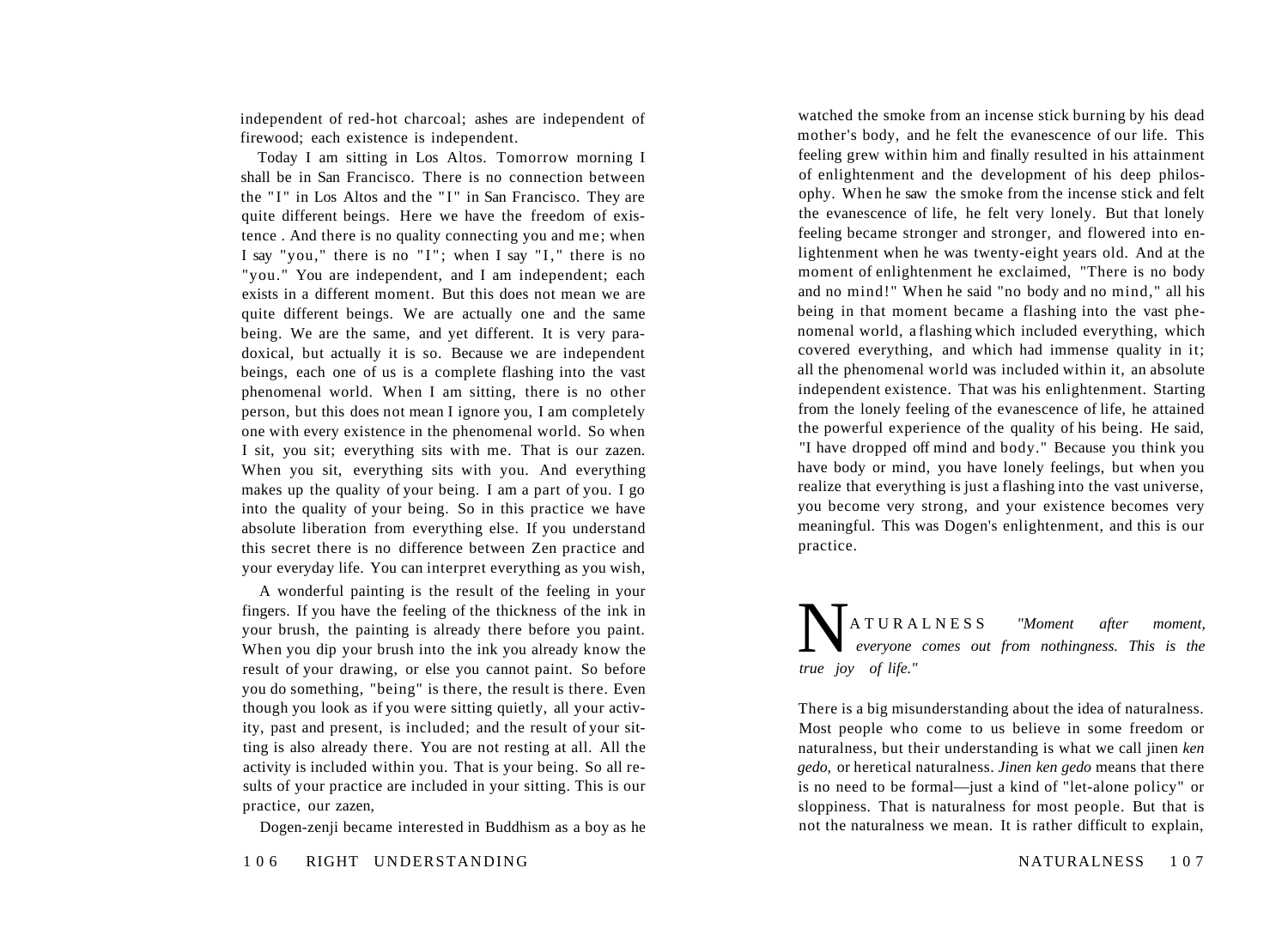but naturalness is, I think, some feeling of being independent from everything, or some activity which is based on nothingness. Something which comes out of nothingness is naturalness, like a seed or plant coming out of the ground. The seed has no idea of being some particular plant, but it has its own form and is in perfect harmony with the groimd, with its surroundings. As it grows, in the course of time it expresses its nature. Nothing exists without form and color. Whatever it is, it has some form and color, and that form and color are in perfect harmony with other beings. And there is no trouble. That is what we mean by naturalness.

For a plant or stone to be natural is no problem. But for us there is some problem, indeed a big problem. To be natural is something which we must work on. When what you do just comes out from nothingness, you have quite a new feeling. For instance, when you are hungry, to take some food is naturalness. You feel natural. But when you are expecting too much, to have some food is not natural. You have no new feeling. You have no appreciation for it.

The true practice of zazen is to sit as if drinking water when you are thirsty. There you have naturalness. It is quite natural for you to take a nap when you are very sleepy. But to take a nap just because you are lazy, as if it were the privilege of a human being to take a nap, is not naturalness. You think, "My friends, all of them, are napping; why shouldn't I? When everyone else is not working, why should I work so hard? When they have a lot of money, why don't I?" This is not naturalness. Your mind is entangled with some other idea, someone else's idea, and you are not independent, not yourself, and not natural. Even if you sit in the cross-legged position, if your zazen is not natural, it is not true practice. You do not have to force yourself to drink water when you are thirsty; you are glad to drink water. If you have true joy in your zazen, that is true zazen. But even though you have to force yourself to practice zazen, if you feel something good in your practice, that is zazen. Actually it is not a matter of forcing something on you or not. Even though you have some difficulty, when you want to have it, that is naturalness.

**I** 

This naturalness is very difficult to explain. But if you can just sit and experience the actuality of nothingness in your practice, there is no need to explain. If it comes out of nothingness, whatever you do is natural, and that is true activity. You have the true joy of practice, the true joy of life in it. Everyone comes out from nothingness moment after moment. Moment after moment we have true joy of life. So we say *shin ku myo u,* "from true emptiness, the wondrous being appears." *Shin* is "true" ; *ku* is "emptiness"; *myo* is "wondrous"; *u* is "being" : from true emptiness, wondrous being.

Without nothingness, there is no naturalness—no true being. True being comes out of nothingness, moment after moment. Nothingness is always there, and from it everything appears. But usually, forgetting all about nothingness, you behave as if you have something. What you do is based on some possessive idea or some concrete idea, and that is not natural. For instance, when you listen to a lecture, you should not have any idea of yourself. You should not have your own idea when you listen to someone. Forget what you have in your mind and just listen to what he says. To have nothing in your mind is naturaliess. Then you will understand what he says. But if you have some idea to compare with what he says, you will not hear everything; your understanding will be one-sided; that is not naturalness. When you do something, you should be completely involved in it. You should devote yourself to it completely. Then you have nothing. So if there is no true emptiness in your activity, it is not natural.

Most people insist on some idea. Recently the younger generation talks about love. Love! Love! Love! Their minds are full of love! And when they study Zen, if what I say *does*  not accord with the idea they have of love, they will not accept it. They are quite stubborn, you know. You may be amazed! Of course not all, but some have a very, very hard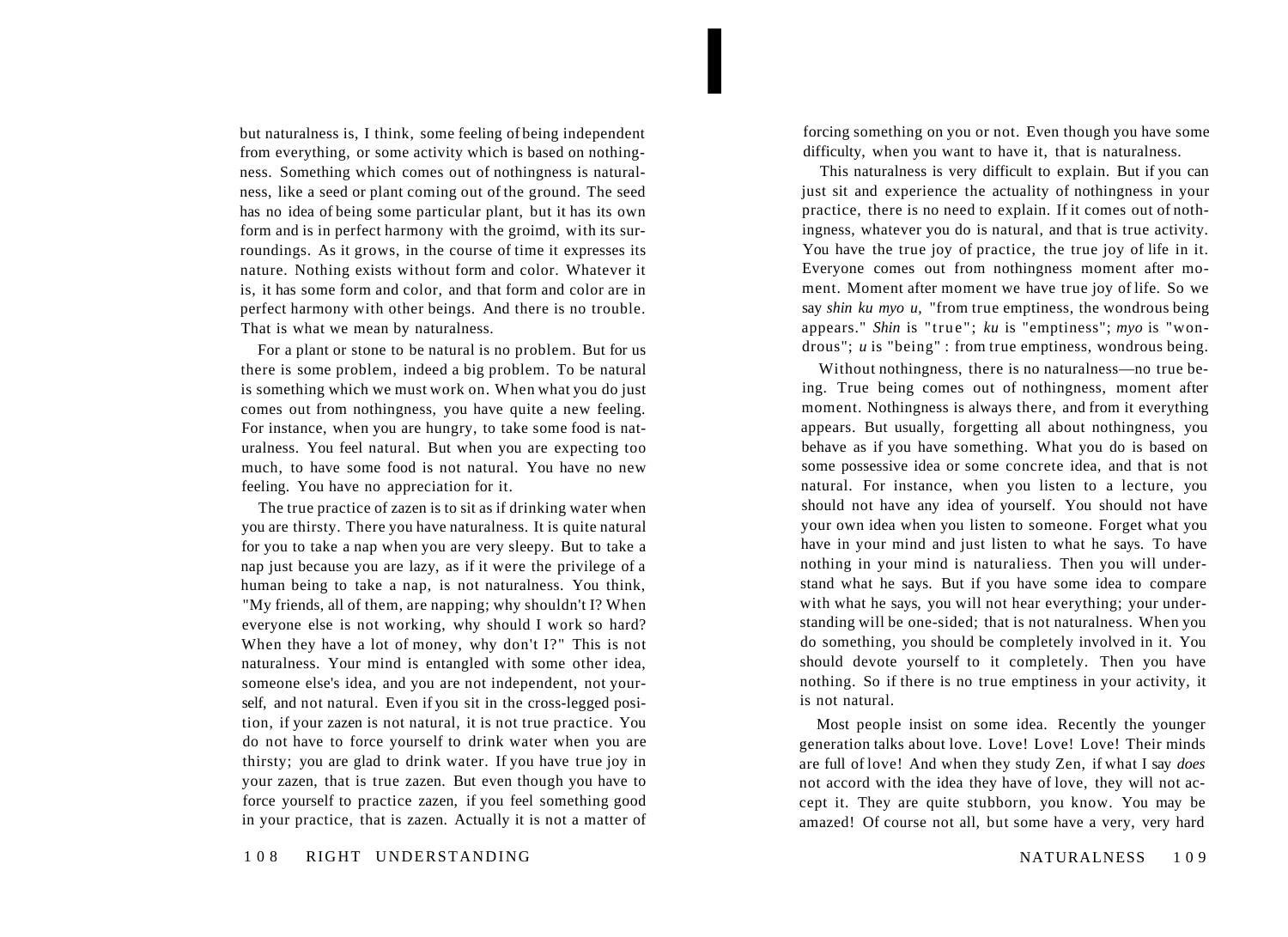attitude. That is not naturalness at all. Even though they talk about love, and freedom or naturalness, they do not understand these things. And they cannot understand what Zen is in that way. If you want to study Zen, you should forget all your previous ideas and just practice zazen and see what kind of experience you have in your practice. That is naturalness.

Whatever you do, this attitude is necessary. Sometimes we say *nyu nan shin,* "soft or flexible mind." *Nyu* is "soft feeling''; nan is something which is not hard" ; *shin* is "mind*." Nyu nan shin* means a smooth, natural mind. When you have that mind, you have the joy of life. When you lose it, you lose everything. You have nothing. Although you think you have something, you have nothing; But when all you do comes out of nothingness, then you have everything. Do you understand? That is what we mean by naturalness.

**E** MPTINES <sup>S</sup> *"When you study Buddhism you should have a general house cleaning of your mind."* 

If you want to understand Buddhism it is necessary for you to forget all about your preconceived ideas. To begin with, you must give up the Idea of substantiality or existence. The usual view of life is firmly rooted in the idea of existence. For most people everything exists; they think whatever they see and whatever they hear exists. Of course the bird we see and hear exists. It exists, but what I mean by that may not be exactly what you mean. The Buddhist understanding of life includes both existence and non-existence. The bird both exists and does not exist at the same time. We say that a view of life based on existence alone is heretical. If you take things too seriously, as if they existed substantially or permanently, you are called a heretic. Most people may be heretics.

We say true existence comes from emptiness and goes back again into emptiness. What appears from emptiness is true existence. We have to go through the gate of emptiness. This

idea of existence is very difficult to explain. Many people these days have begun to feel, at least intellectually, the emptiness of the modem world, or the self-contradiction of their culture. In the past, for instance, the Japanese people had a firm confidence in the permanent existence of their culture and their traditional way of life, but since they lost the war, they have become very skeptical. Some people think this skeptical attitude is awful, but actually it is better than the old attitude.

As long as we have some definite idea about or some hope in the future, we cannot really be serious with the moment that exists right now. You may say, "I can do it tomorrow, or next year," believing that something that exists today will exist tomorrow. Even though you are not trying so hard, you expect that some promising thing will come, as long as you follow a certain way. But there is no certain way that exists permanently. There is no way set up for us. Moment after moment we have to find our own way. Some idea of perfection, or some perfect way which is set up by someone else, is not the true way for us.

Each one of us must make his own true way, and when we do, that way will express the universal way. This is the mystery. When you understand one thing through and through, you understand everything. When you try to understand everything, you will not understand anything. The best way is to understand yourself, and then you will understand everything. So when you try hard to make your own way, you will help others, and you will be helped by others. Before you make your own way you cannot help anyone, and no one can help you. To be independent in this true sense, we have to forget everything which we have in our mind and discover something quite new and different moment after moment. This is how we live in this world.

So we say true understanding will come out of emptiness. When you study Buddhism, you should have a general house cleaning of your mind. You must take everything out of your room and clean it thoroughly. If it is necessary, you may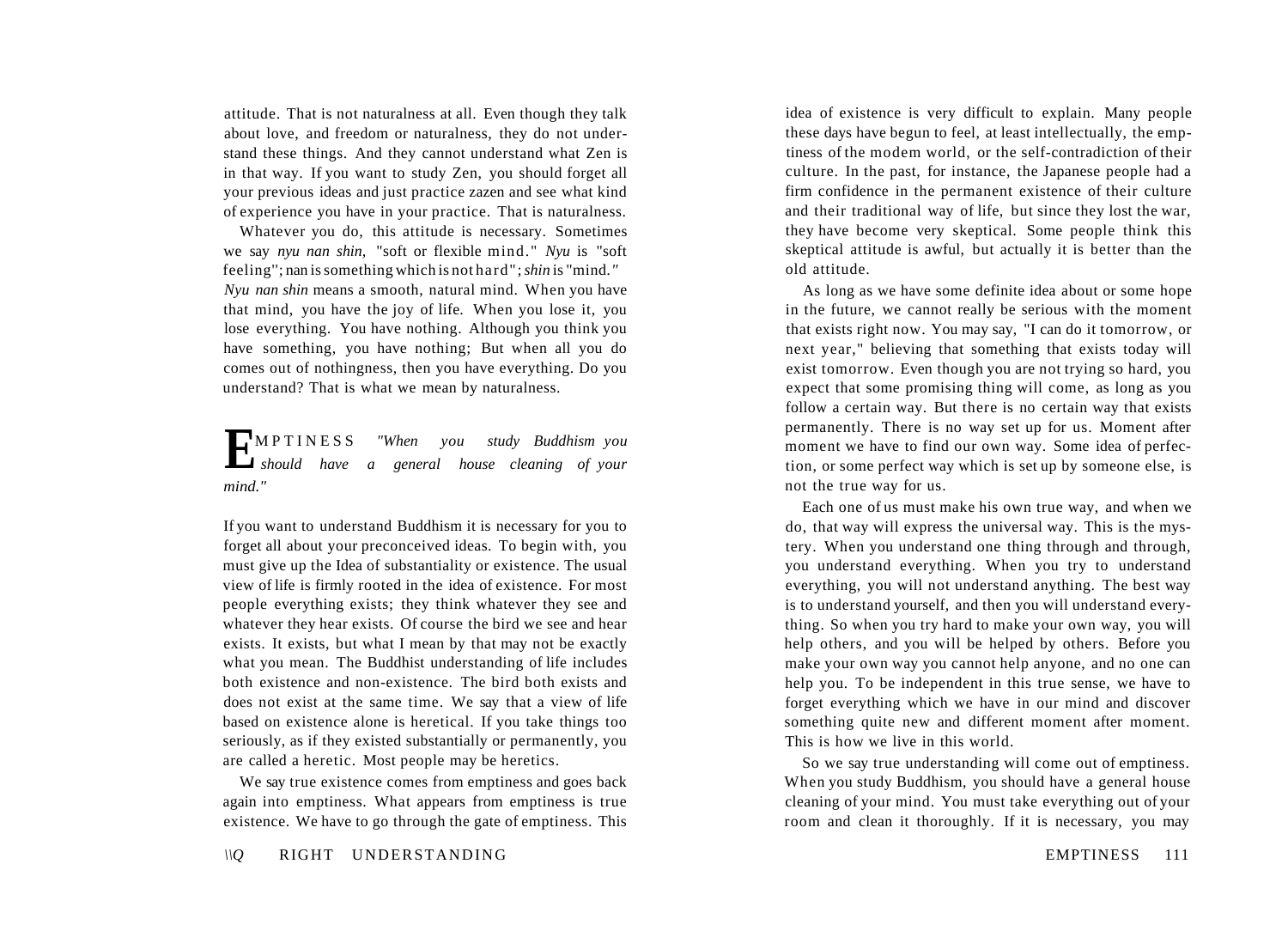bring everything back in again. You may want many things, so one by one you can bring them back. But if they are not necessary, there is no need to keep them.

We see the flying bird. Sometimes we see the trace of it. Actually we cannot see the trace of a flying bird, but sometimes we feel as if we could. This is also good. If it is necessary, you should bring back in the things you took from your room. But before you put something in your room, it is necessary for you to take out something. If you do not, your room will become crowded with old, useless junk.

We say, "Step by step I stop the sound of the murmuring brook." When you walk along the brook you will hear the water running. The sound is continuous, but you must be able to stop it if you want to stop it. This is freedom; this is renunciation. One after another you will have various thoughts in your mind, but if you want to stop your thinking you can. So when you are able to stop the sound of the murmuring brook, you will appreciate the feeling of your work. But as long as you have some fixed idea or are caught by some habitual way of doing things, you cannot appreciate things in their true sense.

If you seek for freedom, you cannot find it. Absolute freedom itself is necessary before you can acquire absolute freedom . That is our practice. Our way is not always to go in one direction. Sometimes we go east; sometimes we go west. To go one mile to the west means to go back one mile to the east. Usually if you go one mile to the east it is the opposite of going one mile to the west. But if it is possible to go one mile to the east, that means it is possible to go one mile to the west. This is freedom. Without this freedom you cannot be concentrated on what you do. You may think you are concentrated on something, but before you obtain this freedom, you will have some uneasiness in what you are doing. Because you are bound by some idea of going east or west, your activity is in dichotomy or duality. As long as you are caught by duality you cannot attain absolute freedom, and you cannot concentrate.

Concentration is not to try hard to watch something. In zazen if you try to look at one spot you will be tired in about five minutes. This is not concentration. Concentration means freedom. So your effort should be directed at nothing. You should be concentrated on nothing. In zazen practice we say your mind should be concentrated on your breathing, but the way to keep your mind on your breathing is to forget all about yourself and just to sit and feel your breathing. If you are concentrated on your breathing you will forget yourself, and if you forget yourself you will be concentrated on your breathing. I do not know which is first. So actually there is no need to try too hard to be concentrated on your breathing. Just do as much as you can. If you continue this practice, eventually you will experience the true existence which comes from emptiness.

# **R** EADINESS, MINDFULNESS *"It is the readiness of the mind that is wisdom."*

In the Prajna Paramita Sutra the most important point, of course, is the idea of emptiness. Before we understand the idea of emptiness, everything seems to exist substantially. But after we realize the emptiness of things, everything becomes real—not substantial. When we realize that everything we see is a part of emptiness, we can have no attachment to any existence; we realize that everything is just a tentative form and color. Thus we realize the true meaning of each tentative existence. When we first hear that everything is a tentative existence, most of us are disappointed; but this disappointment comes from a wrong view of man and nature. It is because our way of observing things is deeply rooted in our self-centered ideas that we are disappointed when we find everything has only a tentative existence. But when we actually realize this truth, we will have no suffering.

This sutra says, "Bodhisattva Avalokitesvara observes that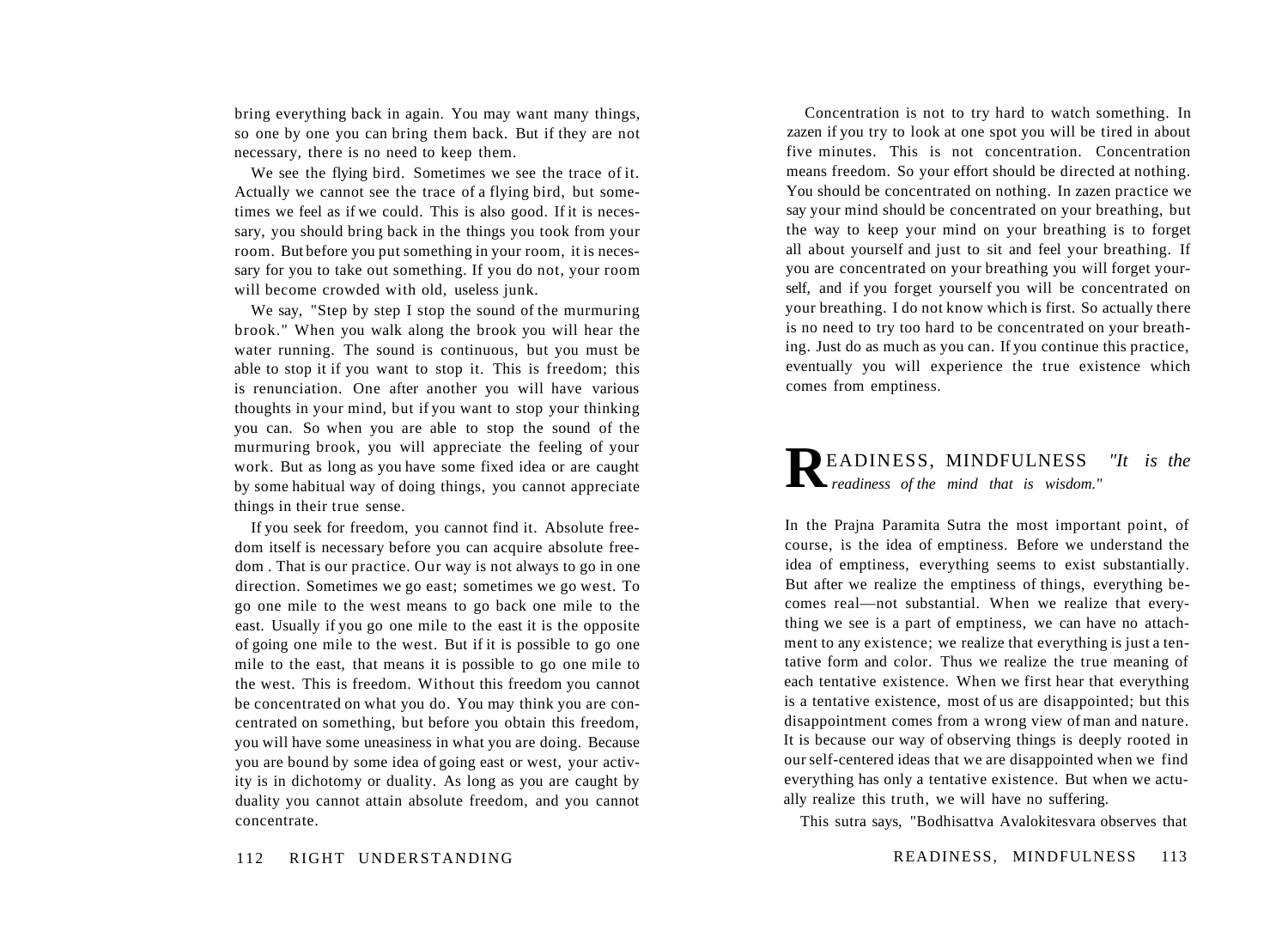everything is emptiness, thus he forsakes all suffering." It was not *after* he realized this truth that he overcame suffering —to realize this fact is itself to be relieved from suffering. So realization of the truth is salvation itself. We say, "to realize," but the realization of the truth is always near at hand. It is not after we practice zazen that we realize the truth; even before we practice zazen, realization is there. It is not after we understand the truth that we attain enlightenment. To realize the truth is to live—to exist here and now. So it is not a matter of understanding or of practice. It is an ultimate fact. In this sutra Buddha is referring to the ultimate fact that we always face moment after moment. This point is very important. This is Bodhidharma's zazen. Even before we practice it, enlightenment is there. But usually we understand the practice of zazen and enlightenment as two different things: here is practice, like a pair of glasses, and when we use the practice, like putting the glasses on, we see enlightenment. This is the wrong understanding. The glasses themselves are enlightenment, and to put them on is also enlightenment. So whatever you do, or even though you do not do anything, enlightenment is there, always. This is Bodhidharma's understanding of enlightenment.

You cannot practice true zazen, because you practice it; if you do not, then there is enlightenment, and there is true practice. When you do it, you create some concrete idea of "you" or "I," and you create some particular idea of practice or zazen. So here you are on the right side, and here is zazen on the left. So zazen and you become two different things. If the combination of practice and you is zazen, it is the zazen of a frog. For a frog, his sitting position is zazen. When a frog is hopping, that is not zazen. This kind of misunderstanding will vanish if you really understand emptiness means everything is always here. One whole being is not an accumulation of everything. It is impossible to divide one whole existence into parts. It is always here and always working. This is enlightenment. So there actually is no particular practice. In the sutra it says, "There are no eyes, no ears, no nose, no tongue, no body or mind. . . ." This "no mind" is Zen mind, which includes everything.

The important thing in our understanding is to have a smooth, free-thinking way of observation. We have to think and to observe things without stagnation. We should accept things as they are without difficulty. Our mind should be soft and open enough to understand things as they are. When our thinking is soft, it is called imperturbable thinking. This kind of thinking is always stable. It is called mindfulness. Thinking which is divided in many ways is not true thinking. Concentration should be present in our thinking. This is mindfulness. Whether you have an object or not, your mind should be stable and your mind should not be divided. This is zazen.

It is not necessary to make an effort to think in a particular way. Your thinking should not be one-sided. We just think with our whole mind, and see things as they are without any effort. Just to see, and to be ready to see things with our whole mind, is zazen practice. If we are prepared for thinking, there is no need to make an effort to think. This is called mindfulness. Mindfulness is, at the same time, wisdom. By wisdom we do not mean some particular faculty or philosophy. It is the readiness of the mind that is wisdom. So wisdom could be various philosophies and teachings, and various kinds of research and studies. But we should not become attached to some particular wisdom, such as that which was taught by Buddha, Wisdom is not something to leam. Wisdom is something which will come out of your mindfulness. So the point is to be ready for observing things, and to be ready for thinking. This is called emptiness of your mind. Emptiness is nothing but the practice of zazen.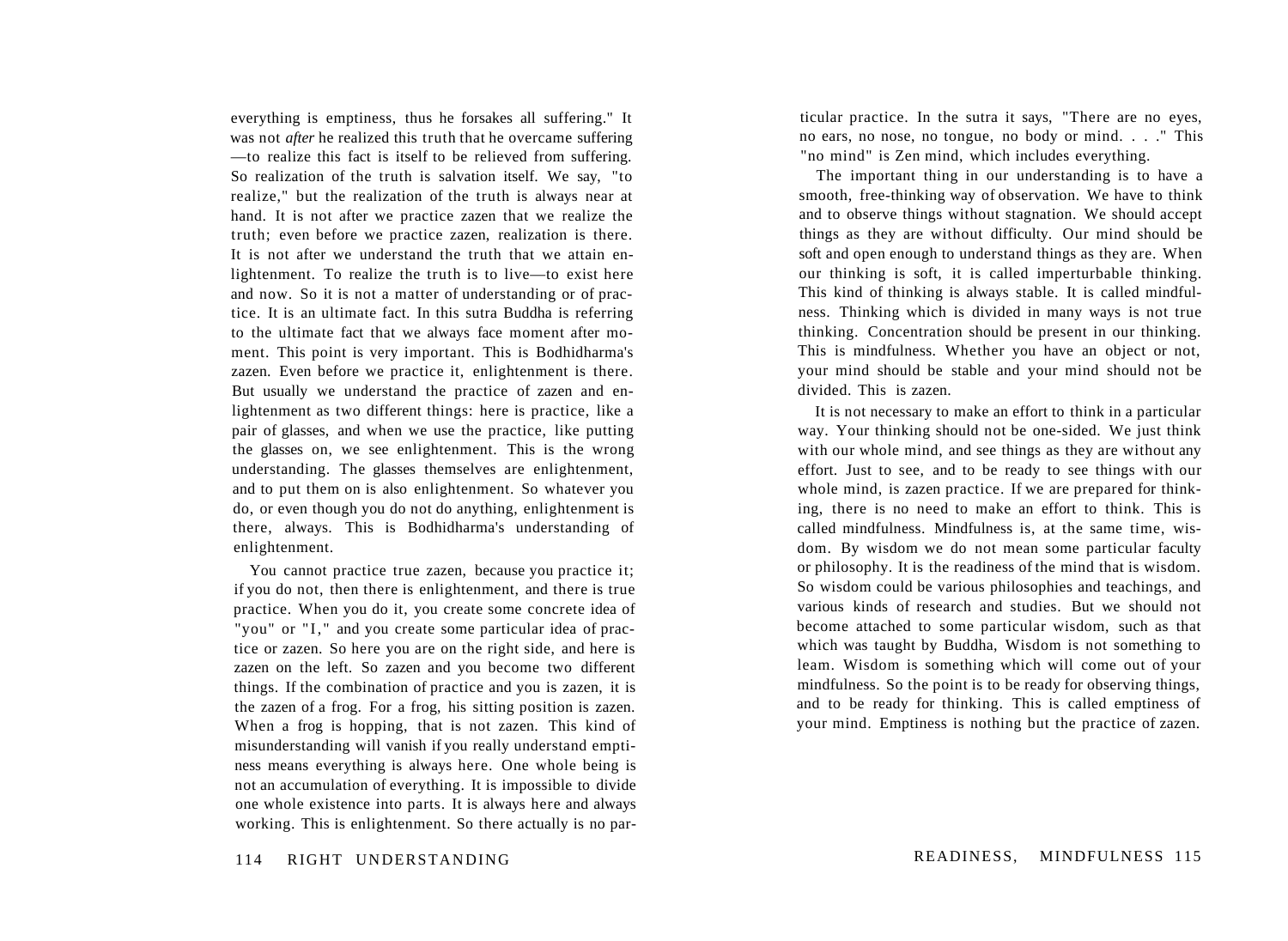**SELIEVING** IN NOTHING "In our everyday life our thinking is ninety-nine percent self-centered. "Why do I have suffering? Why do I have ELIEVIN G IN NOTHIN G *"In our everyday life our thinking is ninety-nine percent trouble?'* 

I discovered that it is necessary, absolutely necessary, to believe in nothing. That is, we have to believe in something which has no form and no color—something which exists before all forms and colors appear. This is a very important point. No matter what god or doctrine you believe in, if you become attached to it, your belief will be based more or less on a self-centered idea. You strive for a perfect faith in order to save yourself. But it will take time to attain such a perfect faith. You will be involved in an idealistic practice. In constantly seeking to actualize your ideal, you will have no time for composure. But if you are always prepared for accepting everything we see as something appearing from nothing, knowing that there is some reason why a phenomenal existence of such and such form and color appears, then at that moment you will have perfect composure.

When you have a headache, there is some reason why you have a headache. If you know why you have a headache, you will feel better. But if you do not know why, you may say, "Oh, I have a terrible headache! Maybe it is because of my bad practice. If my meditation or Zen practice were better I wouldn't have this kind of trouble!" If you understand conditions in this way you will not have perfect faith in yourself, or in your practice, until you attain perfection. You will be so busy trying that I am afraid you will have no time to attain perfect practice, so you may have to keep your headache all the time! This is a rather silly kind of practice. This kind of practice will not work. But if you believe in something which exists before you had the headache, and if you know the reason why you have the headache, then you will feel better, naturally. To have a headache will be all right, because you are healthy enough to have a headache. If you have a stomachache, your stomach is healthy enough to have pain. But if your stomach becomes accustomed to its poor condition, you will have no pain. That is awful! You will be coming to the end of your life from your stomach trouble.

So it is absolutely necessary for everyone to believe in nothing. But I do not mean voidness. There is something, but that something is something which is always prepared for taking some particular form, and it has some rules, or theory, or truth in its activity. This is called Buddha nature, or Buddha himself. When this existence is personified we call it Buddha; when we understand it as the ultimate truth we call it Dharma; and when we accept the truth and act as a part of the Buddha, or according to the theory, we call ourselves Sangha. But even though there are three Buddha forms, it is one existence which has no form or color, and it is always ready to take form and color. This is not just theory. This is not just the teaching of Buddhism. This is the absolutely necessary understanding of our life. Without this understanding our religion will not help us. We will be bound by our religion, and we will have more trouble because of it. If you become the victim of Buddhism, I may be very happy, but you will not be so happy. So this kind of understanding is very, very important.

While you are practicing zazen, you may hear the rain dropping from the roof in the dark. Later, the wonderful mist will be coming through the big trees, and still later when people start to work, they will see the beautiful mountains. But some people will be annoyed if they hear the rain when they are lying in their beds in the morning, because they do not know that later they will see the beautiful sun rising from the east. If our mind is concentrated on ourselves we will have this kind of worry. But if we accept ourselves as the embodiment of the truth, or Buddha nature, we will have no worry. We will think, "Now it is raining, but we don't know what will happen in the next moment. By the time we go out it may be a beautiful day, or a stormy day.

**i**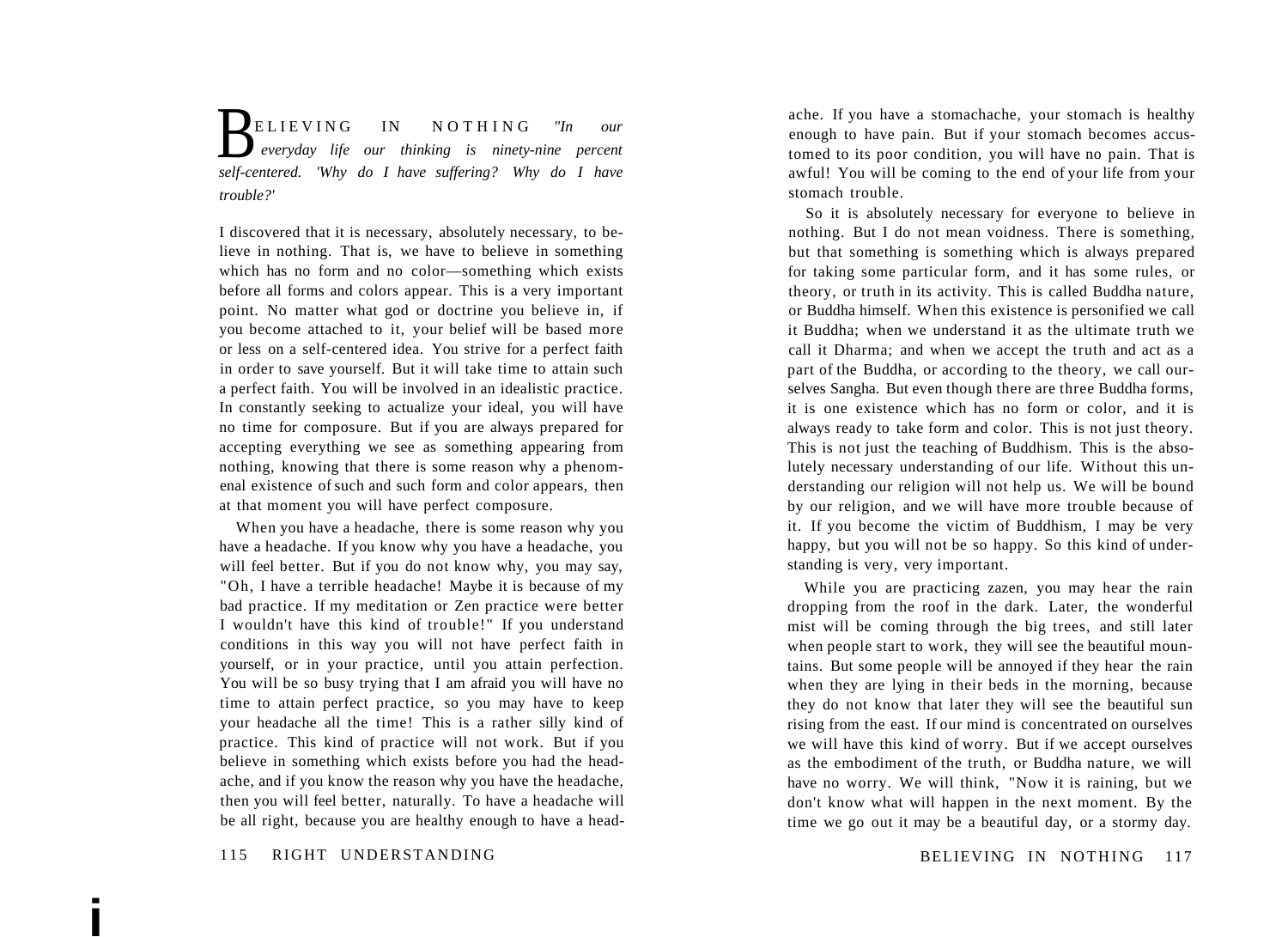Since we don't know, let's appreciate the sound of the rain now." This kind of attitude is the right attitude. If you understand yourself as a temporal embodiment of the truth, you will have no difficulty whatsoever. You will appreciate your surroundings, and you will appreciate yourself as a wonderful part of Buddha's great activity, even in the midst of difficulties. This is our way of life.

Using the Buddhist terminology, we should begin with enlightenment and proceed to practice, and then to thinking. Usually thinking is rather self-centered. In our everyday life our thinking is ninety-nine percent self-centered: ' 'Why do I have suffering? Why do I have trouble?" This kind of thinking is ninety-nine percent of our thinking. For example, when we start to study science or read a difficult sutra, we very soon become sleepy or drowsy. But we are always wide awake and very much interested in our self-centered thinking ! But if enlightenment comes first, before thinking, before practice, your thinking and your practice will not be self-centered. By enlightenment I mean believing in nothing, believing in something which has no form or no color, which is ready to take form or color. This enlightenment is the immutable truth. It is on this original truth that our activity, our thinking, and our practice should be based.

## **A**TTACHMENT, NON-ATTACHMENT<br>
"That we are attached to some beauty is also<br>
Buddha's activity." *"That we are attached to some beauty is also Buddha's activity."*

Dogen-zenji said, "Even though it is midnight, dawn is here; even though dawn comes, it is nighttime." This kind of statement conveys the understanding transmitted from Buddha to the Patriarchs, and from the Patriarchs to Dogen, and to us. Nighttime and daytime are not different. The same thing is sometimes called nighttime, sometimes called daytime. They are one thing.

Zazen practice and everyday activity are one thing. We

call zazen everyday life, and everyday life zazen. But usually we think, "Now zazen is over, and we will go about our everyday activity." But this is not the right understanding. They are the same thing. We have nowhere to escape. So in activity there should be calmness, and in calmness there should be activity. Calmness and activity are not different.

Each existence depends on something else. Strictly speaking, there are no separate individual existences. There are just many names for one existence. Sometimes people put stress on oneness, but this is not our understanding. We do not emphasize any point in particular, even oneness. Oneness is valuable, but variety is also wonderful. Ignoring variety, people emphasize the one absolute existence, but this is a one-sided understanding. In this understanding there is a gap between variety and oneness. But oneness and variety are the same thing, so oneness should be appreciated in each existence. That is why we emphasize everyday life rather than some particular state of mind. We should find the reality in each moment, and in each phenomenon. This is a very important point.

Dogen-zenji said, "Although everything has Buddha nature, we love flowers, and we do not care for weeds." This is true of human nature. But that we are attached to some beauty is itself Buddha's activity. That we do not care for weeds is also Buddha's activity. We should know that. If you know that, it is all right to attach to something. If it is Buddha's attachment, that is non-attachment. So in love there should be hate, or non-attachment. And in hate there should be love, or acceptance. Love and hate are one thing. We should not attach to love alone. We should accept hate. We should accept weeds, despite how we feel about them. If you do not care for them, do not love them; if you love them, then love them.

Usually you criticize yourself for being unfair to your surroundings; you criticize your unaccepting attitude. But there is a very subtle difference between the usual way of accepting and our way of accepting things, although they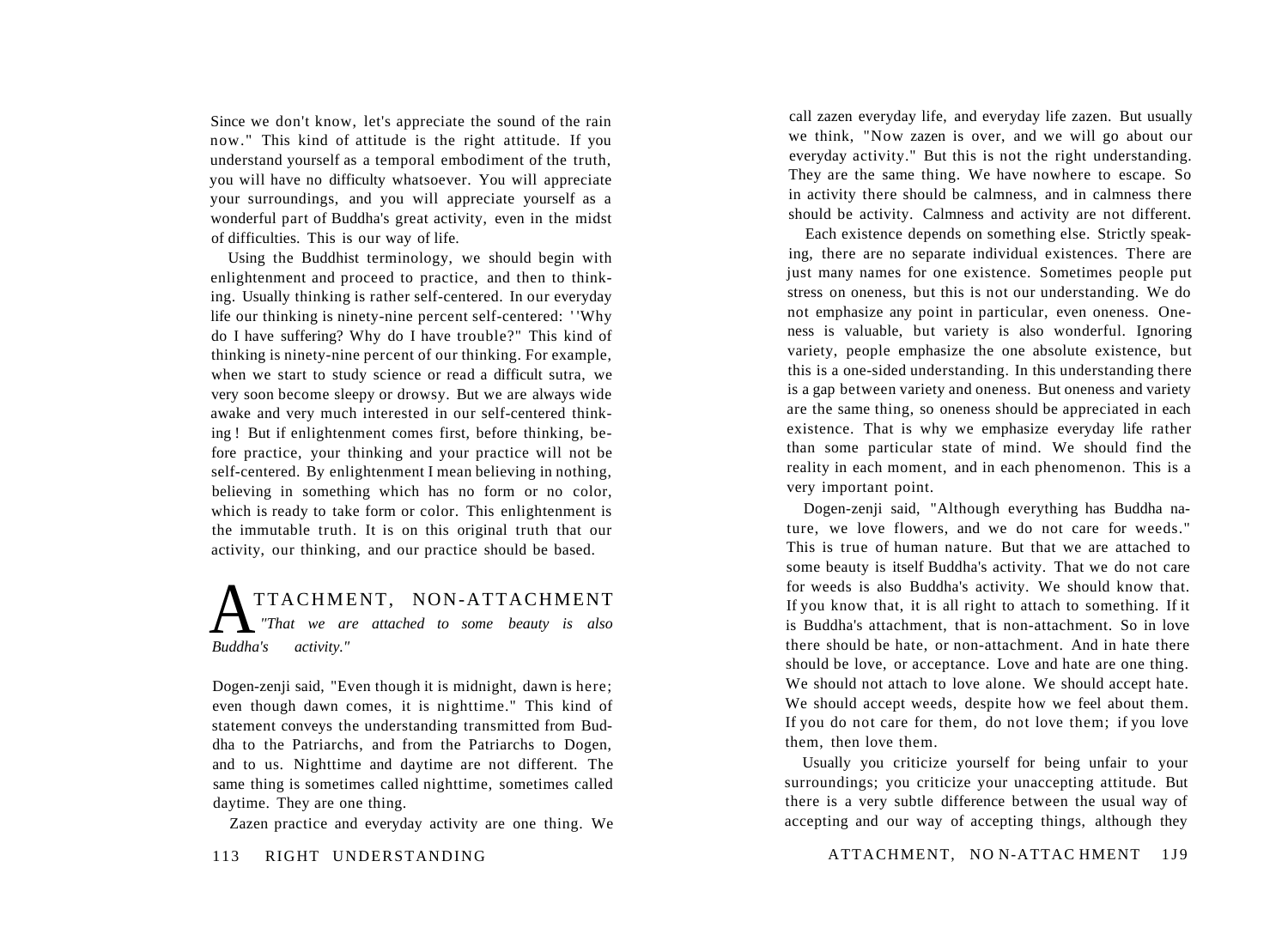may seem exactly the same. We have been taught that there is no gap between nighttime and daytime, no gap between you and I. This means oneness. But we do not emphasize even oneness. If it is one, there is no need to emphasize one.

Dogen said, "To learn something is to know yourself; to study Buddhism is to study yourself," To learn something is not to acquire something which you did not know before. You know something before you learn it. There is no gap between the "I" before you know something and the "I" after you know something. There is no gap between the ignorant and the wise. A foolish person is a wise person; a wise person is a foolish person. But usually we think, *"He*  is foolish and / am wise," or "I *was* foolish, but now I am wise." How can we be wise if we are foolish? But the understanding transmitted from Buddha to us is that there is no difference whatsoever between the foolish man and the wise man. It is so. But if 1 say this people may think that I am emphasizing oneness. This is not so. We do not emphasize anything. All we want to do is to know things just as they are. If we know things as they are, there is nothing to point at; there is no way to grasp anything; there is no thing to grasp. We cannot put emphasis on any point. Nevertheless, as Dogen said, "A flower falls, even though we love it; and a weed grows, even though we do not love it." Even though it is so, this is our life.

In this way our life should be understood. Then there is no problem. Because we put emphasis on some particular point, we always have trouble. We should accept things just as they are. This is how we understand everything, and how we live in this world. This kind of experience is something beyond our thinking. In the thinking realm there is a difference between oneness and variety; but in actual experience, variety and unity are the same. Because you create some idea of unity or variety, you are caught by the idea. And you have to continue the endless thinking, although actually there is no need to think.

Emotionally we have many problems, but these problems

are not actual problems; they are sorfiething created; they are problems pointed out by our self-centered ideas or views. Because we point out something, there are problems. But actually it is not possible to point out anything in particular. Happiness is sorrow; sorrow is happiness. There is happiness in difficulty; difficulty in happiness. Even though the ways we feel are different, they are not really different, in essence they are the same. This is the true understanding transmitted from Buddha to us.

#### **C** ALMNESS *treasure. "For Zen students a weed is a*

A Zen poem says, "After the wand stops I see a flower falling. Because of the singing bird I find the motmtain calmness." Before something happens in the realm of calmness, we do not feei the calmness; only when something happens within it do we find the calmness. There is a Japanese saying, "For the moon; there is the cloud. For the flower there is the wind." When we see a part of the moon covered by a cloud, or a tree, or a weed, we feel how round the moon is. But when we see the clear moon without anything covering it, we do not feel that roundness the same way we do when we see it through something else.

When you are doing zazen, you are within the complete calmness of your mind; you do not feel anything. You just sit. But the calmness of your sitting will encourage you in your everyday life. So actually you will find the value of Zen in your everyday life, rather than while you sit. But this does not mean you should neglect zazen. Even though you do not feel anything when you sit, if you do not have this zazen experience, you cannot find anything; you just find weeds, or trees, or clouds in your daily life; you do not see the moon. That is why you are always complaining about something. But for Zen students a weed, which for most people is worth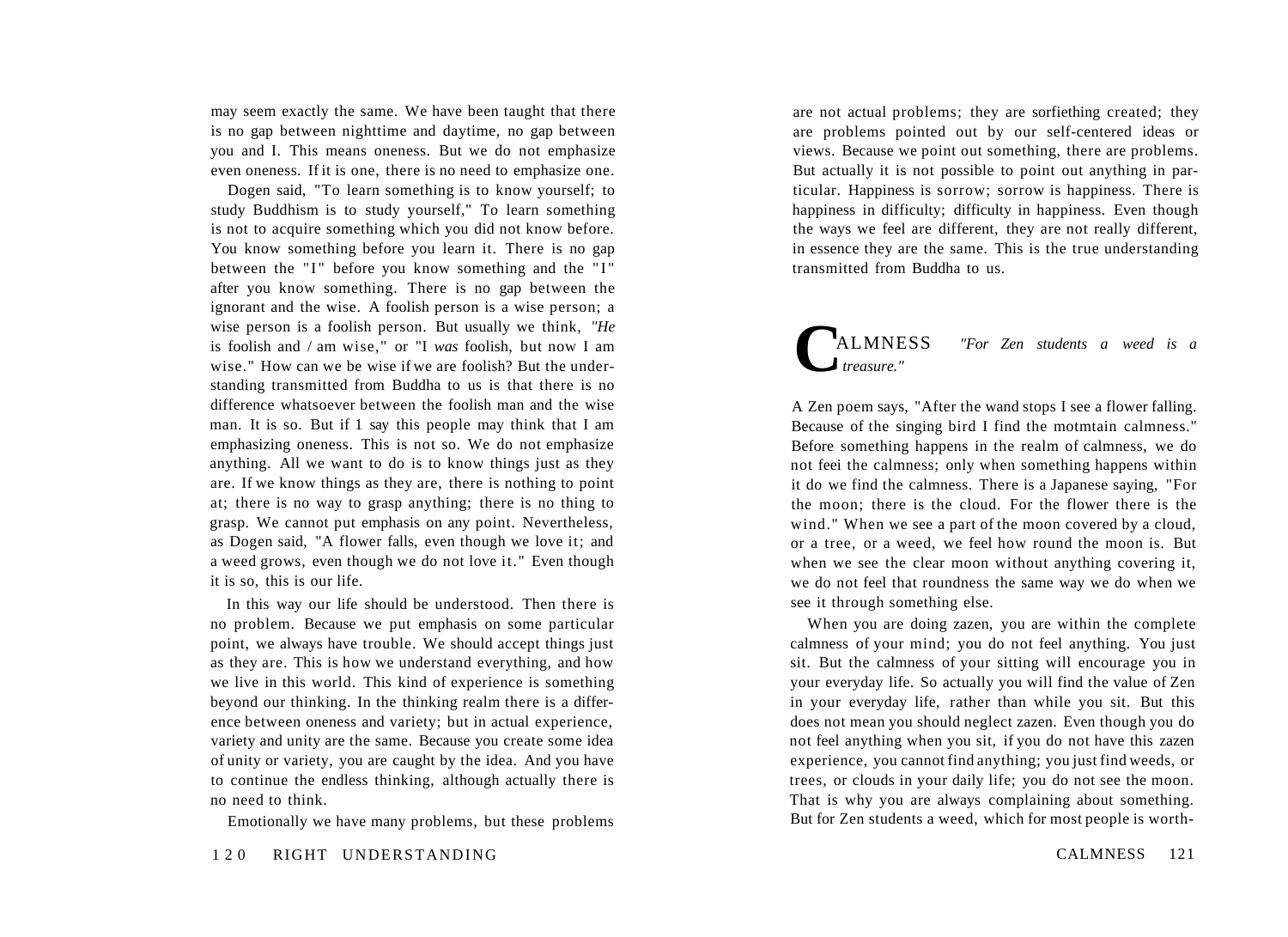less, is a treasure. With this attitude, whatever you do, life becomes an art.

When you practice zazen you should not try to attain anything. You should just sit in the complete calmness of your mind and not rely on anything. Just keep your body straight without leaning over or against something. To keep your body straight means not to rely on anything. In this way, physically and mentally, you will obtain complete calmness. But to rely on something or to try to do something in zazen is dualistic and not complete calmness.

In our everyday life we are usually trying to do something, trying to change something into something else, or trying to attain something. Just this trying is already in itself an expression of our true nature. The meaning lies in the effort itself. We should find out the meaning of our effort before we attain something. So Dogen said, "We should attain enlightenment before we attain enlightenment." It is not after attaining enlightenment that we find its true meaning. The trying to do something in itself is enlightenment. When we are in difficulty or distress, there we have enlightenment. When we are in defilement, there we should have composure. Usually we find it very difficult to live in the evanescence of life, but it is only within the evanescence of life that we can find the joy of eternal life.

By continuing your practice with this sort of understanding, you can improve yourself. But if you try to attain something without this understanding you cannot work on it properly. You lose yourself in the struggle for your goal; you achieve nothing; you just continue to suffer in your difficulties. But with right understanding you can make some progress. Then whatever you do, even though not perfect, will be based on your inmost nature, and little by little something will be achieved.

Which is more important; to attain enlightenment, or to attain enlightenment before you attain enlightenment; to make a million dollars, or to enjoy your life in your effort, little by little, even though it is impossible to make that mil-

122 RIGHT UNDERSTANDING

lion; to be successful, or to find some meaning in your effort to be successful? If you do not know the answer, you will not even be able to practice zazen; if you do know, you will have found the true treasure of life.

 $\Box$ XPERIENCE. NOT PHILOSOPHY *"There is something blasphemous in talking about how Buddhism is perfect as a philosophy or teaching without knowing what it actually is."* 

Although there are many people in this country who are interested in Buddhism, few of them are interested in its pure form. Most of them are interested in studying the teaching or the philosophy of Buddhism. Comparing it to other religions, they appreciate how satisfying Buddhism is intellectually. But whether Buddhism is philosophically deep or good or perfect is not the point. To keep our practice in its pure form is our purpose. Sometimes I feel there is something blasphemous in talking about how Buddhism is perfect as a philosophy or teaching without knowing what it actually is.

To practice zazen with a group is the most important thing for Buddhism—and for us—because this practice is the original way of life. Without knowing the origin of things we cannot appreciate the result of our life's effort. Our effort must have some meaning. To find the meaning of our effort is to find the original source of our effort. We should not be concerned about the result of our effort before we know its origin. If the origin is not clear and pure, our effort will not be pure, and its result will not satisfy us. When we resume our original nature and incessantly make our effort from this base, we will appreciate the result of our effort moment after moment, day after day, year after year. This is how we should appreciate our life. Those who are attached only to the result of their effort will not have any chance to appreciate it, because the result will never come. But if moment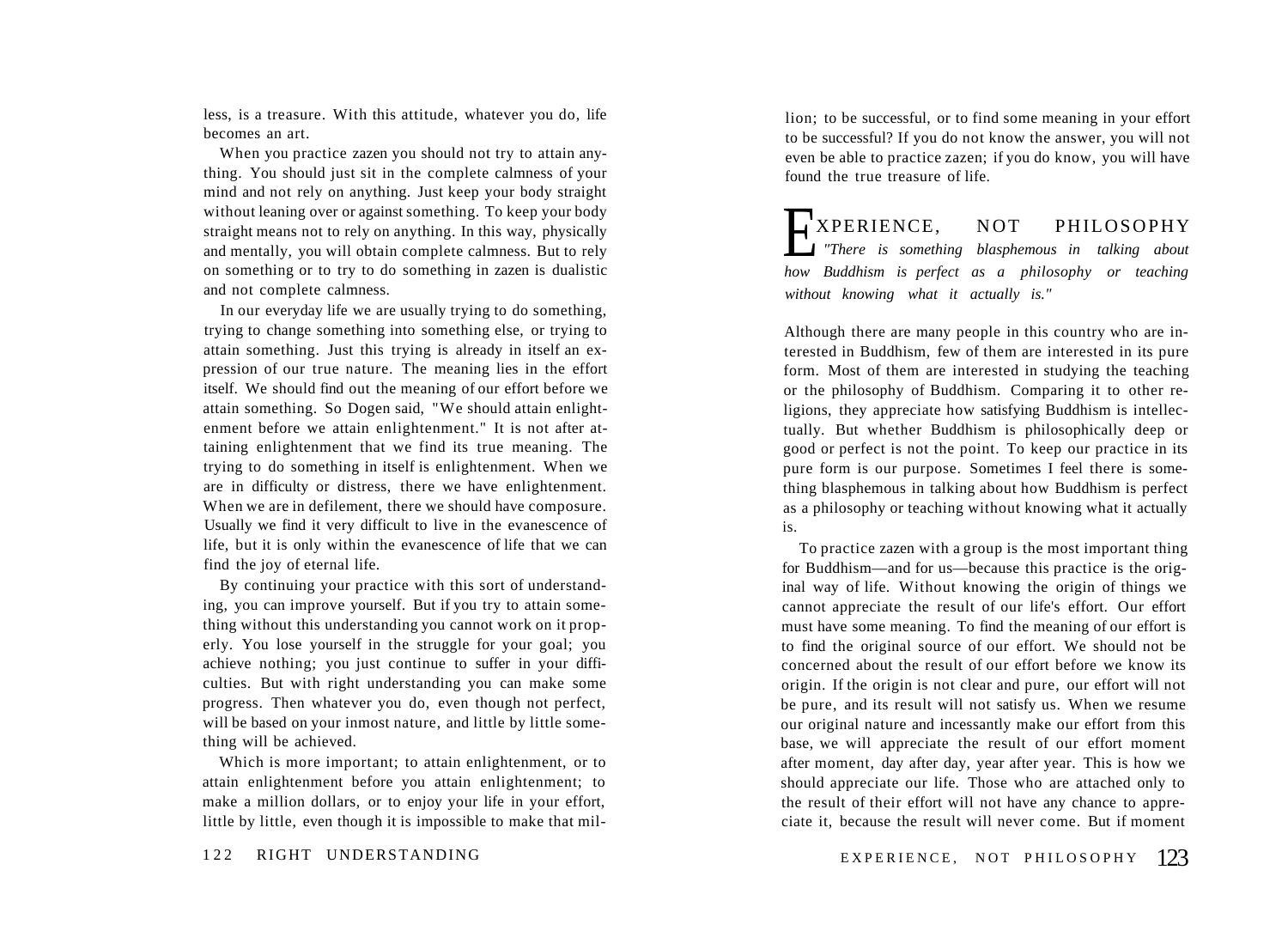by moment your effort arises from its pure origin, all you do will be good, and you will be satisfied with whatever you do.

Zazen practice is the practice in which we resume our pure way of life, beyond any gaining idea, and beyond fame and profit. By practice we just keep our original nature as it is. There is no need to intellectualize about what our pure original nature is, because it is beyond our intellectual understanding. And there is no need to appreciate it, because it is beyond our appreciation. So just to sit, without any idea of gain, and with the purest intention, to remain as quiet as our original nature—this is our practice.

In the zendo there is nothing fancy. We just come and sit. After communicating with each other we go home and resume our own everyday activity as a continuity of our pure practice, enjoying our true way of life. Yet this is very unusual. Wherever I go people ask me, "What is Buddhism?" with their notebooks ready to write down my answer. You can iraagine how 1 feel! But here we just practice zazen. That is all we do, and we are happy in this practice. For us there is no need to understand what Zen is. We are practicing zazen. So for us there is no need to know what Zen is intellectually. This is, I think, very unusual for American society.

In America there are many patterns of life and many religions, so it may seem quite natural to talk about the differences between the various religions and compare one with the other. But for us there is no need to compare Buddhism to Christianity. Buddhism is Buddhism, and Buddhism is our practice. We do not even know what we are doing when we just practice with a pure mind. So we cannot compare our way to some other religion. Some people may say that Zen Buddhism is not religion. Maybe that is so, or maybe Zen Buddhism is religion before religion. So it might not be re ligion in the usual sense. But it is wonderful, and even though we do not study what it is intellectually, even though we do not have any cathedral or fancy ornaments, it is possible to appreciate our original nature. This is, I think, quite unusual.

RIGINAL BUDDHISM "Actually, we *are not the Soto school at all. We are just Buddhists. We are not even Zen Buddhists. If we understand this point, we are truly Buddhists."* 

Walking, standing, sitting, and lying down are the four activities or ways of behavior in Buddhism. Zazen is not one of the four ways of behavior, and according to Dogenzenji, the Soto school is not one of the many schools of Buddhism. The Chinese Soto school may be one of the many schools of Buddhism, but according to Dogen, his way was not one of the many schools. If this is so, you may ask why we put emphasis on the sitting posture or why we put emphasis on having a teacher. The reason is because zazen is not just one of the four ways of behavior. Zazen is a practice which contains innumerable activities; zazen started even before Buddha, and will continue forever. So this sitting posture cannot be compared to the other four activities.

Usually people put emphasis on some particular position or on some particular understanding of Buddhism, and they think, 'This is Buddhism!" But we cannot compare our way with the practices people normally understand. Our teaching cannot be compared to other teachings of Buddhism. This is why we should have a teacher who does not attach to any particular understanding of Buddhism. The original teaching of Buddha includes all the various schools. As Buddhists our traditional effort should be like Buddha's: we should not attach to any particular school or doctrine. But usually, if we have no teacher, and if we take pride in our own understanding, we will lose the original characteristic of Buddha's teaching, which includes all the various teachings.

Because Buddha was the founder of the teaching, people tentatively called his teaching "Buddhism, " but actually Buddhism is not some particular teaching. Buddhism, is just Truth, which includes various truths in it. Zazen practice is the practice which includes the various activities of life. So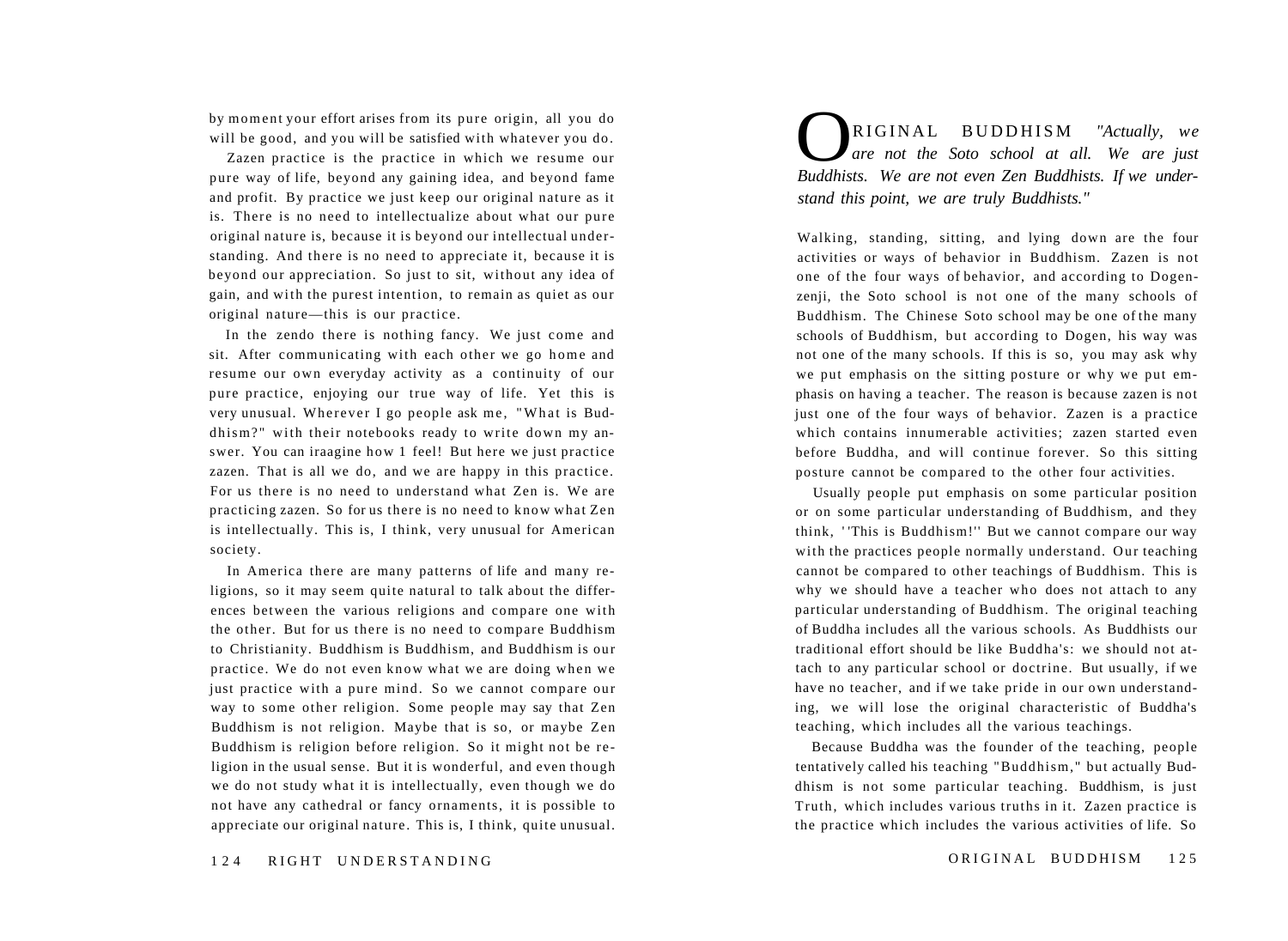actually, we do not emphasize the sitting posture alone. How to sit is how to act. We study how to act by sitting, and this is the most basic activity for us. That is why we practice zazen in this way. Even though we practice zazen, we should not call ourselves the Zen school. We just practice zazen, taking our example from Buddha; that is why we practice. Buddha taught us how to act through our practice; that is why we sit.

To do something, to live in each moment, means to be the temporal activity of Buddha. To sit in this way is to be Buddha himself, to be as the historical Buddha was. The same thing applies to everything we do. Everything is Buddha's activity. So whatever you do, or even if you keep from doing something, Buddha is in that activity. Because people have no such understanding of Buddha, they think what they do is the most important thing, without knowing who it is that is actually doing it. People think they are doing various things, but actually Buddha is doing everything. Each one of us has his own name, but those names are the many names of one Buddha. Each one of us has many activities, but those activities are all Buddha's activities. Without knowing this, people put emphasis on some activity. When they put emphasis on zazen, it is not true zazen. It looks as if they were sitting in the same way as Buddha, but there is a big difference in their understanding of our practice. They understand this sitting posture as just one of the four basic postures of man, and they think: "I now take this posture." But zazen is all the postures, and each posture is Buddha's posture. This understanding is the right understanding of the zazen posture. If you practice in this way, it is Buddhism. This is a very, very important point.

So Dogen did not call himself a Soto teacher or a Soto disciple. He said, "Other people may call us the Soto school, but there is no reason for us to call ourselves Soto. You should not even use the name of Soto." No school should consider itself a separate school. It should just be one tentative form of Buddhism. But as long as the various schools do not accept this kind of understanding, as long as they continue calling themselves by their particular names, we must accept the tentative name of Soto. But I want to make this point clear. Actually we are not the Soto school at all. We are just Buddhists. We are not even Zen Buddhists; we are just Buddhists. If we understand this point we are truly Buddhists.

Buddha's teaching is everywhere. Today it is raining. This is Buddha's teaching. People think their own way or their own religious understanding is Buddha's way, without knowing what they are hearing, or what they are doing, or where they are. Religion is not any particular teaching. Religion is everywhere. We have to understand our teaching in this way. We should forget all about some particular teaching; we should not ask which is good or bad. There should not be any particular teaching. Teaching is in each moment, in every existence. That is the true teaching.

BEYON D CONSCIOUSNES <sup>S</sup> *"To realize pure mind in your delusion is practice, If you try to expel the delusion it will only persist the more. Just say, 'Oh, this is just delusion,' and do not be bothered by it."* 

We should establish our practice where there is no practice or enlightenment. As long as we practice zazen in the area where there is practice and enlightenment, there is no chance to make perfect peace for ourselves. In other words, we must firmly believe in our true nature. Our true nature is beyond our conscious experience. It is only in our conscious experience that we find practice and enlightenment or good and bad. But whether or not we have experience of our true nature, what exists there, beyond consciousness, actually exists, and it is there that we have to establish the foundation of our practice.

Even to have a good thing in your mind is not so good. Buddha sometimes said, "You should be like this. You ought not to be like that." But to have what he says in your mind is not so good. It is a kind of burden for you, and you may not actu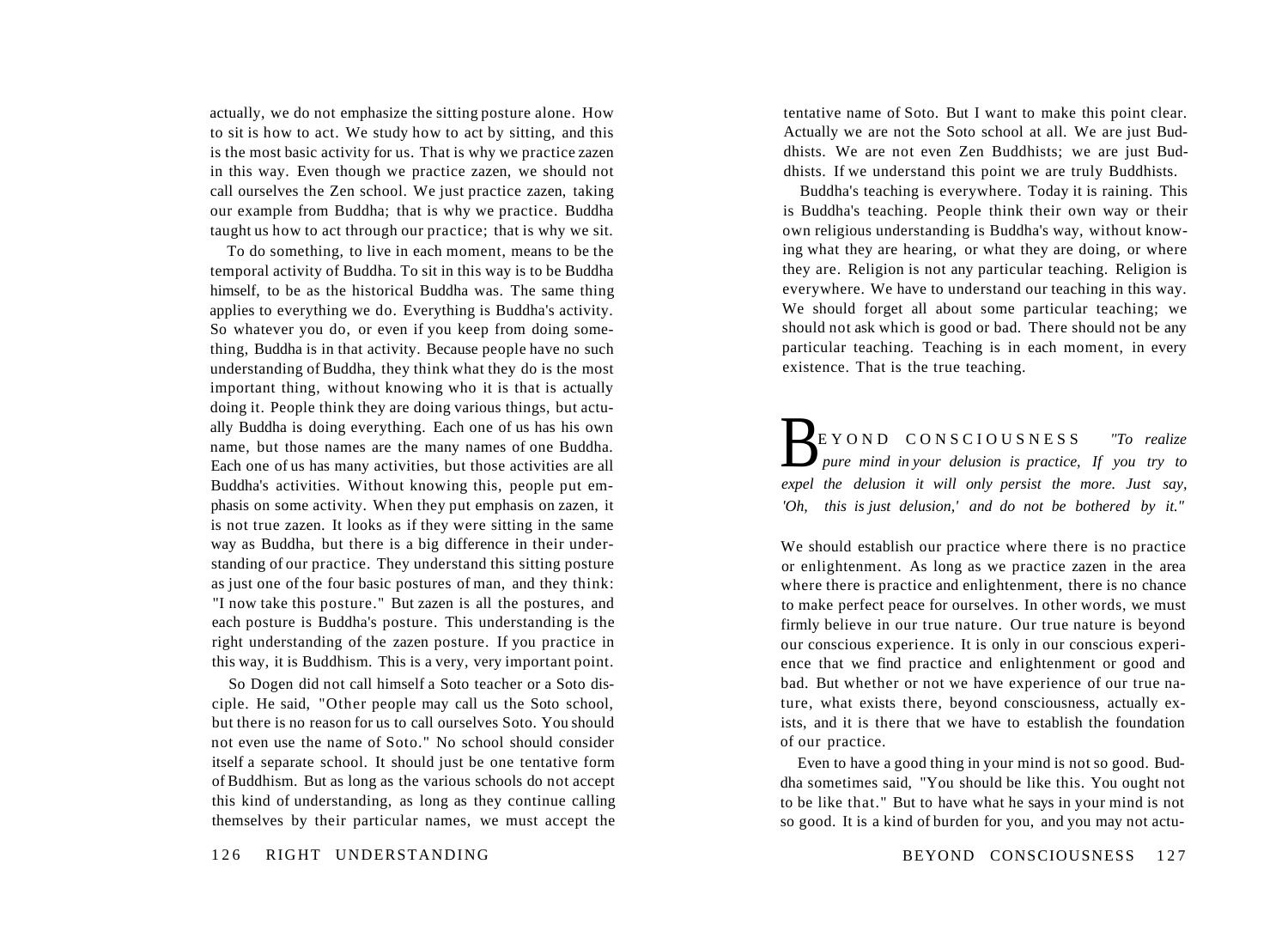ally feel so good. In fact to harbor some ill will may even be better than to have some idea in your m.ind of what is good or of what you ought to do. To have some mischievous idea in your mind is sometimes very agreeable. That is true. Actually, good and bad is not the point. Whether or not you make yourself peaceful is the point, and whether or not you stick to it.

When you have something in your consciousness you do not have perfect composure. The best way towards perfect composure is to forget everything. Then your mind is calm, and it is wide and clear enough to see and feel things as they are without any effort. The best way to find perfect composure is not to retain any idea of things, whatever they may be—to forget all about them and not to leave any trace or shadow of thinking. But if you try to stop your mind or try to go beyond your conscious activity, that will only be another burden for you. "I have to stop my mind in my practice, but I cannot. My practice is not so good." This kind of idea is also the wrong way of practice. Do not try to stop your mind, but leave everything as it is. Then things will not stay in your mind so long. Things will come as they come and go as they go. Then eventually your clear, empty mind will last fairly long.

So to have a firm conviction in the original emptiness of your mind is the most important thing in your practice. In Buddhist scriptures we sometimes use vast analogies in an attempt to describe empty mind. Sometimes we use an astronomically great number, so great it is beyond counting. This means to give up calculating. If it is so great that you cannot count it, then you will lose your interest and eventually give up. This kind of description may also give rise to a kind of interest in the innumerable number, which will help you to stop the thinking of your small mind.

But it is when you sit in zazen that you will have the most pure, genuine experience of the empty state of mind. Actually, emptiness of mind is not even a state of mind, but the original essence of mind which Buddha and the Sixth Patri-

128 RIGHT UNDERSTANDING

arch experienced. "Essence of mind," "original mind," "original face," "Buddha nature," "emptiness"—all these words mean the absolute calmness of our mind.

You know how to rest physically. You do not know how to rest mentally. Even though you lie in your bed your mind is still busy; even if you sleep your mind is busy dreaming. Your mind is always in intense activity. This is not so good. We should know how to give up our thinking mind, our busy mind. In order to go beyond our thinking faculty, it is necessary to have a firm conviction in the emptiness of your mind. Believing firmly in the perfect rest of our mind, we should resume our pure original state.

Dogen-zenji said, "You should establish your practice in your delusion." Even though you think you are in delusion, your pure mind is there. To realize pure mind in your delusion is practice. If you have pure mind, essential mind in your delusion, the delusion will vanish. It cannot stay when you say, "This is delusion!" It will be very much ashamed. It will run away. So you should establish your practice in your delusion. To have delusion is practice. This is to attain enlightenment before you realize it. Even though you do not realize it, you have it. So when you say, "This is delusion," that is actually enlightenment itself. If you try to expel the delusion it will only persist the more, and your mind will become busier and busier trying to cope with it. That is not so good. Just say, "Oh, this is just delusion," and do not be bothered by it. When you just observe the delusion, you have your true mind, your calm, peaceful mind. When you start to cope with it you will be involved in delusion.

So whether or not you attain enlightenment, just to sit in zazen is enough. When you try to attain enlightenment, then you have a big burden on your mind. Your mind will not be clear enough to see things as they are. If you truly see things as they are, then you will see things as they should be. On the one hand, we should attain enlightenment—that is how things should be. But on the other hand, as long as we are physical beings, in reality it is pretty hard to attain enlighten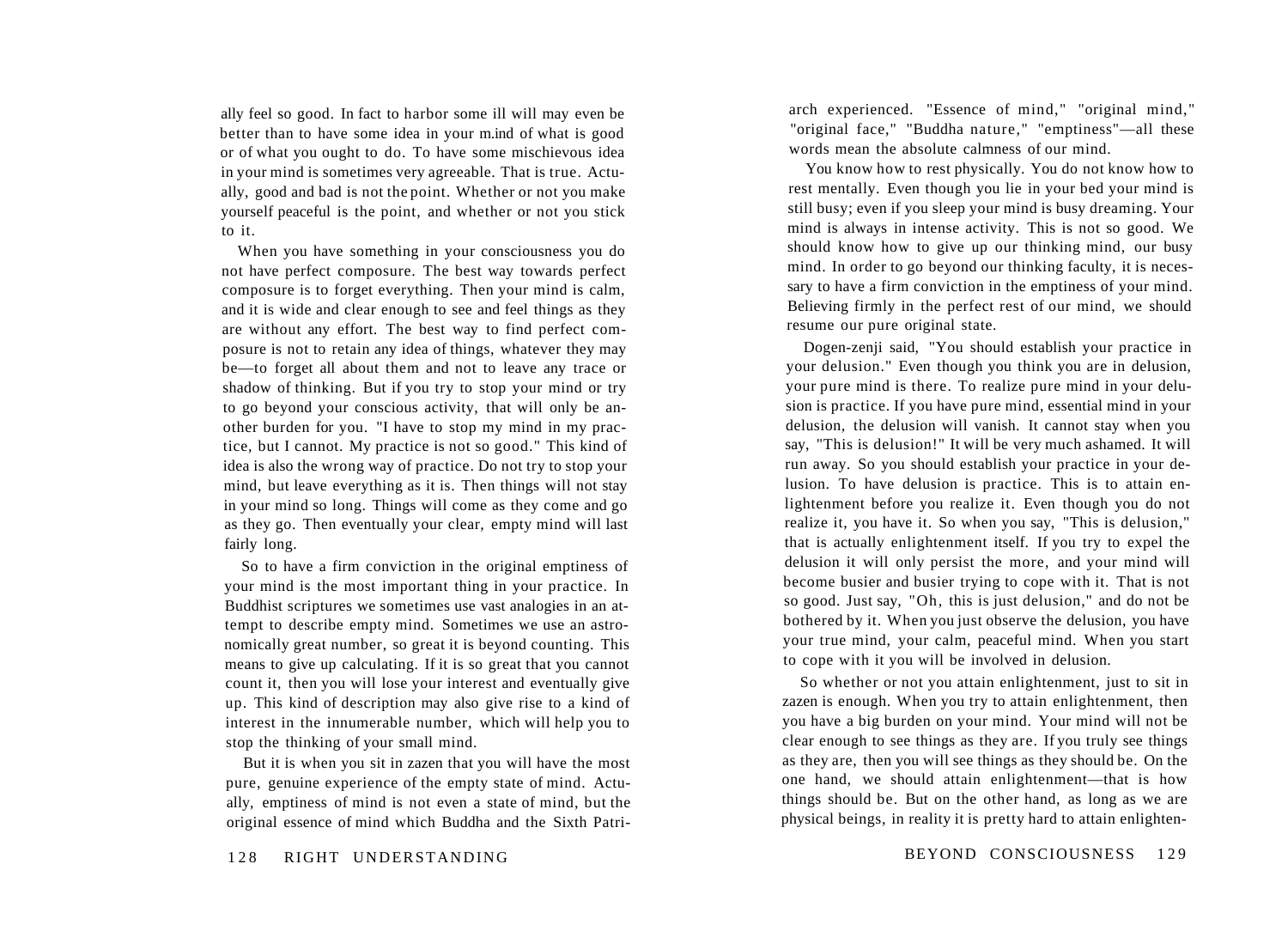ment—that is how things actually are in this moment. But if we start to sit, both sides of our nature will be brought up, and we will see things both as they are and as they should be. Because we are not good right now, we want to be better, but when we attain the transcendental mind, we go beyond things as they are and as they should be. In the emptiness of our original mind they are one, and there we find our perfect composure.

Usually religion develops itself in the realm of consciousness, seeking to perfect its organization, building beautiful buildings, creating music, evolving a philosophy, and so forth. These are religious activities in the conscious world. But Buddhism emphasizes the world of unconsciousness. The best way to develop Buddhism is to sit in zazen—just to sit, with a firm conviction in our true nature. This way is much better than to read books or study the philosophy of Buddhism. Of course it is necessary to study the philosophy—it will strengthen your conviction. Buddhist philosophy is so universal and logical that it is not just the philosophy of Buddhism, but of life itself. The purpose of Buddhist teaching is to point to life itself existing beyond consciousness in our pure original mind. All Buddhist practices were built up to protect this true teaching, not to propagate Buddhism in some wonderful mystic way. So when we discuss religion, it should be in the most common and universal way. We should not try to propagate our way by wonderful philosophical thought. In some ways Buddhism is rather polemical, with some feeling of controversy in it, because the Buddhist must protect his way from mystic or magical interpretations of religion. But philosophical discussion will not be the best way to understand Buddhism. If you want to be a sincere Buddhist, the best way is to sit. We are very fortunate to have a place to sit in this way. I want you to have a firm, wide, imperturbable conviction in your zazen of just sitting. Just to sit, that is enough.

BUDDHA'S ENLIGHTENMENT *"If you take pride in your attainment or become discouraged because of your idealistic effort, your practice will confine you by a thick wall."* 

1 am very glad to be here on the day Buddha attained enlightenment under the Bo tree. When he attained enlightenment under the Bo tree, he said, "It is wonderful to see Buddha nature in everything and in each individual!" What he meant was that when we practice zazen we have Buddha nature, and each of us is Buddha himself. By practice he did not mean just to sit under the Bo tree, or to sit in the cross-legged posture. It is true that this posture is the basic one or original way for us, but actually what Buddha meant was that mountains, trees, flowing water, flowers and plants—everything as it is—is the way Buddha is. It means everything is taking Buddha's activity, each thing in its own way.

But the way each thing exists is not to be understood by itself in its own realm of consciousness. What we see or what we hear is just a part, or a limited idea, of what we actually are. But when we just are—each just existing in his own way —we are expressing Buddha himself. In other words, when we practice something such as 2azen, then there is Buddha's way or Buddha nature. When we ask what Buddha nature is, it vanishes; but when we just practice zazen, we have full understanding of it. The only way to understand Buddha nature is just to practice zazen, just to be here as we are. So what Buddha meant by Buddha nature was to be there as he was, beyond the realm of consciousness.

Buddha nature is our original nature; we have it before we practice zazen and before we acknowledge it in terms of consciousness. So in this sense, whatever we do is Buddha's activity. If you want to understand it, you cannot understand it. When you give up trying to understand it, true understanding is always there. Usually after zazen 1 give a talk, but the reason people come is not just to listen to my talk, but to practice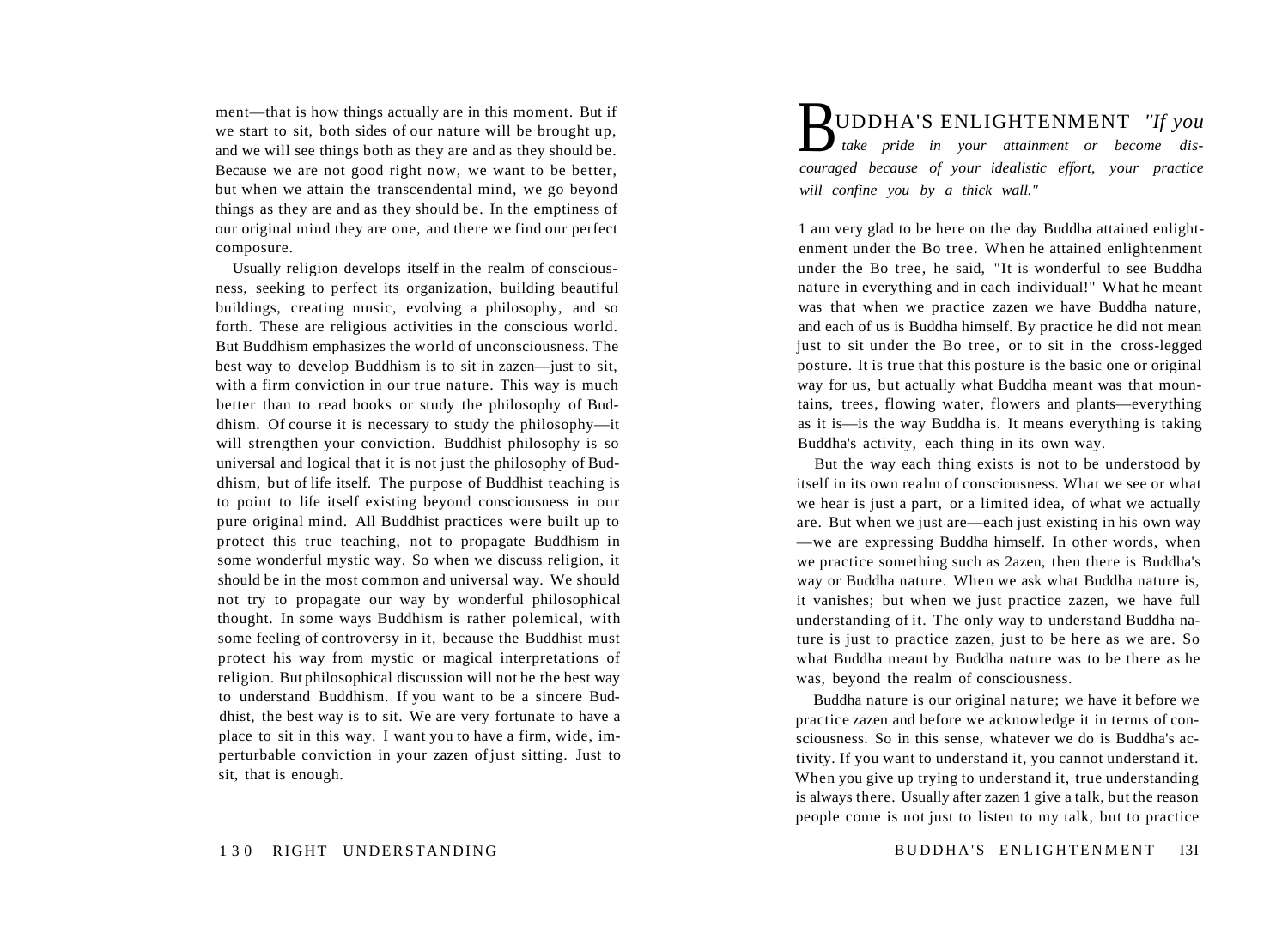zazen. We should never forget this point. The reason I talk is to encourage you to practice zazen in Buddha's way. So we say that although you have Buddha nature, if you are under the idea of doing or not doing zazen, or if you cannot admit that you are Buddha, then you understand neither Buddha nature nor zazen. But when you practice zazen in the same way as Buddha did, you will understand what our way is. We do not talk so much, but through our activity we communicate with each other, intentionally or unintentionally. We should always be alert enough to communicate with or without words. If this point is lost, we will lose the most important point of Buddhism.

Wherever we go, we should not lose this way of life. That is called "being Buddha," or "being the boss." Wherever you go you should be the master of your surroundings. This means you should not lose your way. So this is called Buddha, because if you exist in this way always, you are Buddha himself. Without trying to be Buddha you are Buddha. This is how we attain enlightenment. To attain enlightenment is to be always with Buddha. By repeating the same thing over and over, we will acquire this kind of understanding. But if you lose this point and take pride in your attainment or become discouraged because of your idealistic effort, your practice will confine you by a thick wall. We should not confine ourselves by a self-built wall. So when zazen time comes, just to get up, to go and sit with your teacher, and to talk to him and listen to him, and then go home again—all these procedures are our practice. In this way, without any idea of attainment, you are always Buddha, This is true practice of zazen. Then you may understand the true meaning of Buddha's first statement, ' 'See Buddha nature in various beings, and in every one of us. "

## EPILOGUE

 $\sum_{\text{drons}}$ EN MIND *"Before the rain stops we can hear a bird. Even under the heavy snow we see snowdrops and some new growth."* 

Here in America we cannot define Zen Buddhists the same way we do in Japan. American students are not priests and yet not completely laymen. I understand it this way: that you are not priests is an easy matter, but that you are not exactly laymen is more difficult. I think you are special people and want some special practice that is not exactly priest's practice and not exactly laymen's practice. You are on your way to discovering some appropriate way of life. I think that is our Zen community, our group.

But we must also know what our undivided original way is and what Dogen's practice is. Dogen-zenji said that some may attain enlightenment and some may not. This is a point I am very much interested in. Although we all have the same fundamental practice which we carry out in the same way, some may attain enlightenment and some may not. It means that even if we have no experience of enlightenment, if we sit in the proper way with the right attitude and understanding of practice, then that is Zen. The main point is to practice seriously, and the important attitude is to understand and have confidence in big mind.

We say "big mind," or "small mind," or "Buddha mind," or "Zen mind, " and these words mean something, you know, but something we cannot and should not try to understand in terms of experience. We talk about enlightenment experience, but it is not some experience we will have in terms of good or bad, time or space, past or future. It is experience or consciousness beyond those distinctions or feelings. So we should not ask, "What is enlightenment experience?" That kind of question means you do not know what Zen experience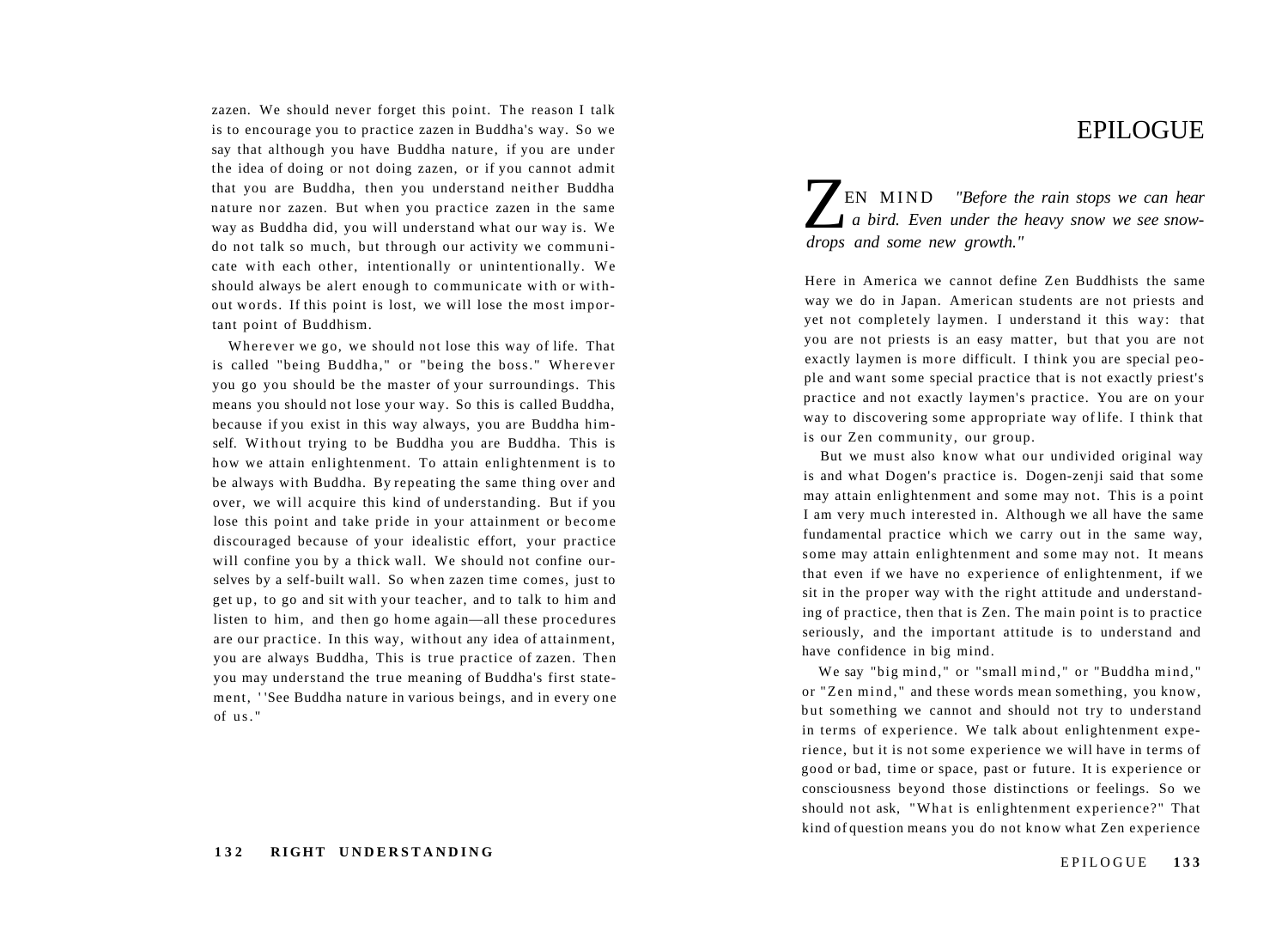is. Enlightenment cannot be asked for in your ordinary way of thinking. When you are not involved in this way of thinking, you have some chance of understanding what Zen experience is.

The big mind in which we must have confidence is not something which you can experience objectively. It is something which is always with you, always on your side. Your eyes are on your side, for you cannot see your eyes, and your eyes cannot see themselves. Eyes only see things outside, objective things. If you reflect on yourself, that self is not your true self any more. You cannot project yourself as some objective thing to think about. The mind which is always on your side is not just your mind, it is universal mind, always the same, not different from another's mind. It is Zen mind. It is big, big mind. This mind is whatever you see. Your true mind is always with whatever you see. Although you do not know your own mind, it is there—at the very moment you see something, it is there. This is very interesting. Your mind is always with the things you observe. So you see, this mind is at the same time everything.

True mind is watching mind. You cannot say, "This is my self, my small mind, or my limited mind, and that is big mind." That is limiting yourself, restricting your true mind, objectifying your mind. Bodhidharma said, "In order to see a fish you must watch the water." Actually when you see water you see the true fish. Before you see Buddha nature you watch your mind. When you see the water there is true nature. True nature is watching water. When you say, "My zazen is very poor," here you have true nature, but foolishly you do not realize it. You ignore it on purpose. Tliere is immense importance in the "I" with which you watch your mind. That I is not the "big  $I$ "; it is the "I" which is incessantly active, always swimming, always flying through the vast air with wings. By wings I mean thought and activity. The vast sky is home, my home. There is no bird or air. When the fish swims, water and fish are the fish. There is nothing but fish. Do you understand? You cannot find Buddha nature

by vivisection. Reality cannot be caught by thinking or feeling mind. Moment after moment to watch your breathing, to watch your posture, is true nature. There is no secret beyond this point.

We Buddhists do not have any idea of material only, or mind only, or the products of our mind, or mind as an attribute of being. What we are always talking about is that mind and body, mind and material are always one. But if you listen carelessly it sounds as if we are talking about some attribute of being, or about "material" or "spiritual." That will be a version of it, maybe. But actually we are pointing out mind which is always on this side, which is true mind. Enlightenment experience is to figure out, to understand, to realize this mind which is always with us and which we cannot see. Do you understand? If you try to attain enlightenment as if you see a bright star in the sky, it will be beautiful and you may think, "Ah, this is enlightenment," but that is not enlightenment. That understanding is literally heresy. Even though you do not know it, in that understanding you have the idea of material only. Dozens of your enlightenment experiences are like that—some material only, some object of your mind, as if through good practice you found that bright star. That is the idea of self and object. It is not the way to seek for enlightenment.

The Zen school is based on our actual nature, on our true mind as expressed and realized in practice. Zen does not depend on a particular teaching nor does it substitute teaching for practice. We practice zazen to express our true nature, not to attain enlightenment. Bodhidharma's Buddhism is to *be*  practice, to *be* enlightenment. At first this may be a kind of belief, but later it is something the student feels or already has. Physical practice and rules are not so easy to understand, maybe especially for Americans. You have an idea of freedom which concentrates on physical freedom, on freedom of activity. This idea causes you some mental suffering and loss of freedom. You think you want to limit your thinking, you think some of your thinking is unnecessary or painful or en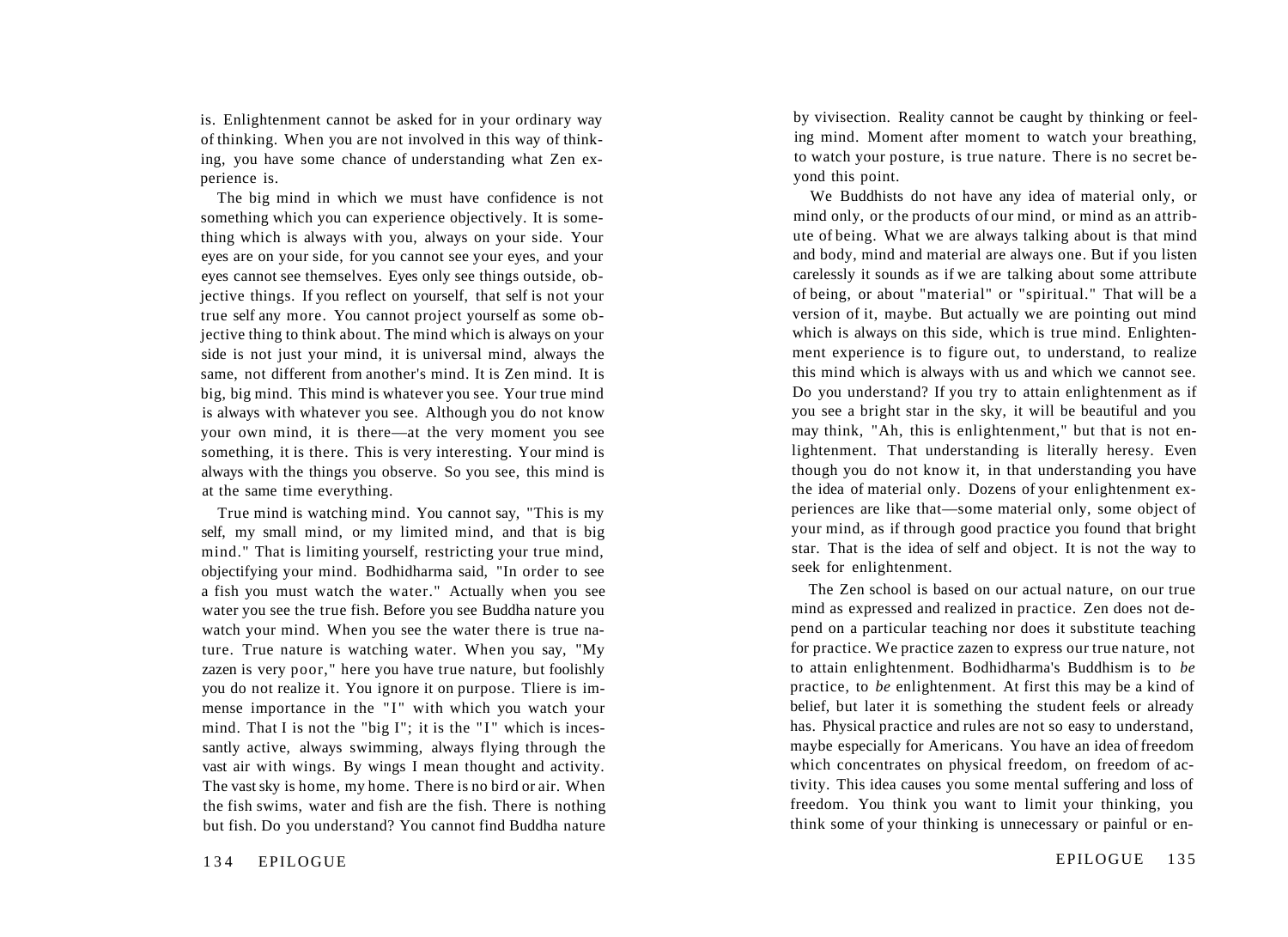tangling; but you do not think you want to limit your physical activity. For this reason Hyakujo established the rules and way of Zen life in China. He was interested in expressing and transmitting the freedom of true mind. Zen mind is transmitted in our Zen way of life based on Hyakujo's rules.

I think we naturally need some way of life as a group and as Zen students in America, and as Hyakujo established our way of monastic life in China, I think we must establish an American way of Zen life. I am not saying this jokingly, I am pretty serious. But I do not want to be too serious. If we become too serious we will lose our way. If we are playing games we will lose our way. Little by little with patience and endurance we must find the way for ourselves, find out how to live with ourselves and with each other. In this way we will find out our precepts. If we practice hard, concentrate on zazen, and organize our life so that we can sit well, we will find out what we are doing. But you have to be careful in the rules and way you establish. If it is too strict you will fail, if it is too loose, the rules will not work. Our way should be strict enough to have authority, an authority everyone should obey. The rules should be possible to observe. This is how Zen tradition was built up, decided little by little, created by us in our practice. We cannot force anything. But once the rules have been decided, we should obey them completely until they are changed. It is not a matter of good or bad, convenient or inconvenient. You just do it without question. That way your mind is free. The important thing is to obey your rules without discrimination. This way you will know the pure Zen mind. To have our own way of life means to encourage people to have a more spiritual and adequate way of life as human beings. And I think one day you will have your own practice in America.

The only way to study pure mind is through practice. Our inmost nature wants some medium, some way to express and realize itself. We answer this inmost request through our rules, and Patriarch after Patriarch shows us his true mind.

In this way we will have an accurate, deep understanding of practice. We must have more experience of our practice. At least we must have *some* enlightenment experience. You must put confidence in the big mind which is always with you. You should be able to appreciate things as an expression of big mind. This is more than faith. This is ultimate truth which you cannot reject. Whether it is difficult or easy to practice, difficult or easy to understand, you can only practice it. Priest or layman is not the point. To find yourself as someone who is doing something is the point—to resume your actual being through practice, to resume the you which is always with everything, with Buddha, which is fully supported by everything. Right now! You may say it is impossible. But it is possible! Even in one moment you can do it! It is possible this moment! It is this moment! That you can do it in this moment means you can always do it. So if you have this confidence, this is your enlightenment experience. If you have this strong confidence in your big mind, you are already a Buddhist in the true sense, even though you do not attain enlightenment.

That is why Dogen-zenji said, "Do not expect that all who practice zazen will attain enlightenment about this mind which is always with us. " He meant if you think that big mind is somewhere outside yourself, outside of your practice, then that is a mistake. Big mind is always with us. That is why I repeat the same thing over and over when I think you do not understand. Zen is not just for the man who can fold his legs or who has great spiritual ability. Everyone has Buddha nature. We each must find some way to realize our true nature. The purpose of practice is to have direct experience of the Buddha nature which everyone has. Whatever you do should be the direct experience of Buddha nature. Buddha nature means to be aware of Buddha nature. Your effort should extend to saving all sentient beings. If my words are not good enough, I'll hit you! Then you will understand what I mean. And if you do not understand me just now, someday you will.